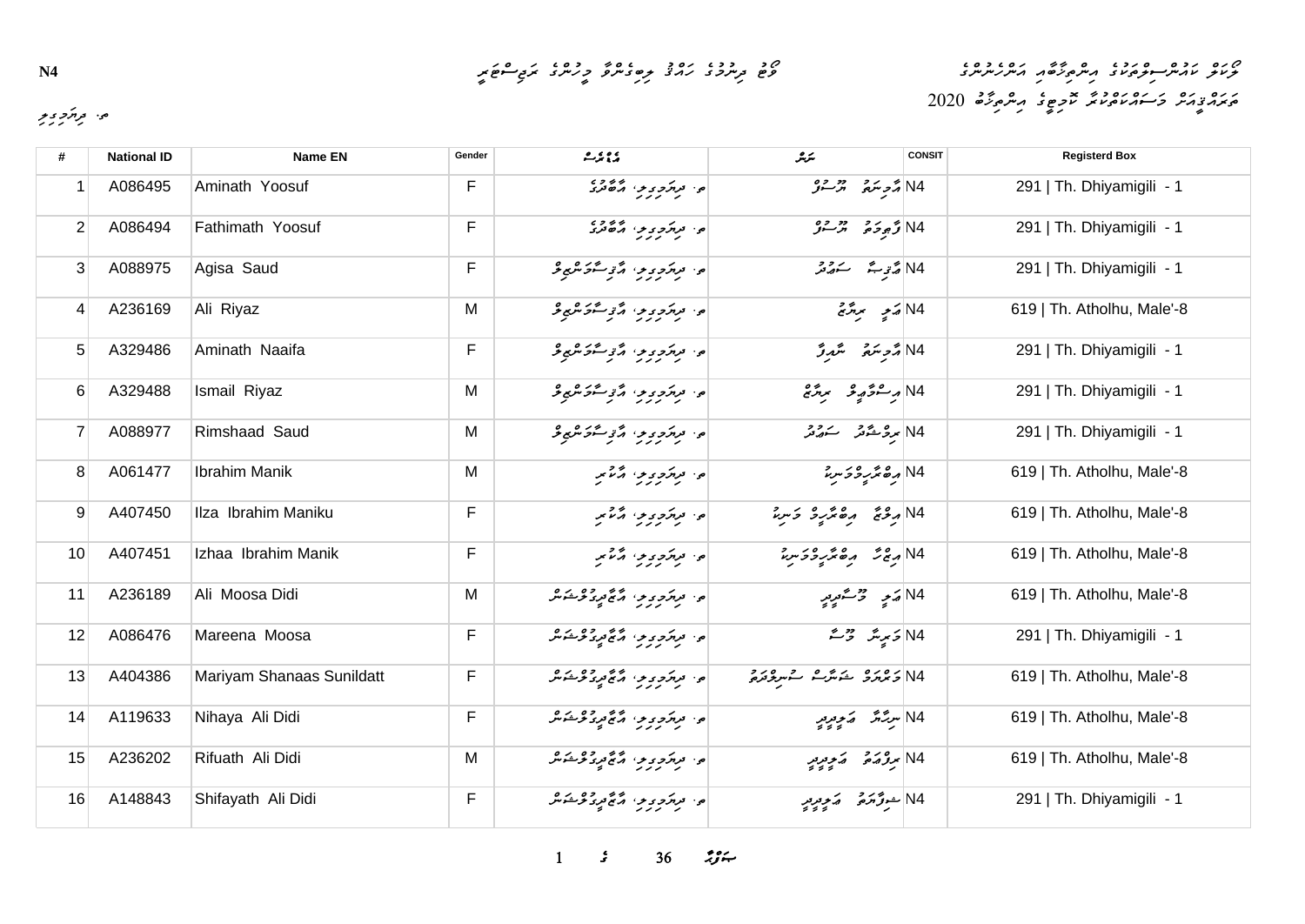*sCw7q7s5w7m< o<n9nOoAw7o< sCq;mAwBoEw7q<m; wBm;vB* م من المرة المرة المرة المرجع المرجع في المركبة 2020<br>مجم*د المريض المربوط المربع المرجع في المراجع المركبة* 

| 17 | A061480 | Sunildatt Ali Didi   | M           | ه ورکوری گیگوروگیش                                               | N4 جسر\$ترة, كەردىر                  | 619   Th. Atholhu, Male'-8 |
|----|---------|----------------------|-------------|------------------------------------------------------------------|--------------------------------------|----------------------------|
| 18 | A119632 | Zeenath Ali Didi     | F           | و · فرمزور و از منظم برد و شکس<br>  و · فرمزور از منظم برد و شکس | N4 پ <i>ڇ سَمَعُ - مَ</i> حِمِيمِ    | 291   Th. Dhiyamigili - 1  |
| 19 | A086523 | Mausooma Mohamed     | F           | ه مرکزد و ارکنودگی                                               | N4 زو دوسر وره دو                    | 291   Th. Dhiyamigili - 1  |
| 20 | A151340 | Fathimath Jamsheedha | F           | ه ويروء والمستعرو و و ا                                          | N4 ۇَمِوَدَةُ كَەرْشِيْتَر           | 619   Th. Atholhu, Male'-8 |
| 21 | A236117 | Nashath Mukhthar     | M           | و· درگرد دو، اگر شمکره و د                                       | N4 سَرَڪ <i>م ۾ حي مُحمد</i>         | 291   Th. Dhiyamigili - 1  |
| 22 | A235896 | Nasheedha Mohamed    | $\mathsf F$ | ه مرکزد و اکسی                                                   | N4 سَرَشِيمَد حَ بَرَ ثَرَ قَرْ      | 291   Th. Dhiyamigili - 1  |
| 23 | A141394 | Asrar Mohamed        | F           | ه ورکودی کا مشترونی                                              | N4 كەشقىر مەردە دە                   | 291   Th. Dhiyamigili - 1  |
| 24 | A331116 | Fathimath Shafa      | $\mathsf F$ | ه مرکزد و اکسیکرد کا                                             | N4 تَرْجِرْحَمْ شَرَرَّ              | 619   Th. Atholhu, Male'-8 |
| 25 | A155511 | Hawwa Hussain        | $\mathsf F$ | والرمزد و والمسترور                                              | N4 بَرْدَةَ بِرْسَمبِ شَرْ           | 291   Th. Dhiyamigili - 1  |
| 26 | A062729 | Ibrahim Shafeeq      | M           | ه · مرکزد و از مشترو د                                           | N4 م <i>وھ مُرْرِ</i> وْ سَوَرٍ تَرَ | 619   Th. Atholhu, Male'-8 |
| 27 | A046529 | Rashidha Mohamed     | F           | ه ويركوبوا مك موري                                               | N4 بَرْسْمِتْر وَبَرْدُوَتْر         | 291   Th. Dhiyamigili - 1  |
| 28 | A046528 | Shadhiya Mohamed     | $\mathsf F$ | ه مرکزد و اکسیکرونی                                              | N4 شَمَعِرِ بَرَ 25 دَمَر 25         | 619   Th. Atholhu, Male'-8 |
| 29 | A238520 | Aishath Zoona        | $\mathsf F$ | ه ويركوبون مكر كم كامل                                           | N4 مەم شىم ئىچ ئىگر                  | 291   Th. Dhiyamigili - 1  |
| 30 | A086563 | Hawwa Yoosuf         | $\mathsf F$ | ه مرکزد و ارو علم                                                | $3 - 3$ $3 - 14$                     | 291   Th. Dhiyamigili - 1  |
| 31 | A086564 | Mariyam Saeedha      | F           | ه و مرکز د د از کشم                                              | N4 كى <i>جەيزى كەمپ</i> وتر          | 291   Th. Dhiyamigili - 1  |
| 32 | A369534 | Mohamed Muez         | M           | ه و مرکز دی از مشیر                                              | N4ج برو د بر ح م پنج                 | 291   Th. Dhiyamigili - 1  |
| 33 | A086473 | Aishath Shimla       | F           | ه ورکوری که جوده                                                 | N4 مَّ مِرْ مَحَمَّةٍ مُ مِوْرَةٌ وَ | 619   Th. Atholhu, Male'-8 |

 $2$   $36$   $36$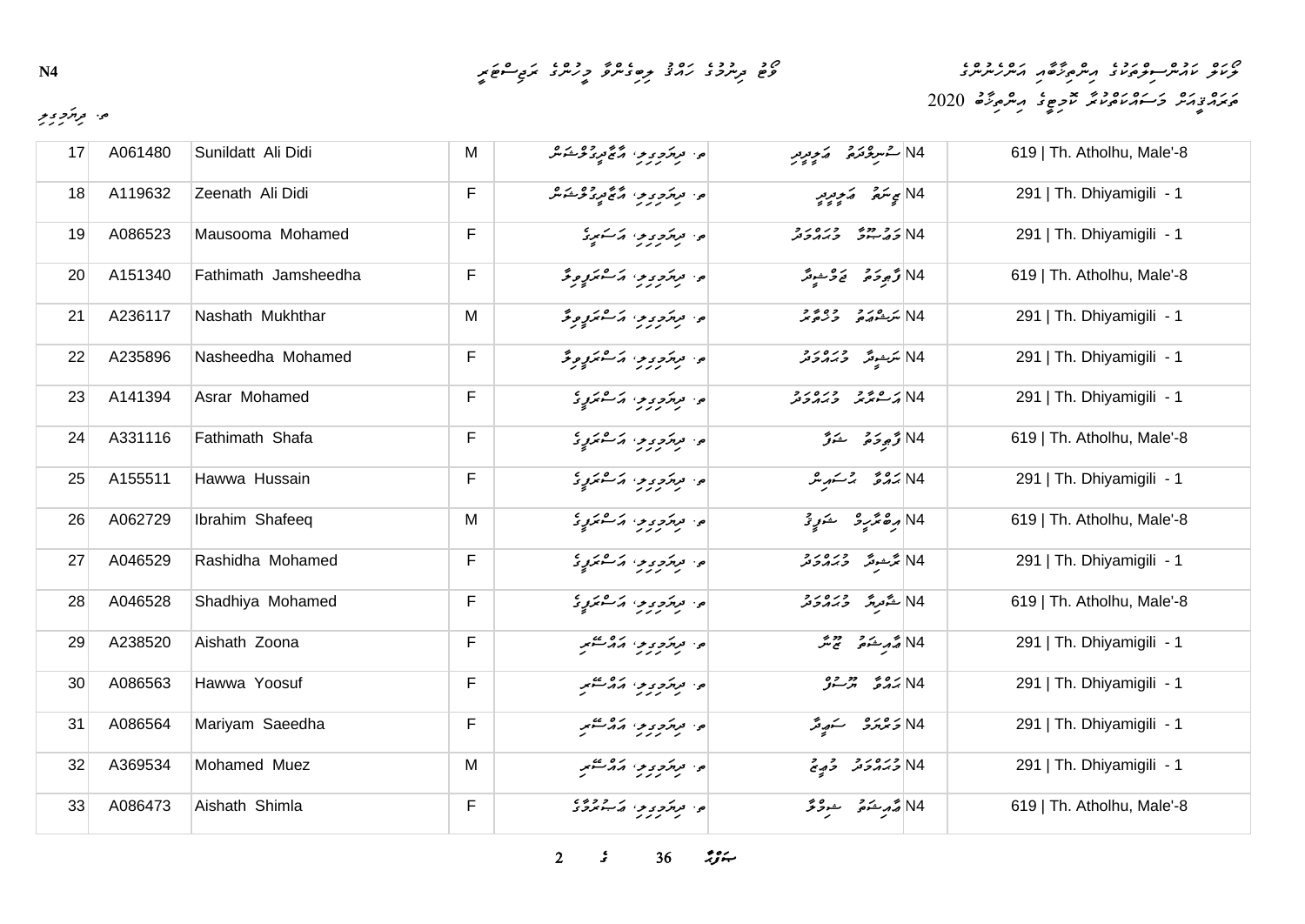*sCw7q7s5w7m< o<n9nOoAw7o< sCq;mAwBoEw7q<m; wBm;vB* م من المرة المرة المرة المرجع المرجع في المركبة 2020<br>مجم*د المريض المربوط المربع المرجع في المراجع المركبة* 

| 34 | A078736 | Aminath Shakeela    | $\mathsf{F}$ | په مرکز د د د کرد د د د د                | N4 مَرْحِ سَمَعٍ مَسَسِمَّةٍ     | 463   Srilanka / Colombo - 4 |
|----|---------|---------------------|--------------|------------------------------------------|----------------------------------|------------------------------|
| 35 | A236134 | Fathimath Sama      | $\mathsf F$  | ه مرکزد و که دوه                         | N4 وَج <i>وح</i> قو سَق          | 619   Th. Atholhu, Male'-8   |
| 36 | A086474 | Hawwa Shamila       | $\mathsf F$  | و • مرمزو و و ، و کرد و و ،              | N4 بَرْدٌمَّ شَّحِرَّ            | 291   Th. Dhiyamigili - 1    |
| 37 | A075396 | Ibrahim Siraj       | M            | و مرکزد و از مسلوده                      | N4 مەھمگەر ئەسىمىسى بىرى         | 619   Th. Atholhu, Male'-8   |
| 38 | A086475 | Salman Abdul Rahman | M            | و • مرکزدرو • که ۱۰۰۰ و ده               | N4 كورۇش مەھ <i>ەرمەدە</i> ش     | 291   Th. Dhiyamigili - 1    |
| 39 | A086551 | Sanfa Ali Didi      | $\mathsf F$  | ه مرکزد د که برده                        | N4 سەئىندۇ ھەمچە يېرىسە          | 291   Th. Dhiyamigili - 1    |
| 40 | A040161 | Safiyya Ahmed Didi  | $\mathsf{F}$ | ه مرکزد دو که ده                         | N4 جَوِړْنَز کەردۇرىيە ب         | 291   Th. Dhiyamigili - 1    |
| 41 | A235945 | Aminath Afeefa      | $\mathsf F$  | ه مرکزد و منظر                           | N4 مَّ <i>حِ سَعَۃ مَ وِ وَّ</i> | 291   Th. Dhiyamigili - 1    |
| 42 | A086465 | Naseema Ali         | $\mathsf{F}$ | و ۰ مرمز و دو ۰ ه شمری                   | N4 سَرَسِرتَ صَعِي               | 291   Th. Dhiyamigili - 1    |
| 43 | A086525 | Mariyam Hassan      | $\mathsf F$  | و· تر پر کو دی که کار میتواند کرد.<br> - | N4 كەنگەر ئەسەئىل                | 291   Th. Dhiyamigili - 1    |
| 44 | A362649 | Ahmed Areesh        | M            | ه مرکزد و کردد                           | N4 كەبرى كى كەمىرىشى <b>/</b>    | 291   Th. Dhiyamigili - 1    |
| 45 | A086479 | Aminath Aroosha     | $\mathsf F$  | ه مرکزد و کرد و                          | N4 مَّحْرِسَمَّةَ مَسَمَّشَّ     | 291   Th. Dhiyamigili - 1    |
| 46 | A127815 | Amjad Mohamed       | M            | ه مرکزد و کردد                           | N4 كەن قەرەر دەرد                | 619   Th. Atholhu, Male'-8   |
| 47 | A086478 | Arushad Mohamed     | M            | ه مرکزد و کرد و                          | N4 كەيمرىشكى ئەمەكە ئىر          | 619   Th. Atholhu, Male'-8   |
| 48 | A081801 | Ashraf Mohamed      | M            | ه مرکزد و کارد د                         | N4 كەشىر <i>قىدە دەر</i>         | 291   Th. Dhiyamigili - 1    |
| 49 | A239649 | Ahmed Risheef       | M            | و · مرکزد و به صلی کرونگر                | N4 كەبرى كىر سىرسىد <i>ۇ</i>     | 619   Th. Atholhu, Male'-8   |
| 50 | A239647 | Aishath Rivaasha    | $\mathsf F$  | ه مرکزد و محرکوکر                        | N4 مَّ مِرْشَعْرِ مَمْرَةٌ شَّهَ | 291   Th. Dhiyamigili - 1    |

**3 36** *<i>f f s*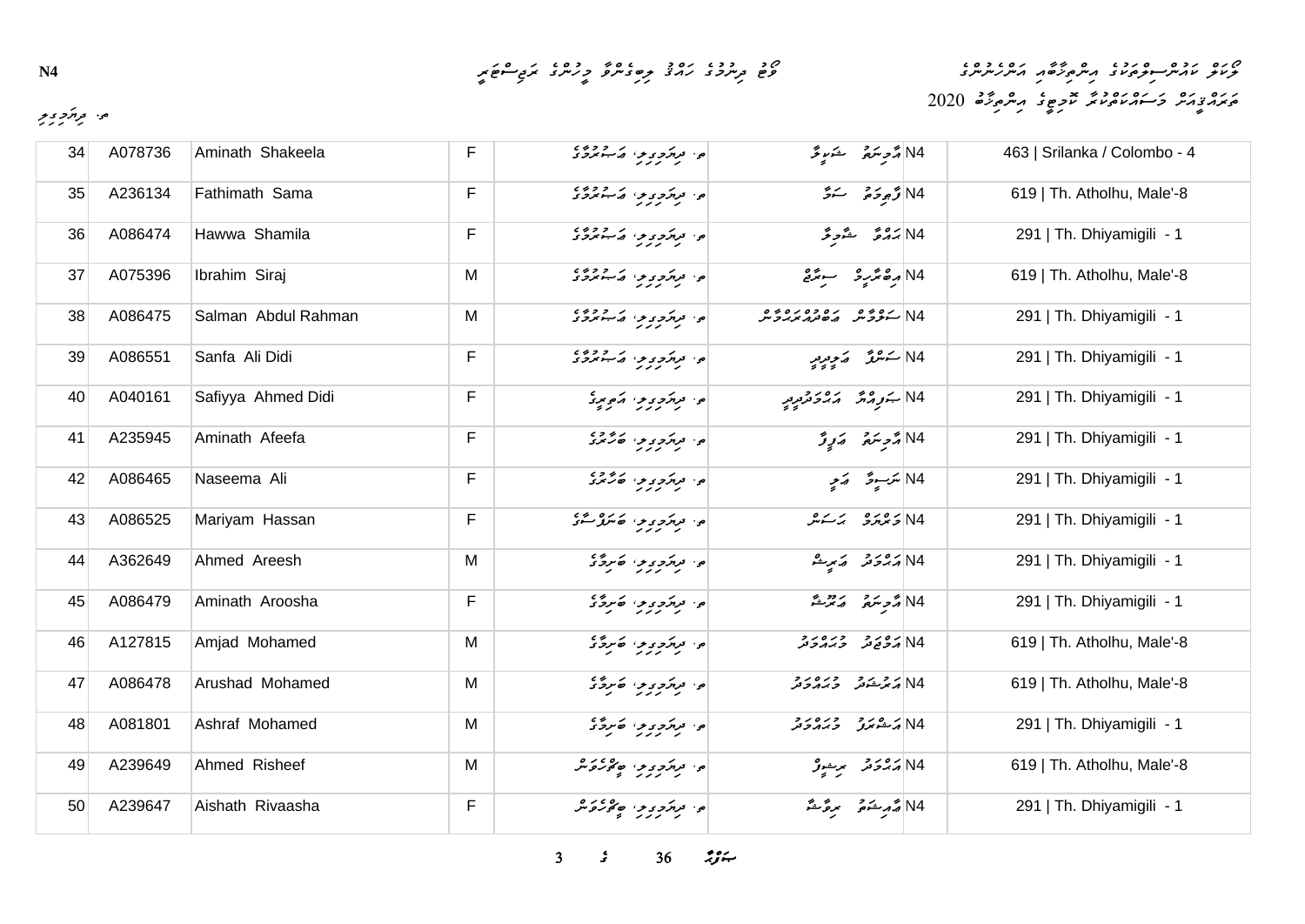*sCw7q7s5w7m< o<n9nOoAw7o< sCq;mAwBoEw7q<m; wBm;vB* م من المرة المرة المرة المرجع المرجع في المركبة 2020<br>مجم*د المريض المربوط المربع المرجع في المراجع المركبة* 

| 51 | A239656 | Ismail Risham    | M            | و· مرمزد و در موفور د شر                        | N4 <sub>م</sub> رےد <i>ۇر</i> ئىم سرىسىگى | 291   Th. Dhiyamigili - 1  |
|----|---------|------------------|--------------|-------------------------------------------------|-------------------------------------------|----------------------------|
| 52 | A035751 | Moosa Didi       | M            | ه مرکزد و محمده ک                               | N4  تخ گے موقع                            | 291   Th. Dhiyamigili - 1  |
| 53 | A058042 | Ahmed Amir       | M            | م مركز در موكرد م                               | N4 كەبرى قىم ئەرىتى                       | 619   Th. Atholhu, Male'-8 |
| 54 | A403577 | Aishath Rishma   | $\mathsf{F}$ | ه مرکز در مگر کرد .<br>مسیر بر بر بر مسیح کرد . | N4 مَەرشەم مرشۇ U4                        | 619   Th. Atholhu, Male'-8 |
| 55 | A125210 | Arifa Ismail     | $\mathsf{F}$ | و · مرکز در در میگرد می در م                    | N4 مَمرت <sub>ِ</sub> مِــْحَمٍ وَ        | 291   Th. Dhiyamigili - 1  |
| 56 | A078060 | Ismail Shihab    | M            | و · مرکز در در میگرد می در م                    | N4 <sub>م</sub> رےد <i>و پو</i> جو شور پھ | 291   Th. Dhiyamigili - 1  |
| 57 | A057995 | Mahir Ismail     | M            | ه مركز و و محرك كرد                             | N4 دَّرِيْرَ بِرِحْدَّثِهِ وَ             | 291   Th. Dhiyamigili - 1  |
| 58 | A403574 | Mohamed Ahzam    | M            | و مرکزد و مهم کرد م                             | $2222$ $2222$ $84$                        | 619   Th. Atholhu, Male'-8 |
| 59 | A330911 | Mohamed Shinan   | M            | ه مركزد و محمد كرد.                             | N4 <i>ڈبز پروت</i> ر ہے۔ش <i>رنگر</i>     | 619   Th. Atholhu, Male'-8 |
| 60 | A237732 | Nashfa Mahir     | F            | ه مرکزد و محمد الله                             | N4 سَرَشْرٌ وَ وَ رِ بَرُ                 | 291   Th. Dhiyamigili - 1  |
| 61 | A237730 | Nashifa Mahir    | F            | ه مرکزه و محمد کرد.<br>مسیر در در محمد کرد      | N4 سَّرَحورٌ _ حَ ۡرِ مِرۡ َ              | 619   Th. Atholhu, Male'-8 |
| 62 | A092413 | Nasiha Mahir     | $\mathsf F$  | ه مرکز در مگر کرد.<br>مسیر در در مسیح           | N4 سَّرَ- وَ مَحَمَدِ مِنْتَرِ مِنْ       | 619   Th. Atholhu, Male'-8 |
| 63 | A334554 | Shara Ahmed      | F            | ه مرکز در مهم کرد .<br>مسیر بر بر مهم کرد       | N4 حَدَيَّر     پروژوگر                   | 237   AA. Rasdhoo - 2      |
| 64 | A329663 | Ahmed Arushan    | M            | و· مرمزد و در موکور گ                           | N4 كەبروتر كەيمرىشەتلر                    | 619   Th. Atholhu, Male'-8 |
| 65 | A235970 | Aishath Aroosha  | $\mathsf F$  | ه مرکزدر و محور                                 | N4 ۾ پرڪتو <b>پريڙڪ</b>                   | 619   Th. Atholhu, Male'-8 |
| 66 | A235971 | Fathimath Arusha | $\mathsf F$  | ه مرکزد و موکوځ                                 | N4 زَّەپ <i>وَدَە مەت</i> رىشە            | 291   Th. Dhiyamigili - 1  |
| 67 | A235966 | Ibrahim Ahmed    | M            | ه مرکزد د میگود                                 | N4 م <i>ِرەْ ئَدَيْرَة مەدەند</i>         | 291   Th. Dhiyamigili - 1  |

*4 s* 36 *i*<sub>Si</sub>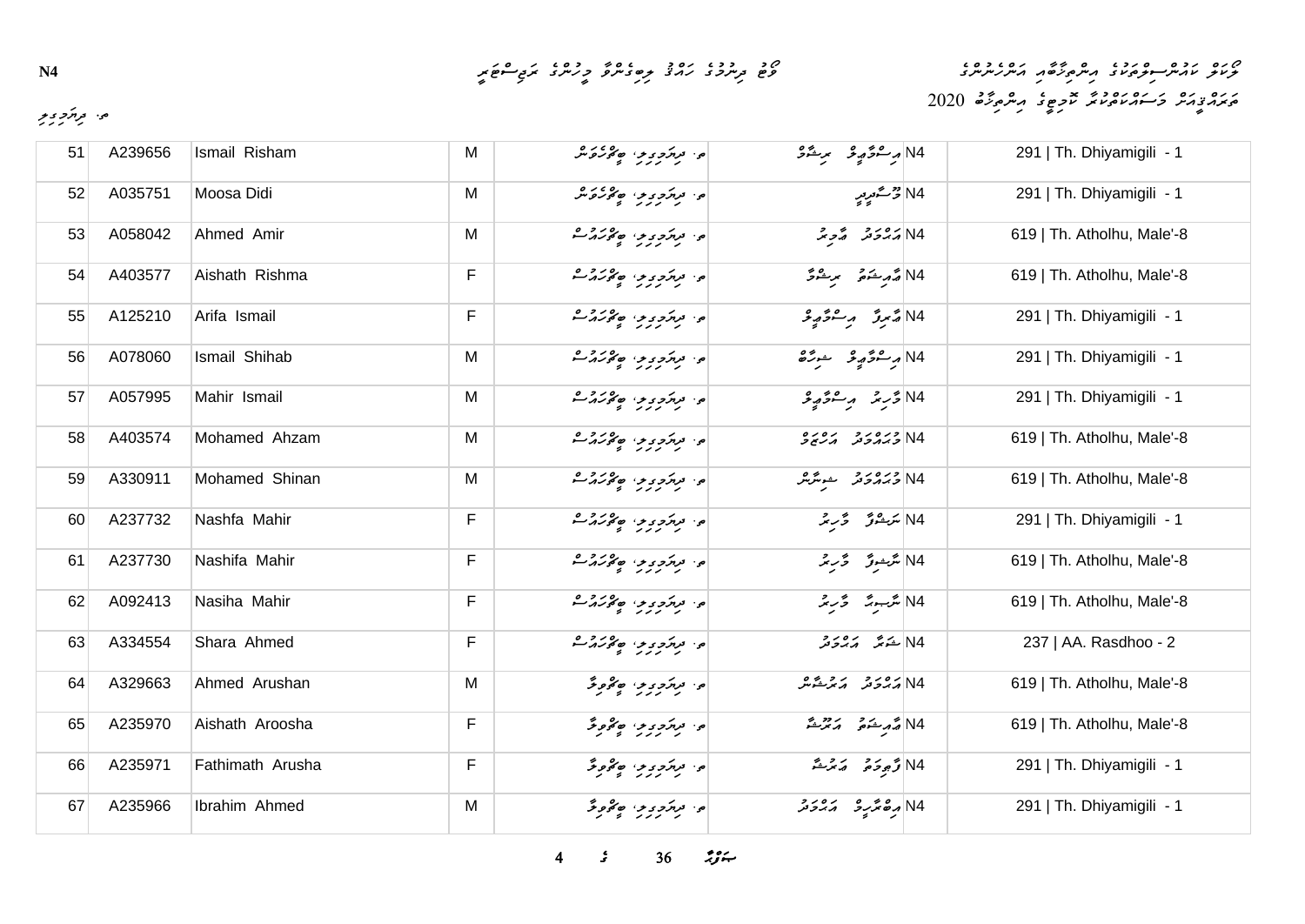*sCw7q7s5w7m< o<n9nOoAw7o< sCq;mAwBoEw7q<m; wBm;vB* م من المرة المرة المرة المرجع المرجع في المركبة 2020<br>مجم*د المريض المربوط المربع المرجع في المراجع المركبة* 

| 68 | A235972 | Mariyam Areesha   | F           | ه مرکزد د میگود                                                                                    | N4 كاجر بهر كالمحرب المريضة<br>المحافظ بين المريضية                                                                    | 291   Th. Dhiyamigili - 1     |
|----|---------|-------------------|-------------|----------------------------------------------------------------------------------------------------|------------------------------------------------------------------------------------------------------------------------|-------------------------------|
| 69 | A237952 | Ahmed Shabeen     | M           | په مرمزد پر در ده ده و<br>  په مرمزد پر در موه و                                                   | N4 كەبرى ئىر ئىستى ئىشتىر بىر ئىستىكى ئىستىك ئىستىك ئىستىك ئىستىك ئىستىك ئىستىك ئىستىك ئىستىك ئىستىك ئىستى             | 291   Th. Dhiyamigili - 1     |
| 70 | A237953 | Aishath Shabeena  | F           | ص مرکز د ور و و و و و<br>  ص مرکز د و سرح و                                                        | N4 مَگرمِشَمَّة مُشَوِّسَّة                                                                                            | 291   Th. Dhiyamigili - 1     |
| 71 | A237950 | Shabana Mohamed   | $\mathsf F$ | <br>  په درمرد د و په ووځ و و                                                                      | N4 خەھ شەر <i>دىنەدە</i> ر                                                                                             | 619   Th. Atholhu, Male'-8    |
| 72 | A086546 | Shanoona Mohamed  | F           | ه مرکزدی موسوده<br>مرکزدی موسوده                                                                   | N4 خەنترىتر ئەبرە ئەر                                                                                                  | 291   Th. Dhiyamigili - 1     |
| 73 | A371632 | Shazuna Mohamed   | F           | ه مرکز دی.<br>مسترد در محمد                                                                        | N4 خەنم شرىق دېر دىر                                                                                                   | 291   Th. Dhiyamigili - 1     |
| 74 | A086553 | Shiuna Mohamed    | F           | ه ۰ مرکز در ۶ در ۱۵ و مرکز و ۹<br>  ۱۰ مرکز در ر                                                   | N4 جوړنگر و <i>ج</i> ې د د                                                                                             | 291   Th. Dhiyamigili - 1     |
| 75 | A237951 | Siyana Mohamed    | $\mathsf F$ | و · مرمز د د به و ده و ه<br>  و · مرمز د بر بر ا                                                   | N4 – پر په دې د د تر                                                                                                   | 291   Th. Dhiyamigili - 1     |
| 76 | A086545 | Suhana Mohamed    | F           | ه ۰ تر پر در ۶ در ۱۵ و مرده و<br>  ۱۰ در مرد ر                                                     | N4 جۇنئر ئ <i>ەزەرە</i>                                                                                                | 291   Th. Dhiyamigili - 1     |
| 77 | A237992 | Aishath Nahulaa   | F           | په مرکز در وه ده ورو د                                                                             | N4 مَگْرِسْتَمْتَرْ سَرَكْتَرْ                                                                                         | 568   Villimale' Ehenihen - 3 |
| 78 | A406650 | Fathimath Shifuna | F           | و مرکز د و و و و د و                                                                               | N4 ۇ <sub>جو</sub> رَمْ شورْسَّر                                                                                       | 291   Th. Dhiyamigili - 1     |
| 79 | A237993 | Haleemath Ibrahim | F           | ه مرکزد و موهود                                                                                    | N4 بَر <sub>ُم</sub> ِرَة مِنْ مِرْسِرَة الله                                                                          | 291   Th. Dhiyamigili - 1     |
| 80 | A237991 | Ibrahim Shareef   | M           | په مرمزد ورسي ده دوه ور                                                                            | N4 مەھەر ئەر ئىكتىر ۋە بىر ئىكتىر ئىكتار ئىكتىر ئىكتار ئىكتار ئىكتار ئىكتار ئىكتار ئىكتار ئىكتار ئىكتار ئىكتا<br>مەنبە | 291   Th. Dhiyamigili - 1     |
| 81 | A406651 | Shaarif Ibrahim   | M           | په مرکز د ده د ده د د د ه<br>  په د کرکړ د سر د ه د ه د د                                          | N4 ڪُمرر رهمگر <sub>ي</sub> و                                                                                          | 291   Th. Dhiyamigili - 1     |
| 82 | A236737 | Ali Sulaimaan     | M           | و· مرمزد و و محسن الله و محسن الله الله مع الله عليه الله مع الله الله عليه الله مع الله عليه الله | N4 كەير سى <i>قەر</i> ۇند                                                                                              | 289   Th. Vilufushi - 2       |
| 83 | A409225 | Ibrahim Nasir     | M           | و· مرکزدرو و محمد پر                                                                               | N4 <sub>م</sub> ەمگەر ئەسىر ئىسىر ئىس                                                                                  | 291   Th. Dhiyamigili - 1     |
| 84 | A236755 | Maisha Moosa      | F           | ه مرکز دی که مرسی                                                                                  | N4 وَمِثَّة وَّتَّ                                                                                                     | 291   Th. Dhiyamigili - 1     |

 $5$   $5$   $36$   $29$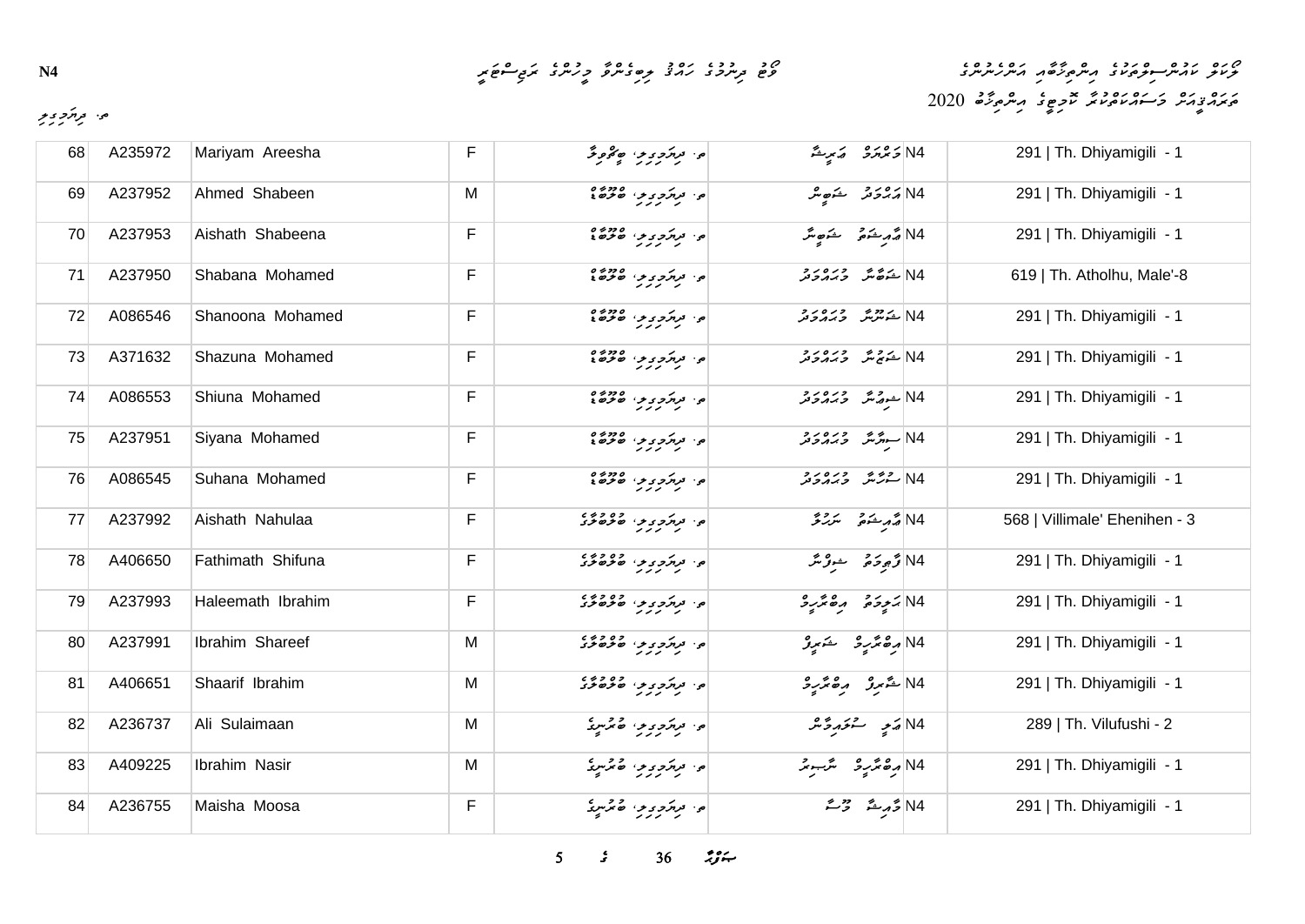*sCw7q7s5w7m< o<n9nOoAw7o< sCq;mAwBoEw7q<m; wBm;vB* م من المرة المرة المرة المرجع المرجع في المركبة 2020<br>مجم*د المريض المربوط المربع المرجع في المراجع المركبة* 

| 85  | A236743 | Moosa Ali             | M           | ه مرکزد و محمد الله محمد الله بالله | N4 چڪ چو                                          | 291   Th. Dhiyamigili - 1      |
|-----|---------|-----------------------|-------------|-------------------------------------|---------------------------------------------------|--------------------------------|
| 86  | A236762 | Aneesa Mohamed        | F           | ه وگردوس گالگریزی                   | N4 كەسرىسى ئەمەكەتر                               | 291   Th. Dhiyamigili - 1      |
| 87  | A061532 | Abdul Azeez Ali       | M           | ه مرکزد و نمسرود                    | N4 <i>جَ هُ تروُ جَ بِي مَ جِ</i>                 | 619   Th. Atholhu, Male'-8     |
| 88  | A086557 | Ahmed Zaheen          | M           | ه مرکزد و نمسرود                    | N4 كەندى كىم ئىچ بەشىر                            | 291   Th. Dhiyamigili - 1      |
| 89  | A238011 | Aminath Zaheena       | $\mathsf F$ | و · مرمزد و به نمی مروری            | N4 مَّ حِ سَمَّةٌ سَمَّ سِنَّر                    | 291   Th. Dhiyamigili - 1      |
| 90  | A154481 | Azulifaa Abdul Azeez  | $\mathsf F$ | ه مرکزد و نمسرود                    | N4 كەنج <i>جوڭ مەھەر جو</i> مىي                   | 619   Th. Atholhu, Male'-8     |
| 91  | A308828 | Ibrahim Zihan         | M           | ه مرکزد و میگیرد د                  | N4 مەھەرىرى بېرتىر                                | 619   Th. Atholhu, Male'-8     |
| 92  | A331103 | Mohamed Zaheen        | M           | ه مرکزد و نکرارده                   | N4 <i>32825 تم</i> ريثر                           | 619   Th. Atholhu, Male'-8     |
| 93  | A086555 | Zunaira Abdul Azeez   | F           | و · مرمزو و به نم مرود و            | N4ج <i>سَمد<sup>ين</sup>گ م</i> ەھى <i>ر دەرى</i> | 291   Th. Dhiyamigili - 1      |
| 94  | A331117 | Ahmed Rizmee          | M           | ه مرکزد و منگورو                    | N4 كەشكەتقى سىرچى <i>چ</i>                        | 291   Th. Dhiyamigili - 1      |
| 95  | A160618 | Azumeela Mohamed      | $\mathsf F$ | ه مرکزد و میکوید                    | N4 كەيم <i>چەڭ مەكتە</i> ر بولىر                  | 619   Th. Atholhu, Male'-8     |
| 96  | A239630 | Ibrahim Waheed        | M           | ه مرکزد و میگوید                    | N4 م <i>وھ مگرچ</i> کا کاپانگر                    | 561   Hulhumale', Ehenihen - 9 |
| 97  | A239632 | Mariyam Nisha         | $\mathsf F$ | ه مرکزد و میکرومرژ                  | N4 كى يوپرى سرىتىگە                               | 291   Th. Dhiyamigili - 1      |
| 98  | A239624 | Mohamed Rushdhee      | M           | و • مرکز در به استروپرو             | N4 <i>3222 برقور برخوب</i> ر                      | 291   Th. Dhiyamigili - 1      |
| 99  | A239644 | Abdul Matheen Ibrahim | M           | ه ورکرد د مېمورگ                    | N4 مَەقىر ئۇ ئومۇر مەھگرىي ئى                     | 291   Th. Dhiyamigili - 1      |
| 100 | A086873 | Abdul Muhusin Ibrahim | M           | و· مرکزدر و المعجم و مح             | N4 مەھىر <i>ۋە جەسىس مەھەر ۋە</i>                 | 291   Th. Dhiyamigili - 1      |
| 101 | A086874 | Anwaree Ibrahim       | $\mathsf F$ | ه مرکزد د په سمج و څ                | N4 كەنگىرىس مەھەر ي <sup>و</sup>                  | 291   Th. Dhiyamigili - 1      |

 $6$   $36$   $29$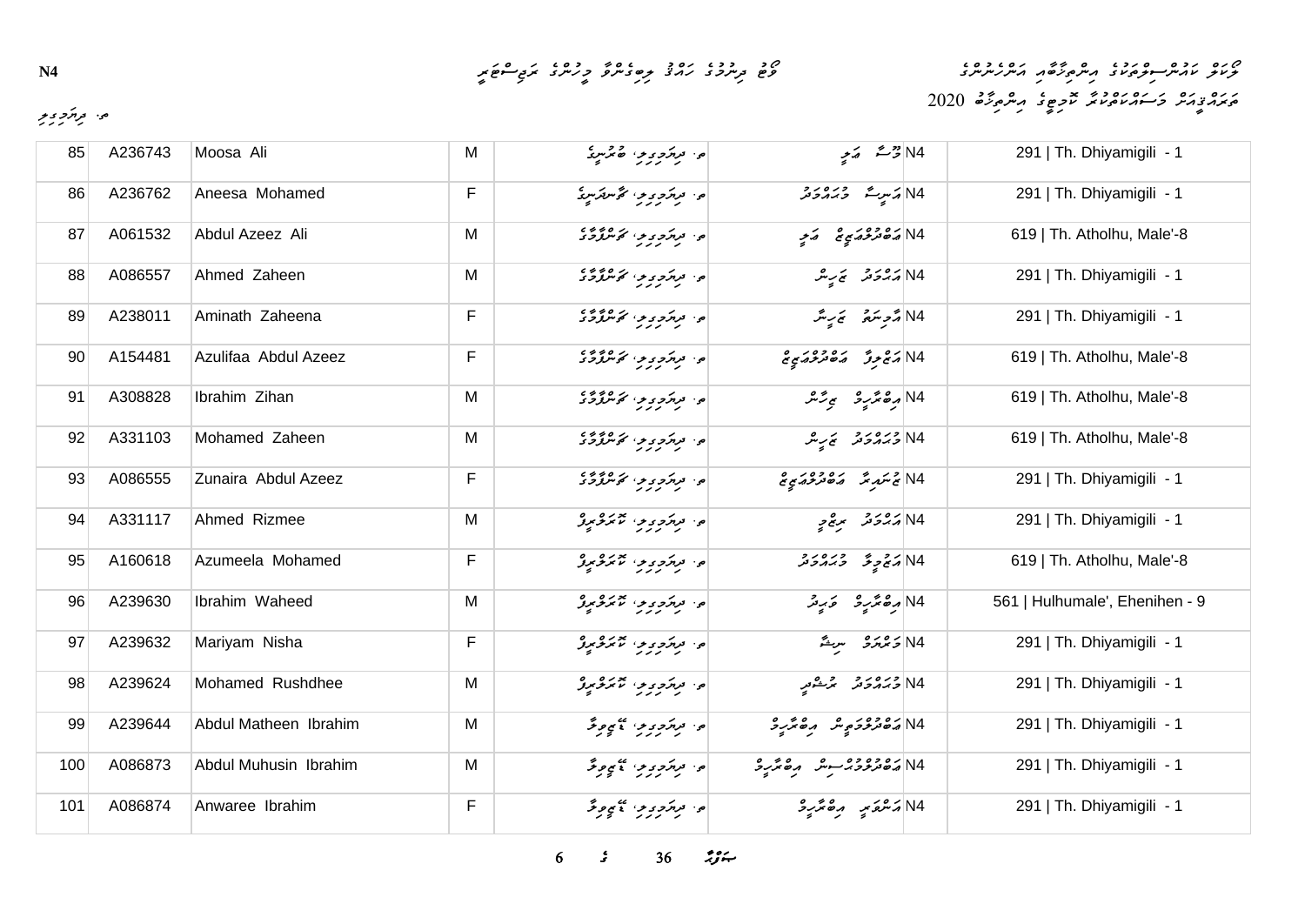*sCw7q7s5w7m< o<n9nOoAw7o< sCq;mAwBoEw7q<m; wBm;vB* م من المرة المرة المرة المرجع المرجع في المركبة 2020<br>مجم*د المريض المربوط المربع المرجع في المراجع المركبة* 

| 102 | A148897 | Hawwa Ina Ibrahim  | F | ه و مرکز در پیمورگ                                               | N4 بَرْدُوَّ مِرْسَر مِرْهُ بَرْرِدْ      | 291   Th. Dhiyamigili - 1      |
|-----|---------|--------------------|---|------------------------------------------------------------------|-------------------------------------------|--------------------------------|
| 103 | A239634 | Ibrahim Ali        | M | ه ورکرد د ځې د ځ                                                 | N4 پ <i>رهنگړی ټ</i> ې                    | 291   Th. Dhiyamigili - 1      |
| 104 | A331119 | Mohamed Ameen      | M | و· مرکزدرو به معجم و د                                           | N4  352,3 كەربىر                          | 619   Th. Atholhu, Male'-8     |
| 105 | A374950 | Aishath Elysha     | F | ه مرکزد و مرکز می                                                | N4 مَرْمِـــْمَعْر كَرْمِيــْدَّ          | 291   Th. Dhiyamigili - 1      |
| 106 | A096234 | Ali Hassan         | M | و و مرکز دی و مرکز مرکز                                          | N4 كەيپ بەس <i>تەنگ</i> ە                 | 291   Th. Dhiyamigili - 1      |
| 107 | A156998 | Aminath Ali Didi   | F | ه · مرکزد و و ، مرکز مرد و                                       | N4 مُتَّحِسَمَةً مَتَّجِبِينِ             | 291   Th. Dhiyamigili - 1      |
| 108 | A086506 | Mohamed Muneer     | M | ه مرکزد و محمد شده                                               | N4   3 <i>2 3 2 3 2 3 2 3 2 3</i>         | 291   Th. Dhiyamigili - 1      |
| 109 | A156997 | Nahidha Ali Didi   | F | و مرکز در مرکز میگیرد و م                                        | N4 مَرْرِمَّر   مَرْمِدِيرِ               | 291   Th. Dhiyamigili - 1      |
| 110 | A156999 | Shaheedha Ali Didi | F | ه ويردووه ودوه                                                   | N4 شَمَرٍ <i>مَدَّ مَ</i> حِمِّدِ بِرِ    | 291   Th. Dhiyamigili - 1      |
| 111 | A086328 | <b>Ismail Didi</b> | M | ه مرکزد د تروگه                                                  | N4 <sub>مر</sub> شۇ <sub>مو</sub> ۋىرىر   | 291   Th. Dhiyamigili - 1      |
| 112 | A086505 | Aisha Fulhu        | F | ه مرکزدی مرکزه ده<br>مسترکز در مرکزه کرده                        | N4 <sub>مەمش</sub> ور                     | 291   Th. Dhiyamigili - 1      |
| 113 | A038808 | Yoosuf Zakariyya   | M | په مرکز در د وروسر د د د<br>  په مرکز د در مرکز د د د            | N4 ترجو تم معده محمد                      | 291   Th. Dhiyamigili - 1      |
| 114 | A086504 | Zakariyya Ibrahim  | M | په مرکز در د بروه <i>زېږ</i><br>  په د کرکړ د مرکز <i>په د</i> ې | N4ج <i>مَع بِرو مَنْ</i> مِنْ مُرْسِرْ وَ | 291   Th. Dhiyamigili - 1      |
| 115 | A239589 | Abdulla Rafeeu     | M | و ا مریز در دی از مریکریمگر                                      | N4 رَصْحَرْاللَّهُ تَحْرَمِهِ 2⁄          | 291   Th. Dhiyamigili - 1      |
| 116 | A239591 | Aishath Rafeea     | F | و· مریز دیدو، فرسر محمد                                          | N4 مَەرشەق ىم <i>زى</i> م                 | 291   Th. Dhiyamigili - 1      |
| 117 | A239593 | Mohamed Rifau      | M | و· مریز دیدو، فرسر محمد                                          | N4 دېرورو بروگ                            | 619   Th. Atholhu, Male'-8     |
| 118 | A086870 | Sanfa Abdulla Didi | F | و ا مریز در در مریز میگردیم.                                     | N4 كەشرىز كەھەراللەمپرىير                 | 561   Hulhumale', Ehenihen - 9 |

*7 sC 36 nNw?mS*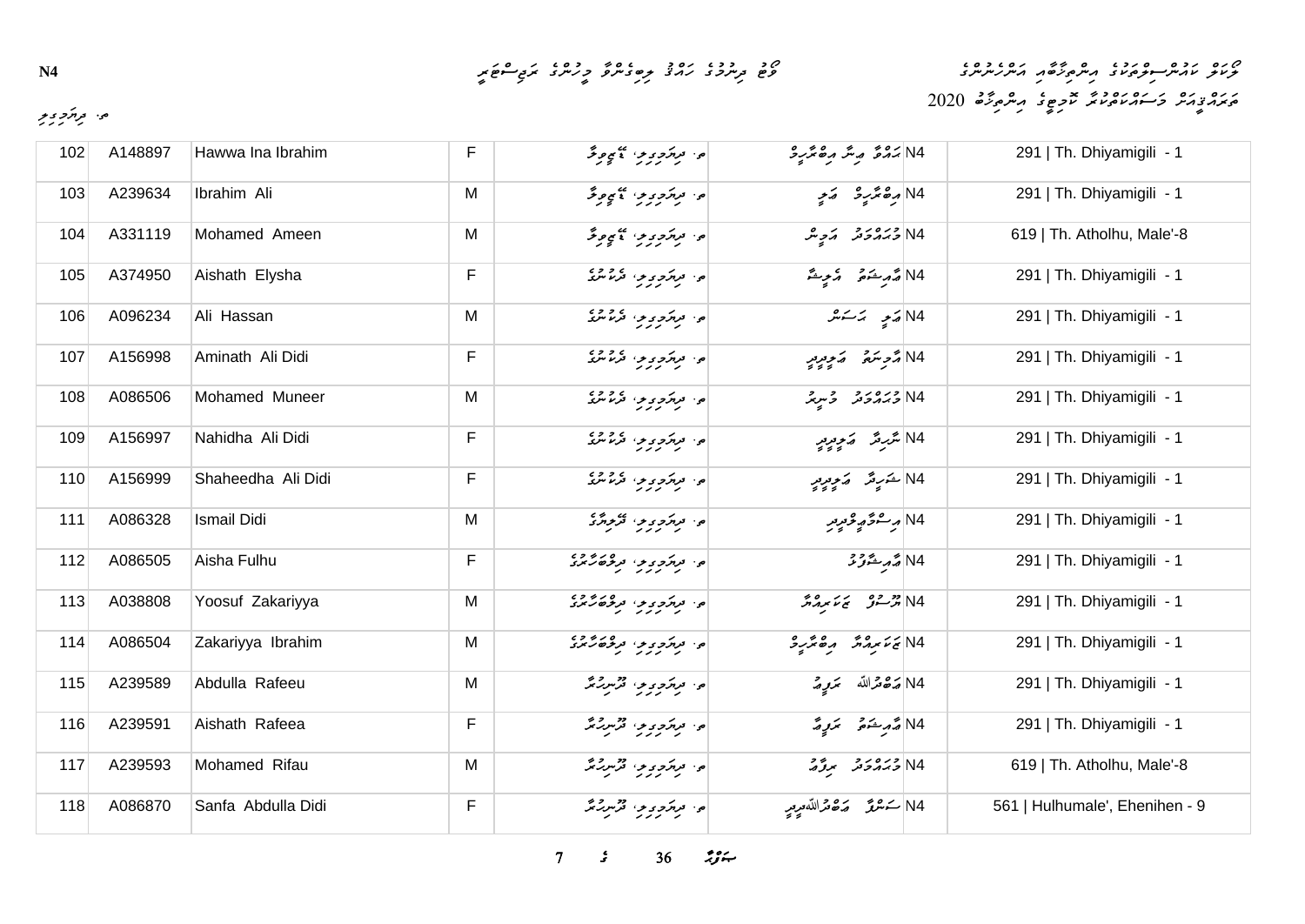*sCw7q7s5w7m< o<n9nOoAw7o< sCq;mAwBoEw7q<m; wBm;vB* م من المرة المرة المرة المرجع المرجع في المركبة 2020<br>مجم*د المريض المربوط المربع المرجع في المراجع المركبة* 

| 119 | A077357 | Ahmed Adam           | M | ء • مریز دیرو، فرنگرمبر                         | N4 كەبرى قرىم ئەرە                      | 619   Th. Atholhu, Male'-8     |
|-----|---------|----------------------|---|-------------------------------------------------|-----------------------------------------|--------------------------------|
| 120 | A239455 | Faraha Naaz Ibrahim  | F | و مرکزدی میگر                                   | N4 زَىَرَىَدَىدَّى مِنْ مِرْدِدْ        | 291   Th. Dhiyamigili - 1      |
| 121 | A039253 | Ibrahim Saeed        | M | و ا مریز در در مرگز در                          | N4 مەھەر ئەر سىمبەر                     | 291   Th. Dhiyamigili - 1      |
| 122 | A128834 | Mohamed Rifshaan     | M | و· مرکزورو، مروکو                               | N4جەم دىرىم ئىرى ئىگەنگە                | 290   Th. Madifushi - 1        |
| 123 | A239456 | Reehan Ibrahim       | M | ه ويروروا فرومي                                 | N4 برِیَّ شَر مِرصَّرَ رِحْ             | 291   Th. Dhiyamigili - 1      |
| 124 | A239457 | Rishwan Ibrahim      | M | ه مرکزده مگور                                   | N4 ىرىشۇ ئىر مەھگەر ئى                  | 619   Th. Atholhu, Male'-8     |
| 125 | A115758 | Ahmed Arif           | M | ه مرکزدی کا مرکز ده د                           | N4 كەش <sup>ى</sup> رىق گەنىرى          | 619   Th. Atholhu, Male'-8     |
| 126 | A331115 | Amaany Ahmed         | F | ه مرکزدی کا مرکز ده د                           | N4 كەڭ س <sub>ىر</sub> كەبرى قىر        | 291   Th. Dhiyamigili - 1      |
| 127 | A086456 | Fathmath Fazla       | F | ه مهرد دو گی م                                  | N4 تَ <i>حِوِحَ</i> هُمَ تَرَ يَحْتَمَّ | 619   Th. Atholhu, Male'-8     |
| 128 | A235810 | Hawwa Niuma          | F | د مرکزدی د می کرد.<br>  د مرکز در می کارگرموی د | $52 - 52$ $\sim$ N4                     | 619   Th. Atholhu, Male'-8     |
| 129 | A235812 | Hussain Anil         | M | د مرکزدی د می گرمرسور مح                        | N4 يُرْسَمْ مِيْتَ مَرْسِرْ \$          | 619   Th. Atholhu, Male'-8     |
| 130 | A086457 | Mariyam Ismail       | F | ه مرکزده په کې کرسو د گر                        | N4ج بروج - مرشو <i>گرو</i> یژ           | 161   K. Guraidhoo - 2         |
| 131 | A235811 | Shiyama Ahmed        | F | د مرکزدی د اولاد مرکز بروگر                     | N4 شەنگە كەنگە <i>قىل</i>               | 619   Th. Atholhu, Male'-8     |
| 132 | A239056 | Abdul Gadhir Ibrahim | M | و • مرکزدی و امریز مردمی                        | N4 مَەقىرىق تىرىم مەھەرىپ               | 291   Th. Dhiyamigili - 1      |
| 133 | A149249 | Abdul Majeed Ibrahim | M | و • مرکزدرو • مرکز مرکز                         | N4 مَ <i>ھوجو حي قر</i> مِنھ مَرْرِ ح   | 291   Th. Dhiyamigili - 1      |
| 134 | A383862 | Ahmed Rafiu          | M | ه مرکزدی که شرکترنده                            | N4 كەش <sup>ى</sup> تىر مىگە بورگە      | 291   Th. Dhiyamigili - 1      |
| 135 | A060099 | Aishath Hassan       | F | ه مرکز دی کمیگر کرد و                           | N4 مەمرىش <i>ەھ بىرىكى</i> ر            | 561   Hulhumale', Ehenihen - 9 |

## *oBoCo>mIo@ .A*

**8** *s* **36** *n***<sub>y</sub> <b>***n*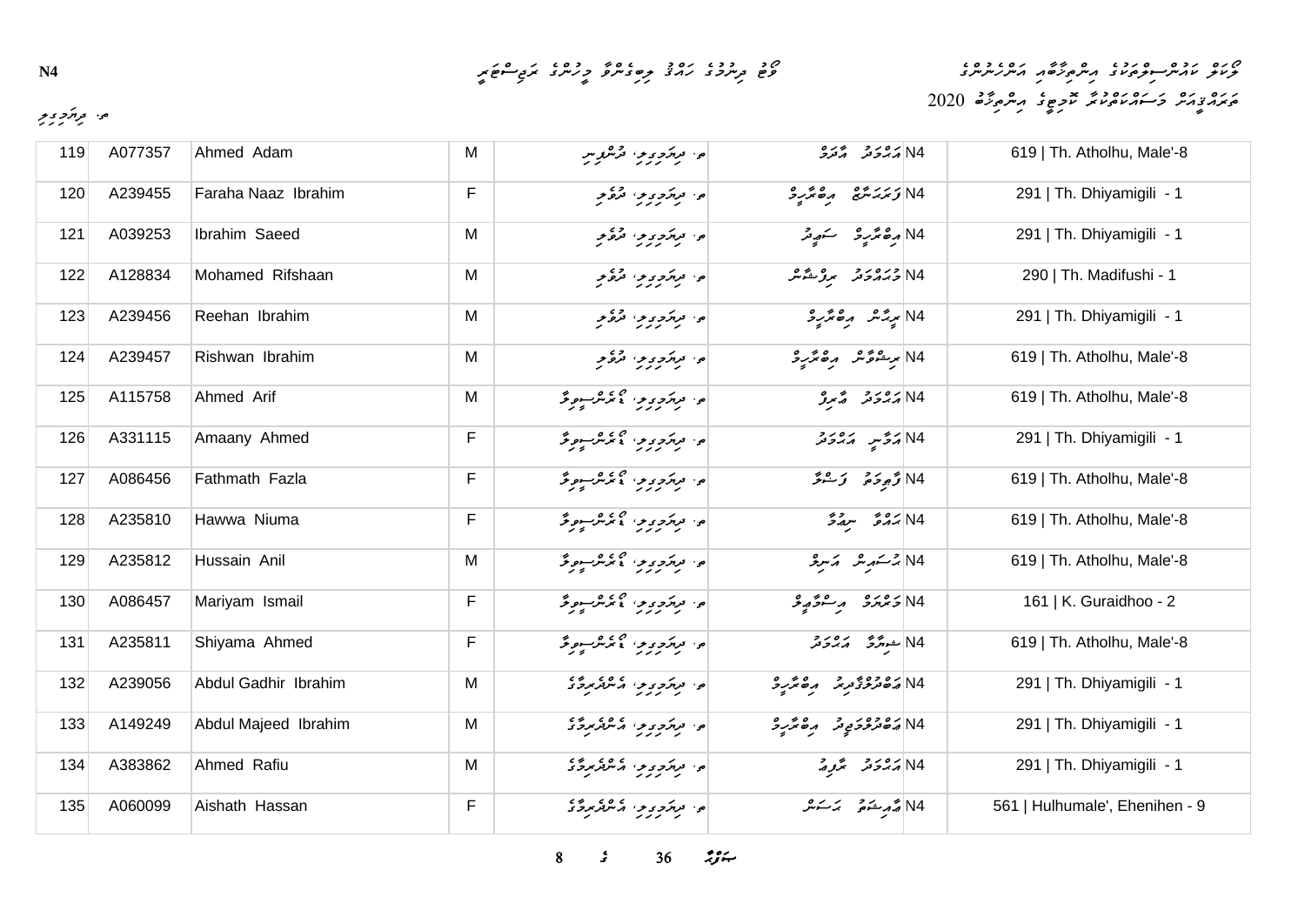*sCw7q7s5w7m< o<n9nOoAw7o< sCq;mAwBoEw7q<m; wBm;vB* م من المرة المرة المرة المرجع المرجع في المركبة 2020<br>مجم*د المريض المربوط المربع المرجع في المراجع المركبة* 

| 136 | A239059 | Hassan Zareer        | M            | و · مرکز د د مرکز مرکز د                   | N4   پرسترېنز   پېړمتر                                 | 619   Th. Atholhu, Male'-8    |
|-----|---------|----------------------|--------------|--------------------------------------------|--------------------------------------------------------|-------------------------------|
| 137 | A144369 | Ibrahim Hussain      | M            | د مرکزدی که مرکز مرکز                      | N4 مەھەرىپى جەسەمبىر                                   | 291   Th. Dhiyamigili - 1     |
| 138 | A239053 | Mariyam Ahmed        | F            | و • مرکزد و و امرکزمرد و ه                 | N4 كەيمەرە كەبرەر د                                    | 291   Th. Dhiyamigili - 1     |
| 139 | A054743 | Mohamed Shiyaz       | M            | ه مرکزدی استربردی                          | N4 <i>32825 شوپر چ</i>                                 | 291   Th. Dhiyamigili - 1     |
| 140 | A239057 | Usman Shareef        | M            | و مرکزد و مرکز مرکز                        | N4 ۾ <i>۾ وُڱ شميرو</i>                                | 619   Th. Atholhu, Male'-8    |
| 141 | A236164 | Nasheeda Faheem      | $\mathsf{F}$ | ه ويروء والمرتزو                           | N4 سَرَحدٍ مَدَّرٍ وَ رِحْ                             | 291   Th. Dhiyamigili - 1     |
| 142 | A236242 | Ahmed Mauroof        | M            | ه ويترورو ويرجى                            | N4 كەبرو كەمدى                                         | 291   Th. Dhiyamigili - 1     |
| 143 | A381787 | Ibrahim Mauroof      | M            | والمتعرض والمعالج والمنتجاني               | N4 مەھەرىرى بەدە 1945                                  | 291   Th. Dhiyamigili - 1     |
| 144 | A381786 | Ismail Mauroof       | M            | ه مرکز ده و ده                             | N4 مِـــْمَرَّمْ وَمَسْرَرْ                            | 291   Th. Dhiyamigili - 1     |
| 145 | A086483 | Mariyam Hussain Didi | F            | و مرکز دو، و روه و                         | N4  <i>5 پر<sub>ە</sub>برۇ ب<sub>ە</sub>شىر بۇيدىر</i> | 291   Th. Dhiyamigili - 1     |
| 146 | A086484 | Sanfa Ismail         | $\mathsf F$  | ه ورکورو و پره                             | N4 سَمَعْدٌ مِسْعَوَّمِهِ مِحْ                         | 291   Th. Dhiyamigili - 1     |
| 147 | A086485 | Usman Mohamed        | M            | و مرکز در ویره و                           | N4 مەۋرىس دىرەرد                                       | 291   Th. Dhiyamigili - 1     |
| 148 | A086462 | Fathimath Moosa      | $\mathsf F$  | ه مرکزدی و سرگاه گاه                       | N4 رَّجِ دَحَمَّةَ مَحْتَّةً                           | 619   Th. Atholhu, Male'-8    |
| 149 | A047218 | Hassan Didi          | M            | و· ترمزد و و به و مرد مرد و و و و ا        | N4 كەسكەنگەيرى <i>ر</i>                                | 291   Th. Dhiyamigili - 1     |
| 150 | A357841 | Alim Mohamed         | M            | ه مرکزد د و سرگاه                          | N4 مَّعِرْ حَمَدَ اللهِ عَ                             | 619   Th. Atholhu, Male'-8    |
| 151 | A086519 | Aminath Hussain      | F            | ه مرکزد د و سرگاه                          | N4 مَّ حِ سَمَّ مِنْ سَمَّ مِسْرِ مِسْر                | 619   Th. Atholhu, Male'-8    |
| 152 | A086517 | Asiyath Mohamed      | F            | و· مرکز درو و سرگاه<br>  د سرگر در در مرکز | N4 جُرِ مِيرَ حَ بِرُ مِرْ وَ بِرَ مِ                  | 568   Villimale' Ehenihen - 3 |

*9 s* 36 *i*<sub>Si</sub>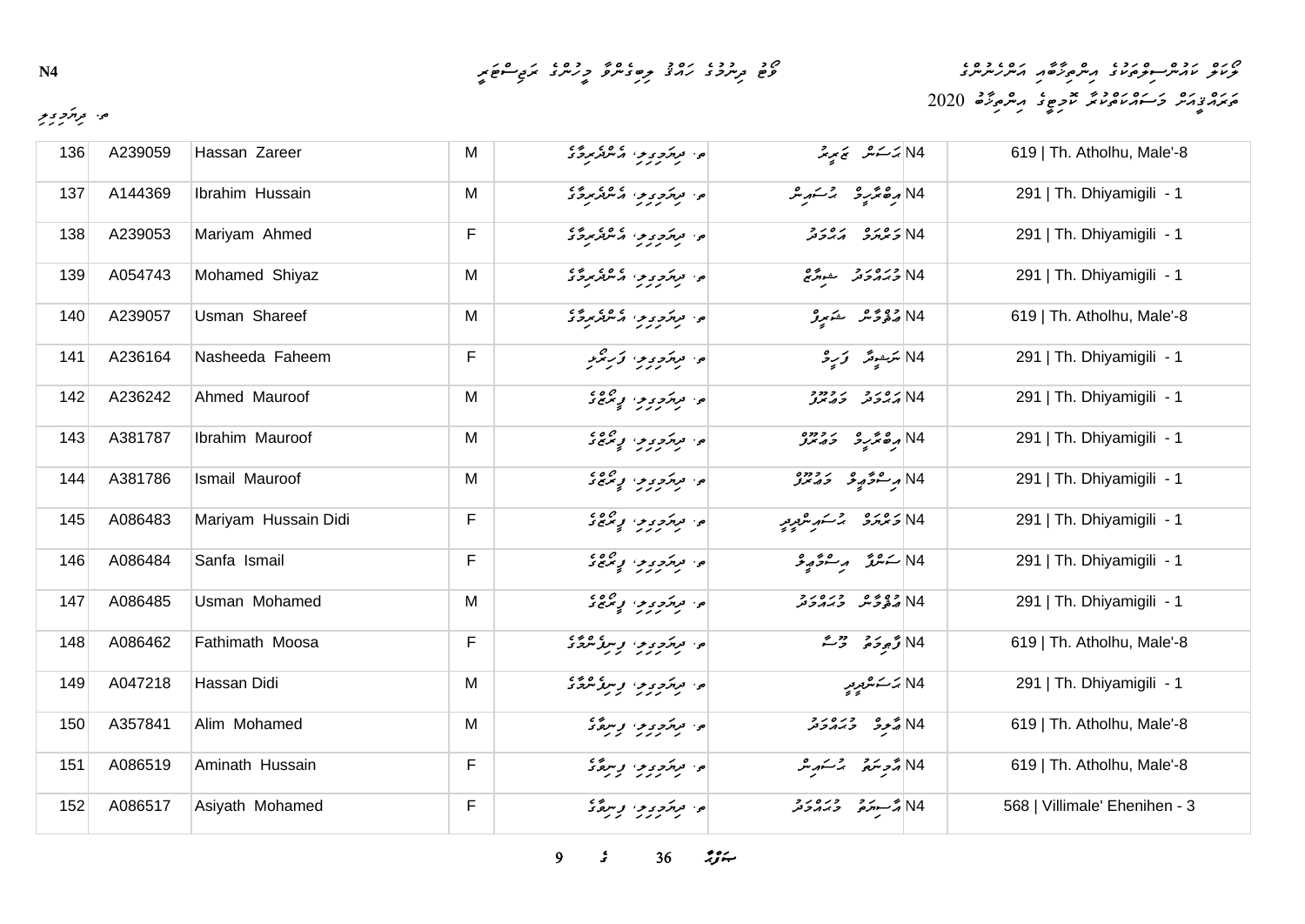*sCw7q7s5w7m< o<n9nOoAw7o< sCq;mAwBoEw7q<m; wBm;vB* م من المرة المرة المرة المرجع المرجع في المركبة 2020<br>مجم*د المريض المربوط المربع المرجع في المراجع المركبة* 

| 153 | A155509 | Habeeba Hussain       | F            | اء مرکزد دی وسره د                            | N4 كەھەتقە كەسكەر بىر                                    | 291   Th. Dhiyamigili - 1      |
|-----|---------|-----------------------|--------------|-----------------------------------------------|----------------------------------------------------------|--------------------------------|
| 154 | A160141 | Hawwa Nash'a          | $\mathsf F$  | ه مرکزد و د مرگز                              | N4 بَرْدُوَّ سَرَشْرُدَّ                                 | 291   Th. Dhiyamigili - 1      |
| 155 | A237178 | Najeebaa Hussain      | $\mathsf F$  | ه مرکزد د و سرگاه                             | N4 سَمِعٍ صَلَّى مِرْسَمَ مِرْسَر                        | 292   Th. Guraidhoo - 1        |
| 156 | A055937 | Hassan Rasheed        | M            | والمتراد ويروا المحتفظ المحرور المحتفظ المعدد | N4 بَرَسَة مَثَّرَ مِيَشْوِيْرُ                          | 291   Th. Dhiyamigili - 1      |
| 157 | A236099 | Abdulla Ismail        | M            | ه مرکزد و او مرکز                             | N4 كەھىراللە م <i>ې</i> شە <i>گەپ</i> ۇ                  | 291   Th. Dhiyamigili - 1      |
| 158 | A061713 | Ahmed Isthafa         | M            | ه مرکزد د و کرد و                             | N4 كەبروتر بەسب <i>وق</i>                                | 619   Th. Atholhu, Male'-8     |
| 159 | A086472 | Nazira Abdulla Didi   | $\mathsf F$  | ه مرکزد و و کرده                              | N4 سَّمْعِ سَرَ مَدَّةَ اللَّهُ مِرْمَدٍ                 | 291   Th. Dhiyamigili - 1      |
| 160 | A080736 | Shuaib Abdulla Didi   | M            | ه مرکزد و و مرکز                              | N4 ش <i>ەمەم ھەھەر</i> اللەمپەير                         | 561   Hulhumale', Ehenihen - 9 |
| 161 | A078596 | Ubaid Abdulla Didi    | M            | والمركز والمروج المركزة والمركزة              | N4 صُصَمِرٍ مَرْ صَحْرَاللَّهُ مِرِمِرِ                  | 619   Th. Atholhu, Male'-8     |
| 162 | A236678 | Abdulla Yaameen       | M            | ه مرکزد و رنگه                                | N4 كەھەراللە م <i>ۇرم</i> ىر                             | 291   Th. Dhiyamigili - 1      |
| 163 | A287772 | Aishath Rasheedha     | $\mathsf F$  | ه مرکزد و استروی                              | N4 مَ <i>ذہب مَشَمَّۃ مَدَ</i> شِی <i>دَّ</i>            | 291   Th. Dhiyamigili - 1      |
| 164 | A050809 | Moosa Manik           | M            | ه مرکزد د استرگ                               | N4 تۇشەيخ س <sub>ىرىم</sub>                              | 291   Th. Dhiyamigili - 1      |
| 165 | A086458 | Abdul Hannan Ali Didi | M            | ه ويركوبون وميش                               | N4 كەھەردە ئەرگە ئەربىرىر<br>N4 كەھەر <i>ۈب ئارىقى</i> ر | 619   Th. Atholhu, Male'-8     |
| 166 | A235911 | Aishath Shamna        | $\mathsf F$  | ه ويركوبون ومريثه                             | N4 مَ <i>ذْمِرْ حَمَّةً حَدَّدْ مَّرَّ</i>               | 291   Th. Dhiyamigili - 1      |
| 167 | A403460 | Aminath Himna         | $\mathsf{F}$ | ه ويركز ديو و برنگر                           | N4 مَّحِسَمَ بِ9سَّ                                      | 619   Th. Atholhu, Male'-8     |
| 168 | A372243 | Aminath Neeraa        | F            | ه ويرکوري ويږمر                               | N4 مَّحِسَمَ سِبَّر                                      | 619   Th. Atholhu, Male'-8     |
| 169 | A372412 | Fathimath Shimna      | $\mathsf F$  | ه مرکزده و تور                                | N4 <i>وَّج</i> وحَمَّ صَوَّحَسَّ                         | 291   Th. Dhiyamigili - 1      |

 $10$  *s* 36  $23$   $\div$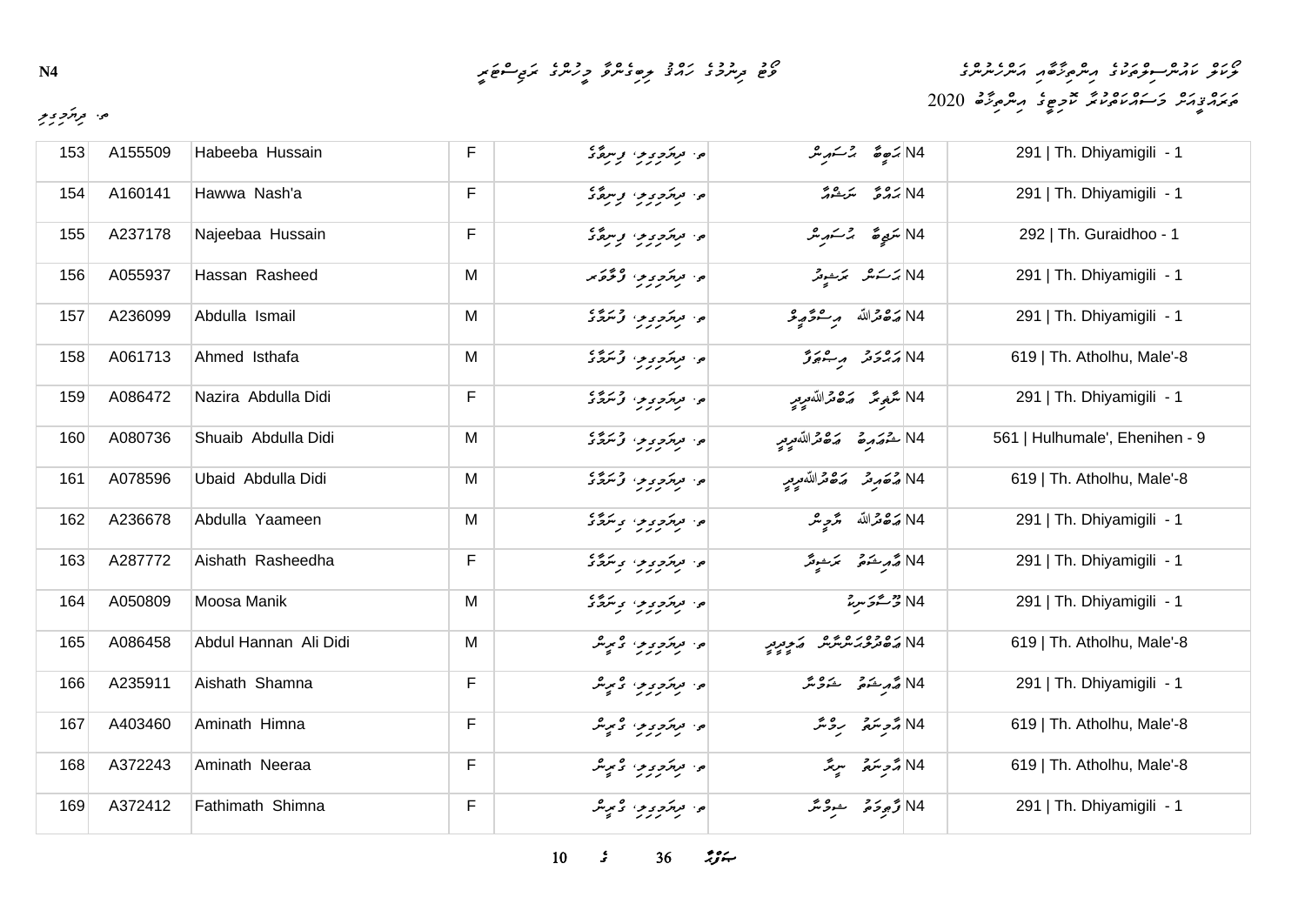*sCw7q7s5w7m< o<n9nOoAw7o< sCq;mAwBoEw7q<m; wBm;vB* م من المرة المرة المرة المرجع المرجع في المركبة 2020<br>مجم*د المريض المربوط المربع المرجع في المراجع المركبة* 

| 170 | A113293 | Hassan Rasheed         | M           | ء <sub>ُ</sub> مرکز <sub>کر ک</sub> ر و مریگر               | N4 كەسكەنلەر كەش <u>ە</u> مىر                                                                                                                                                                                          | 388   Feydhoo Ehenihen - 1 |
|-----|---------|------------------------|-------------|-------------------------------------------------------------|------------------------------------------------------------------------------------------------------------------------------------------------------------------------------------------------------------------------|----------------------------|
| 171 | A057675 | Hussain Afeef          | M           | ه ورکرد د کامیګر                                            | N4 پر <i>شهر شهروژ</i>                                                                                                                                                                                                 | 291   Th. Dhiyamigili - 1  |
| 172 | A372361 | Mohamed Naail          | M           | و· مرکزدرو و محمد علی می                                    | N4 \$ <i>بَرْدٌ \$ بَرْمَدِ \$</i>                                                                                                                                                                                     | 291   Th. Dhiyamigili - 1  |
| 173 | A235717 | Adam Naseer            | M           |                                                             | N4 مُرْمَرْدْ سَرَسِوِيْرْ                                                                                                                                                                                             | 291   Th. Dhiyamigili - 1  |
| 174 | A125045 | Hassan Adam            | M           | ه مرکزد و ده ده                                             | N4 پَرسَسْ گَرَمَرْدُ                                                                                                                                                                                                  | 291   Th. Dhiyamigili - 1  |
| 175 | A235719 | Madheeha Adam          | $\mathsf F$ | ه مرکزد و دورو .<br>مسترکز و دوه کار                        | N4 ك <sup>و</sup> ميدً مُرتمدًى                                                                                                                                                                                        | 291   Th. Dhiyamigili - 1  |
| 176 | A331438 | Mariyam Waheedha       | F           | ه مرکزدی و دوره ده<br>د مرکزدی کوه ن                        | N4 كا <i>كاروندى كەب</i> وتگر                                                                                                                                                                                          | 291   Th. Dhiyamigili - 1  |
| 177 | A331108 | Mohamed Rilwan         | M           |                                                             | N4 32025 مرت وحمد المحمد السير السير بين السير السير السير السير السير السير السير السير السير السير<br>مستقبل السير السير السير السير السير السير السير السير السير السير السير السير السير السير السير السير السير ا | 291   Th. Dhiyamigili - 1  |
| 178 | A085308 | Zakariyya Adam         | M           | په مرمزد د ده ده ده د د پا                                  |                                                                                                                                                                                                                        | 619   Th. Atholhu, Male'-8 |
| 179 | A239620 | Hussain Nawaz          | M           | ه مرکزد و در ۲۵ در ۲۵ و د                                   | N4 پر کے مرب <i>ق مربق ت</i> ح                                                                                                                                                                                         | 291   Th. Dhiyamigili - 1  |
| 180 | A239617 | Mohamed Muaz           | M           | ه مرکز دی.<br>۱۶ مرکز دی د دسترس                            | N4ج بروبر و و دور                                                                                                                                                                                                      | 619   Th. Atholhu, Male'-8 |
| 181 | A040362 | Mumthaz Zakariyya Didi | M           | ه مرکزد و د استاده در ۲۵ و و د                              | N4 جۇھۇنىر تە <i>مەيرە مۇمو</i> پر                                                                                                                                                                                     | 291   Th. Dhiyamigili - 1  |
| 182 | A086526 | Naseema Ibrahim        | $\mathsf F$ | و · مرکز در و و و و و و و و                                 | N4 سَرَسودَ مِن صَحَّرِيدَ                                                                                                                                                                                             | 291   Th. Dhiyamigili - 1  |
| 183 | A086527 | Nazeema Ibrahim        | F           | په مرکز د ده وه وه وه<br>  په مرکز د روسته د کارونو         | N4 سَمِرٍ حَسَّ مِنْ مِنْ اللَّهِ عَنْ اللَّهِ مِنْ الْمَدَّوِرِ حَسَّى اللَّهِ مِنْ الْمَدَّةِ مِنْ                                                                                                                   | 291   Th. Dhiyamigili - 1  |
| 184 | A106281 | Haleema Zakariyya      | $\mathsf F$ | په د مرکز د ده د ورو د و ه<br>  په د مرکز د د د کار کار و ه | N4 بَرْجِرةً بِمَ <i>مَدِهْ مَّ</i> ر                                                                                                                                                                                  | 291   Th. Dhiyamigili - 1  |
| 185 | A086520 | Rasheeda Salman        | F           | و · فرمزور و از و و شرما مریز میگذارید.<br> -               | N4 <del>مَرْ</del> شِينَر سَوْدَّشْ                                                                                                                                                                                    | 291   Th. Dhiyamigili - 1  |
| 186 | A067756 | Salma Ameen            | F           | ه مرکزدر و دوستمبر گنگ                                      | N4  سَتَوْتَى كَمَ <i>جِينْر</i>                                                                                                                                                                                       | 619   Th. Atholhu, Male'-8 |

 $11$  *s* 36  $23$   $\div$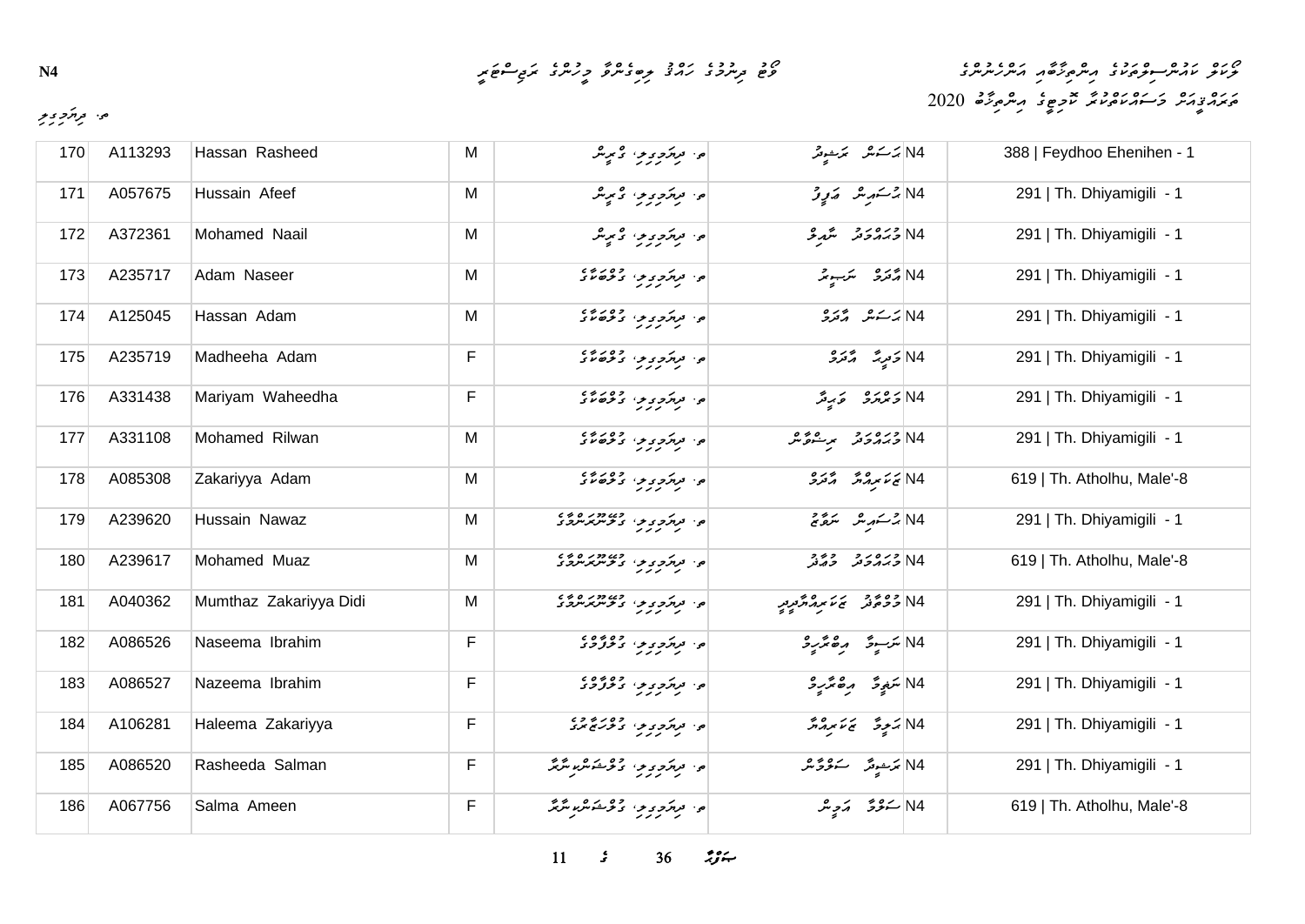*sCw7q7s5w7m< o<n9nOoAw7o< sCq;mAwBoEw7q<m; wBm;vB* م من المرة المرة المرة المرجع المرجع في المركبة 2020<br>مجم*د المريض المربوط المربع المرجع في المراجع المركبة* 

| 187 | A237431 | Shafiu Ameen       | M            | و او مرکز دی د و و شکر مرکز میگرد       | N4 ڪ <i>ورڏ پڌ</i> ڇيش                | 619   Th. Atholhu, Male'-8     |
|-----|---------|--------------------|--------------|-----------------------------------------|---------------------------------------|--------------------------------|
| 188 | A081897 | Shahid Ameen       | M            | و · فرمزور و ، و و شرمز مربع مربع<br> - | N4 ڪريز ک <i>ے چ</i> ير               | 619   Th. Atholhu, Male'-8     |
| 189 | A062743 | Shaukath Ameen     | M            | ە بەركەبىرە ئىمىشكەر ئىگە               | N4 ڪم <i>م ڏي مڌي</i> ر               | 561   Hulhumale', Ehenihen - 9 |
| 190 | A086876 | Haleema Hussain    | F            | ه و مرکز دی کرد وره و                   | N4  كەچەر ئەسكەر بىر                  | 291   Th. Dhiyamigili - 1      |
| 191 | A114858 | Haseena Hussain    | $\mathsf{F}$ | د ۰ درگرد د و ۰ د د د د د د د د         | N4 كەسپەنتر كەسكە <i>ر نىگ</i> ر      | 291   Th. Dhiyamigili - 1      |
| 192 | A025199 | Ismail Muawiyath   | M            | ه مرکزد و کسیگر                         | N4 مِرْ مُتَرَّمِهِ فَرَ مَعْ مِرْمَ  | 291   Th. Dhiyamigili - 1      |
| 193 | A367752 | Mohamed Zain       | M            | ه مرکزد و کسترگ                         | N4 3222 كوبرمر                        | 127   B. Hithaadhoo - 1        |
| 194 | A239019 | Aishath Saniyya    | F            | ه مرکزدی کسترکیږکرکرک                   | N4 مُەرِ ئىككە سىستىدىگە              | 291   Th. Dhiyamigili - 1      |
| 195 | A239017 | Aminath Samiyya    | F            | ه مرکزد و کسرگرگردگرگر                  | N4 مَّحرِ سَمَعَ مَسَحَرِ مِهْتَر     | 291   Th. Dhiyamigili - 1      |
| 196 | A086576 | Haris Sulaiman     | M            | و· وركزورو، كالموكوكوكركركري            | N4 ئەبرۇ سە <i>خەر</i> ۇپر            | 291   Th. Dhiyamigili - 1      |
| 197 | A239014 | Khadheeja Sulaiman | F            | د. درگرد د د. کاملگرد مرکز ملي د        | N4 زَمَرِيَّ گَمَرَ گُرِدُّ سُ        | 291   Th. Dhiyamigili - 1      |
| 198 | A086577 | Mariyam Hussain    | F            | و مركز و مستركبرد شركز                  | N4 كى ئىرتىر بىر شەر بىر              | 291   Th. Dhiyamigili - 1      |
| 199 | A078183 | Mohamed Zaki       | M            | أوا فرمزو والمستركة المركبة للموالي     | N4ج بروبر و سم سي                     | 291   Th. Dhiyamigili - 1      |
| 200 | A086554 | Sulaiman Ismail    | M            | و مرکز دی کسترکایز کرد کرد              | N4 جۇمۇمىر مەش <i>ۇم</i> بۇ           | 291   Th. Dhiyamigili - 1      |
| 201 | A086562 | Zakiyya Sulaiman   | $\mathsf F$  | و وركوبروا كاروكوبركرمركو               | N4ى <i>زىدە ئىم ئىمرى</i> گىر         | 291   Th. Dhiyamigili - 1      |
| 202 | A372522 | Ali Rizaan         | M            | و ا مرکز در دید عربی عمر ؟              | N4 كەمچە موق <i>رى</i> گر             | 291   Th. Dhiyamigili - 1      |
| 203 | A238172 | Fathimath Nezleen  | F            | ه مرکزد و اگرو شهره                     | N4 رَّ <sub>مِو</sub> حَمَّ شَيْءِ شِ | 619   Th. Atholhu, Male'-8     |

 $12$  *s* 36  $23$   $\div$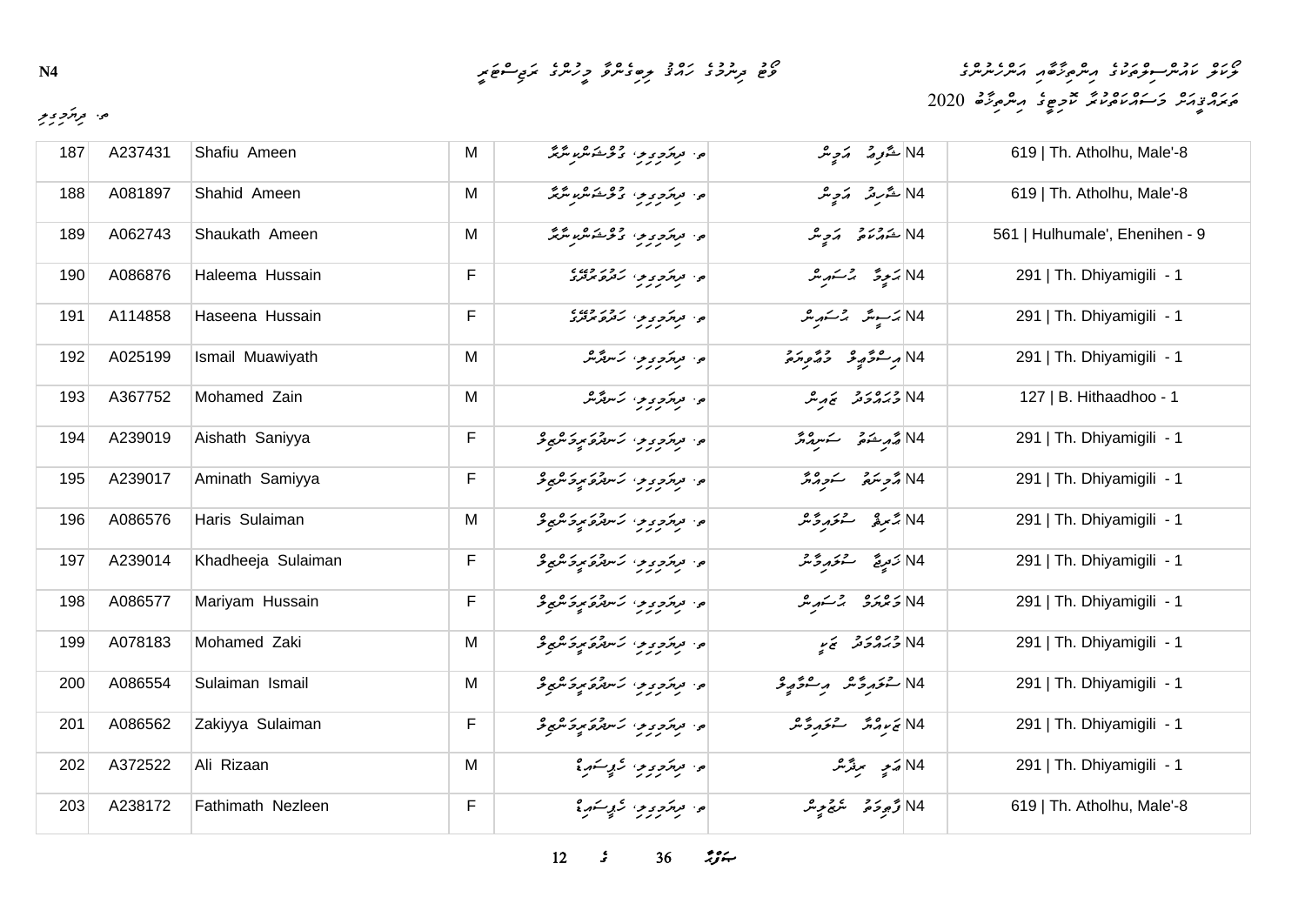*sCw7q7s5w7m< o<n9nOoAw7o< sCq;mAwBoEw7q<m; wBm;vB* م من المرة المرة المرة المرجع المرجع في المركبة 2020<br>مجم*د المريض المربوط المربع المرجع في المراجع المركبة* 

| 204 | A105542 | Hassan Ali              | M            | ه مرکزد و کرد شهره        | N4 ټريکش ک <i>ړې</i>                      | 291   Th. Dhiyamigili - 1      |
|-----|---------|-------------------------|--------------|---------------------------|-------------------------------------------|--------------------------------|
| 205 | A086560 | Mariyam Ali             | F            |                           | N4 كابر <i>مركز في ب</i> ر                | 291   Th. Dhiyamigili - 1      |
| 206 | A372383 | Aishath Thibyan Rasheed | F            | و· مرکز در دو برگویدگی    | N4 مَّ مِـ شَمَعٌ مِ صَبَّرٌ مَرَ شَوْتَر | 291   Th. Dhiyamigili - 1      |
| 207 | A369237 | Evan Ibrahim Rasheed    | M            | و ورکرد و کویږ؟           | N4 <sub>مو</sub> ق مر قرقر تر موقر        | 291   Th. Dhiyamigili - 1      |
| 208 | A153496 | Haleema Ibrahim         | $\mathsf{F}$ | و ا مرکز در دوسره کرد کرد | N4 بَر <sub>ْمٍ</sub> وَّ مِنْ مَرْرِدْ   | 291   Th. Dhiyamigili - 1      |
| 209 | A237546 | Hassan Habeeb           | M            | ه و مرکز در دارد کار      | N4 بَرَسَ <i>مَّتْہ بَرْح</i> دَّةَ       | 291   Th. Dhiyamigili - 1      |
| 210 | A237540 | Hussain Habeeb          | M            | و · مرکز در دو بردگی      | N4 بر مسر شرح برج محد<br>۱۹4 بر مسیر      | 619   Th. Atholhu, Male'-8     |
| 211 | A074570 | Ibrahim Rasheed         | M            | ه ويروروا روبرد           | N4 مەھەرىپە تەرەپەر                       | 561   Hulhumale', Ehenihen - 9 |
| 212 | A086531 | Mariyam Ali             | F            | ه ورکړونو، کوبېږگ         | N4 كانترنى كەم                            | 291   Th. Dhiyamigili - 1      |
| 213 | A237548 | Mohamed Ashfaag         | M            | و · مرکز در دو برگو مرگو  | N4 32028 كەشۇرى                           | 291   Th. Dhiyamigili - 1      |
| 214 | A381990 | Mohamed Ilyaan Rasheed  | M            | ه ويروروا روبرد           | N4 <i>وبروبر و وهر مر مرش</i> وتر         | 619   Th. Atholhu, Male'-8     |
| 215 | A237529 | Moosa Rasheed           | M            | ه ويركوبو كوبره           | N4 فَرْتَهُ عَمَدْ مِعْرِ مَعْرِ          | 291   Th. Dhiyamigili - 1      |
| 216 | A086530 | Murushidha Ali          | $\mathsf{F}$ | ه ويروروا روبره           | N4 څخه شومگر ک <i>ړې</i>                  | 291   Th. Dhiyamigili - 1      |
| 217 | A079056 | Yahya Rasheed           | M            | ه ويركوبو كوبره           | N4 <i>مَرْبُرْ مَنْ مِنْ مِنْ</i>         | 291   Th. Dhiyamigili - 1      |
| 218 | A060653 | Zubair Ali              | M            |                           | N4ج <i>کامی مق</i> رم کے م                | 619   Th. Atholhu, Male'-8     |
| 219 | A086482 | Ahmed Moosa             | M            | ه و مرکز دو، رکامو        | $23.525$ N4                               | 291   Th. Dhiyamigili - 1      |
| 220 | A351387 | Aminath Jooliya         | $\mathsf F$  | ه و مرکز در کار           | N4 مُرْحِسَةٌ فَيَحْرَمُّهُ مَ            | 291   Th. Dhiyamigili - 1      |

 $13$  *s* 36  $23$   $\div$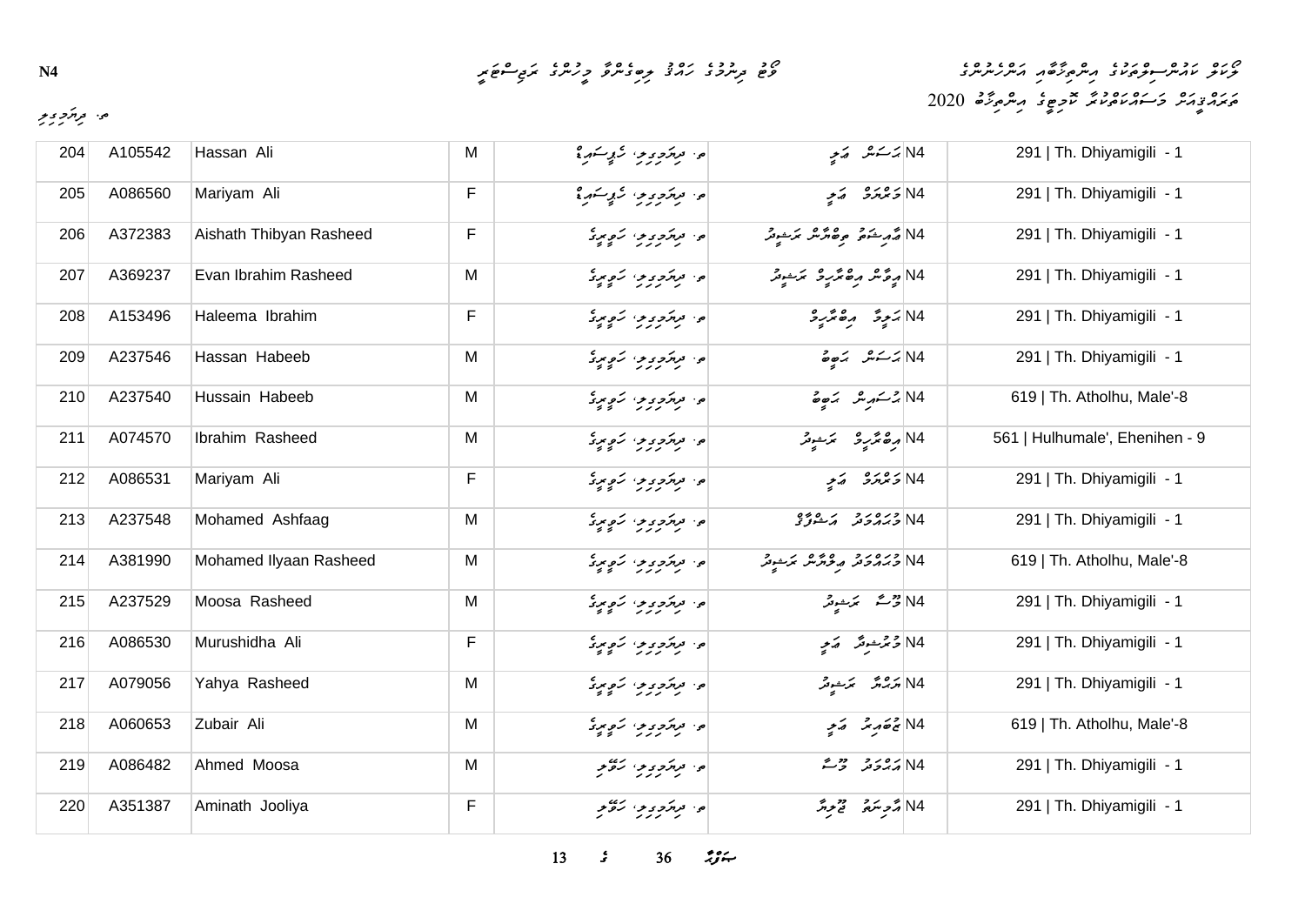*sCw7q7s5w7m< o<n9nOoAw7o< sCq;mAwBoEw7q<m; wBm;vB* م من المرة المرة المرة المرجع المرجع في المركبة 2020<br>مجم*د المريض المربوط المربع المرجع في المراجع المركبة* 

| 221 | A086486 | Mohamed Lisham      | M | و • فروکو و • رکھو                                      |                                                | 291   Th. Dhiyamigili - 1  |
|-----|---------|---------------------|---|---------------------------------------------------------|------------------------------------------------|----------------------------|
| 222 | A086481 | Moosa Ismail        | M | ه و مرکزد و کنگو                                        | N4 جُرْ شَر مِرْ مِنْ مَحْرَمَةٍ عَرْ          | 291   Th. Dhiyamigili - 1  |
| 223 | A237956 | Abdulla Rasheed     | M | ه مرکزد د رسمه د                                        | N4 صَرْحَة مِرْاللَّهُ تَمَرْشُوْمَرْ          | 619   Th. Atholhu, Male'-8 |
| 224 | A086322 | Athifa Ali          | F | و · مرمزور و ، رسمده و                                  | N4 صَّمِوتَر صَعِ                              | 619   Th. Atholhu, Male'-8 |
| 225 | A086528 | Faheema Ali Didi    | F | و ۰ مرمز درو ۷ رنگردی                                   | N4 تررٍدَّ سَعِيسٍ                             | 291   Th. Dhiyamigili - 1  |
| 226 | A237957 | Gasim Nishah        | M | ه مرکزد د سرگرد                                         | N4 تٌوسوڤ سرشَدَتْر                            | 291   Th. Dhiyamigili - 1  |
| 227 | A078059 | Mohamed Rasheed     | M | و ۰ مرمز درو و بر مرکز د                                | N4 <i>وُبَرُوُوَ</i> تَرَ <sub>ّسُوِيْرُ</sub> | 291   Th. Dhiyamigili - 1  |
| 228 | A078070 | Moosa Rasheed       | M | ه مرکزد و رشته                                          | N4 فَرْتُ بَرَ <sub>ْشُو</sub> نْدُ            | 291   Th. Dhiyamigili - 1  |
| 229 | A086324 | Zahida Ali          | F | ه و مرکز دو رشده                                        | N4 تج رِمَّز – مَرْمٍ                          | 291   Th. Dhiyamigili - 1  |
| 230 | A160005 | Abdulla Faisal      | M | و • مرمرکور دی رو گورگر                                 | N4 كەھەراللە   تەرىبكى                         | 619   Th. Atholhu, Male'-8 |
| 231 | A239004 | Ahmed Hussain       | M | ه ويروء و روٌ ويَّ                                      | N4 كەبرى بىر بەسكەر بىر                        | 619   Th. Atholhu, Male'-8 |
| 232 | A166031 | Aminath Nadha       | F | ه ويروء و روٌ ويَّ                                      | N4 مَّحِسَمَةً مَسَمَّد                        | 619   Th. Atholhu, Male'-8 |
| 233 | A239003 | Fathimath Zaleeshan | F | ه مرکزد و روم                                           | N4 وَّج <sub>ُ</sub> وحَمُّ ۖ يَحْمِيشَمْ مَرْ | 619   Th. Atholhu, Male'-8 |
| 234 | A039252 | Hussain Adam        | M | ه مرکزد د روگر                                          | N4 پر <i>کے مربر مرکزی</i>                     | 619   Th. Atholhu, Male'-8 |
| 235 | A086572 | Mariyam Gulfishan   | F | ه مرکزد د روگر                                          | N4 كەيمەك قىمى ئىمىسىسىسىسىسىسى بىر            | 291   Th. Dhiyamigili - 1  |
| 236 | A071742 | Mohamed Shafiu      | M | ه مرکزد د روگر                                          | N4ج يرون پر منگوري                             | 619   Th. Atholhu, Male'-8 |
| 237 | A331129 | Haiman Hussain      | M | ه مرکزدی مرکز مرکز مرکز کار<br>مسیر مرکز مرکز مرکز مرکز | N4  تەرىخى بىر مەسىر ش                         | 619   Th. Atholhu, Male'-8 |

 $14$  *s* 36  $23$   $\div$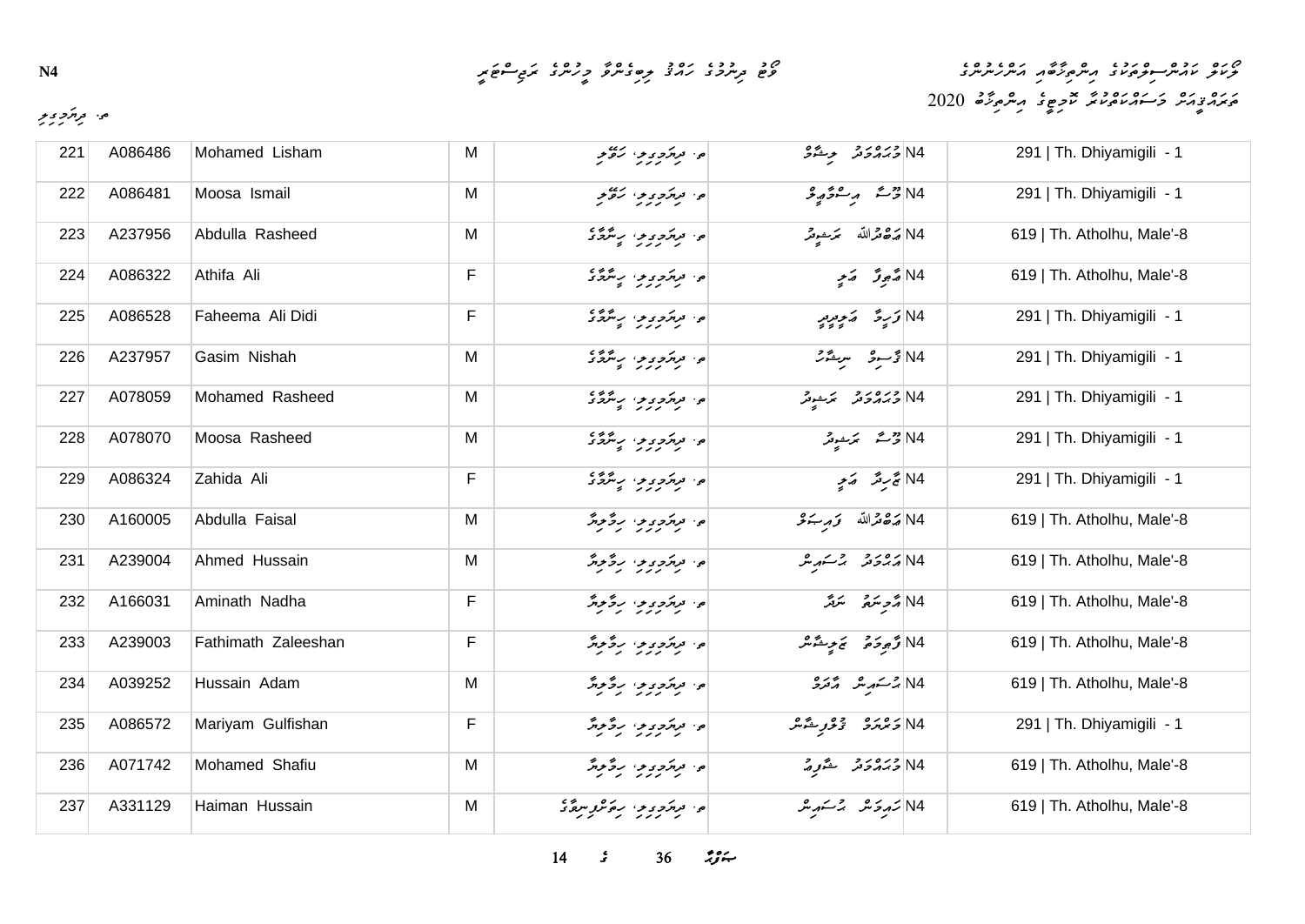*sCw7q7s5w7m< o<n9nOoAw7o< sCq;mAwBoEw7q<m; wBm;vB* م من المرة المرة المرة المرجع المرجع في المركبة 2020<br>مجم*د المريض المربوط المربع المرجع في المراجع المركبة* 

| 238 | A009959 | Hussain Hassan        | M            | و مرکز دی ره نورو مردمی                                         | N4 يُرْسَمَ مِرْسُ بَرْسَة مِرْ                  | 291   Th. Dhiyamigili - 1  |
|-----|---------|-----------------------|--------------|-----------------------------------------------------------------|--------------------------------------------------|----------------------------|
| 239 | A078013 | Abdul Sameeu Mohamed  | M            | ه ۰ مرکز در ۱۶ بر مرکز در ۲<br>  د ۰ بر ۱۶ بر ۱۶ بر مرکز در     | N4 גەدە شەير قىمەدە بەر                          | 291   Th. Dhiyamigili - 1  |
| 240 | A035104 | Ahmed Mohamed         | M            | ه ۰ مرکز در ۱۶ بر برابرد و ۲<br>  بر ۱۶ بر بر بر بر بر برابرد و | N4 كەبرى مەمەمەدىر                               | 619   Th. Atholhu, Male'-8 |
| 241 | A086490 | Aminath Ismail        | F            |                                                                 | N4 مَّحِسَمَةٌ مِسْحَمَّةٍ مِّ                   | 291   Th. Dhiyamigili - 1  |
| 242 | A405997 | Aminath Raya Ahmed    | F            |                                                                 | N4 مَّ حِ سَمَّى مَ مَدَّدَ مَد                  | 291   Th. Dhiyamigili - 1  |
| 243 | A086491 | Mohamed Abdulla       | $\mathsf{M}$ | ه ۰ مرکزد و ۱۰ مرکزد و                                          | N4 32025 مَرْ 20 مِرْاللّه                       | 291   Th. Dhiyamigili - 1  |
| 244 | A037626 | Moosa Mohamed         | M            | ه ۰ مرکزدی به مرکزده<br>با این باربر به مرکزده                  | N4 جي حيد دور                                    | 291   Th. Dhiyamigili - 1  |
| 245 | A086488 | Sanfa Mohamed         | F            | ه ۰ مرکزد و ۱۳ مرکزد و                                          | N4 سەئىر ئەم ئەرگەر ئىر                          | 291   Th. Dhiyamigili - 1  |
| 246 | A086489 | Thahmeena Mohamed     | F            |                                                                 | N4 <sub>ح</sub> وثر بر وبرور د                   | 619   Th. Atholhu, Male'-8 |
| 247 | A300557 | Ahmed Najeeb          | M            | ه ويركوبو ويركوبم                                               | N4 كەش <sup>ى</sup> كەتقى ھ                      | 619   Th. Atholhu, Male'-8 |
| 248 | A236173 | Faheem Umar           | $\mathsf{M}$ | ه مرکزد و مرکزه و                                               | N4 تۇرپى ھەتەتتى                                 | 291   Th. Dhiyamigili - 1  |
| 249 | A088976 | Mohamed Riyaz         | M            | ه مرکزد و مرکزه د                                               | N4 <i>ڈیزہ ڈیٹر م</i> یٹرنٹر                     | 291   Th. Dhiyamigili - 1  |
| 250 | A236145 | Shameema Abdul Rahman | F            | ه مرکزد و مرکزه د                                               | N4 شَر <i>َوِدُ مَەدە برە</i> ئ                  | 291   Th. Dhiyamigili - 1  |
| 251 | A236154 | Waseema Faheem        | F            | ه ويركوبو ويركوبم                                               | N4 حَرْسٍوَّ کَرَرٍوْ                            | 291   Th. Dhiyamigili - 1  |
| 252 | A236146 | Zaheera Ali           | F            |                                                                 | N4 تحریتر کمبر                                   | 291   Th. Dhiyamigili - 1  |
| 253 | A086524 | Anisa Ismail          | F            | ص مرکز در عامرہ دی۔<br>  ص رکز در عامرہ دی                      | N4 مُسِرَّ مِرْ مُتَّامِرْ مِنْ الْمَدَّارِ بِهِ | 619   Th. Atholhu, Male'-8 |
| 254 | A081699 | Adam Thaufeeg         | M            | ه · مرمزد ديو · ما د سره<br>په نرمز بر بر                       | N4 <i>مُرْمَرْدَ - مَ<sub>ا</sub>مْ بِ</i> تْرَ  | 291   Th. Dhiyamigili - 1  |

 $15$  *s* 36  $23$   $\div$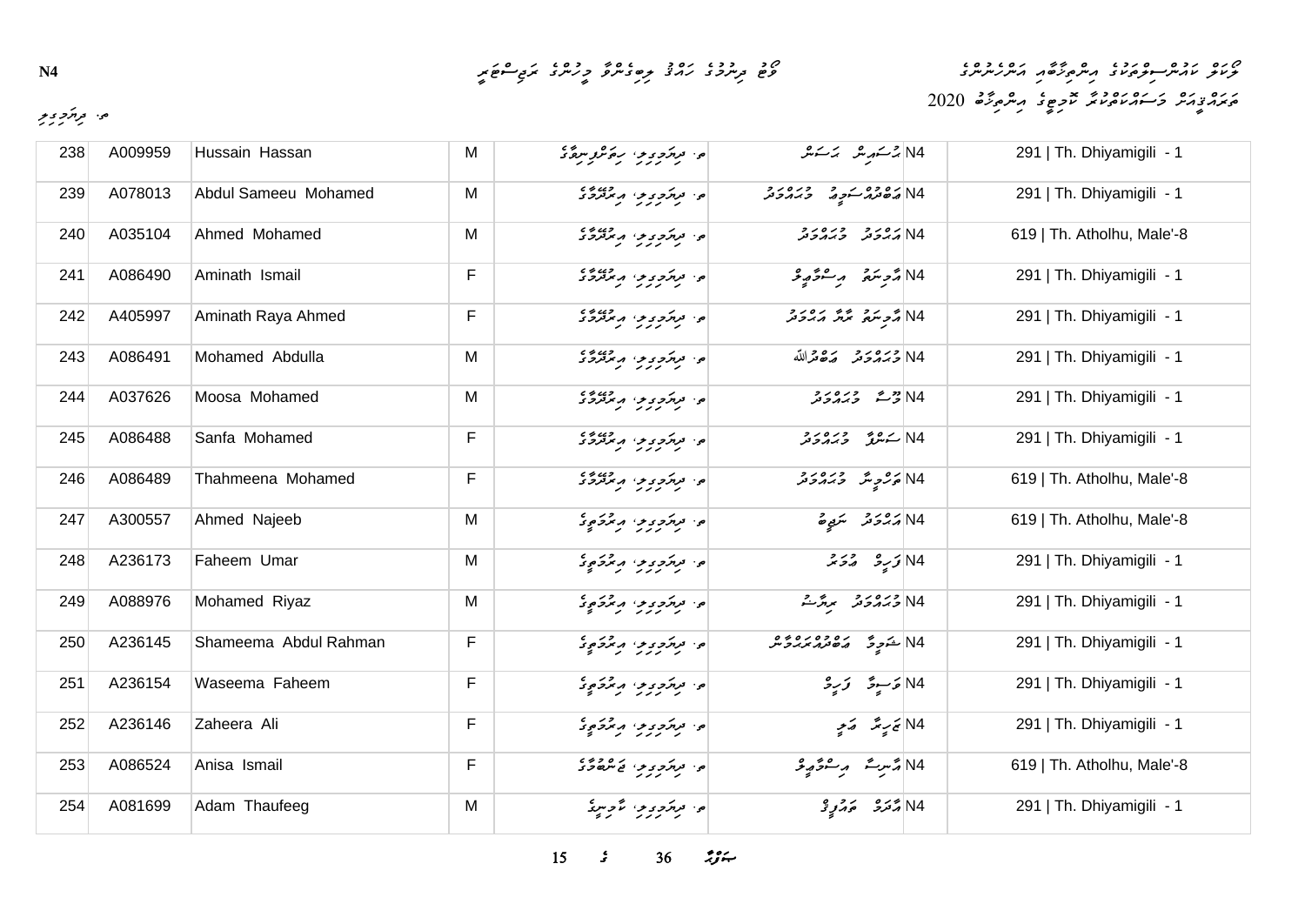*sCw7q7s5w7m< o<n9nOoAw7o< sCq;mAwBoEw7q<m; wBm;vB* م من المرة المرة المرة المرجع المرجع في المركبة 2020<br>مجم*د المريض المربوط المربع المرجع في المراجع المركبة* 

| 255 | A370902 | Aishath Shamla        | F           | ه · مرکزد د د ، مگر سرهٔ | N4 مَ <i>ذہِ حَدَوْ ڈ</i>                                                                            | 291   Th. Dhiyamigili - 1  |
|-----|---------|-----------------------|-------------|--------------------------|------------------------------------------------------------------------------------------------------|----------------------------|
| 256 | A086496 | Umar Hussain          | M           | ه ويردون الموسي          | N4 252 برسكىرىگە                                                                                     | 291   Th. Dhiyamigili - 1  |
| 257 | A092694 | Hassan Muneer         | M           | ه مرکز دید اگر دهم       | N4   پرسترين - <sub>خ</sub> سيريتر                                                                   | 291   Th. Dhiyamigili - 1  |
| 258 | A086558 | Zulaikha Ismail       | $\mathsf F$ | ه مرکزد و شرکه           | N4ج َحَمِيرَ * مِي سُحَمِيرِ \$                                                                      | 291   Th. Dhiyamigili - 1  |
| 259 | A033578 | Abida Abdul Raheem    | $\mathsf F$ | ه مرکزد و نکرد و ؟       | N4 مُّەمَّر مەھىرمىرىي                                                                               | 291   Th. Dhiyamigili - 1  |
| 260 | A331114 | Minya Muthasim        | $\mathsf F$ | ه · مرکز در استرکز و د   | N4 دېمر د ده د د                                                                                     | 619   Th. Atholhu, Male'-8 |
| 261 | A081704 | Muthasim Abdul Raheem | M           | و ورکرد و اسکرکارو کا    | N4ج و محمد محمد محمد المحمد المحمد المحمد محمد المحمد محمد المحمد محمد المحمد المحمد المحمد المحمد ا | 291   Th. Dhiyamigili - 1  |
| 262 | A331120 | Raniya Muthasim       | $\mathsf F$ | ه مرکزد و نکرد و ؟       | N4 بَرْسِ <i>رَّہٗ حَمْہُ مِ</i> حَرُ                                                                | 619   Th. Atholhu, Male'-8 |
| 263 | A235789 | Shareefa Abdul Raheem | F           | ه مرکزد و استرکزه و      | N4 خىمىرتى مەھ <i>ەرمىدى</i>                                                                         | 291   Th. Dhiyamigili - 1  |
| 264 | A086451 | Fathimath Ahmed       | $\mathsf F$ | ه مرکزده به کرام و د     | N4 وَجوحَم مَدَّوم                                                                                   | 291   Th. Dhiyamigili - 1  |
| 265 | A086452 | Hawwa Ahmed           | $\mathsf F$ | ە بەر دەر ئايرىش ئ       | N4 بَرْدَةَ بِرَمْرَ مَدْ                                                                            | 291   Th. Dhiyamigili - 1  |
| 266 | A086449 | Khadheeja Ahmed       | F           | ه مرکزده به کرام و گ     | N4 كَتَمَرِيعٌ - كَدَرُوكْرٌ -                                                                       | 619   Th. Atholhu, Male'-8 |
| 267 | A086447 | Nafeesa Ahmed         | $\mathsf F$ | ه معرود و المستقران      | N4 سَمَعِي مَشْرَ 1⁄2 مَدَّ تَرَ 1⁄2 مَدَّ                                                           | 291   Th. Dhiyamigili - 1  |
| 268 | A086450 | Shaheeda Ahmed        | $\mathsf F$ | ه مرکزد و اسکرام میگرام  | N4 ڪر <i>پ پر پر چو</i> تر                                                                           | 619   Th. Atholhu, Male'-8 |
| 269 | A082997 | Ahmed Shakir          | M           | ه مرکزد د ناردد          | N4 كەبرى قىر مەش <i>ەبىر</i>                                                                         | 55   Sh. Goidhoo - 1       |
| 270 | A086459 | Neena Yoonus          | $\mathsf F$ | ه مرکزد د ناردد          | N4 سرینگ ویژینگ                                                                                      | 291   Th. Dhiyamigili - 1  |
| 271 | A086460 | Shafia Moosa          | F           | ه و مرکز دی مکرد د       | N4 شَروتَه تَرْتَّ                                                                                   | 291   Th. Dhiyamigili - 1  |

 $16$  *s* 36  $23$   $\div$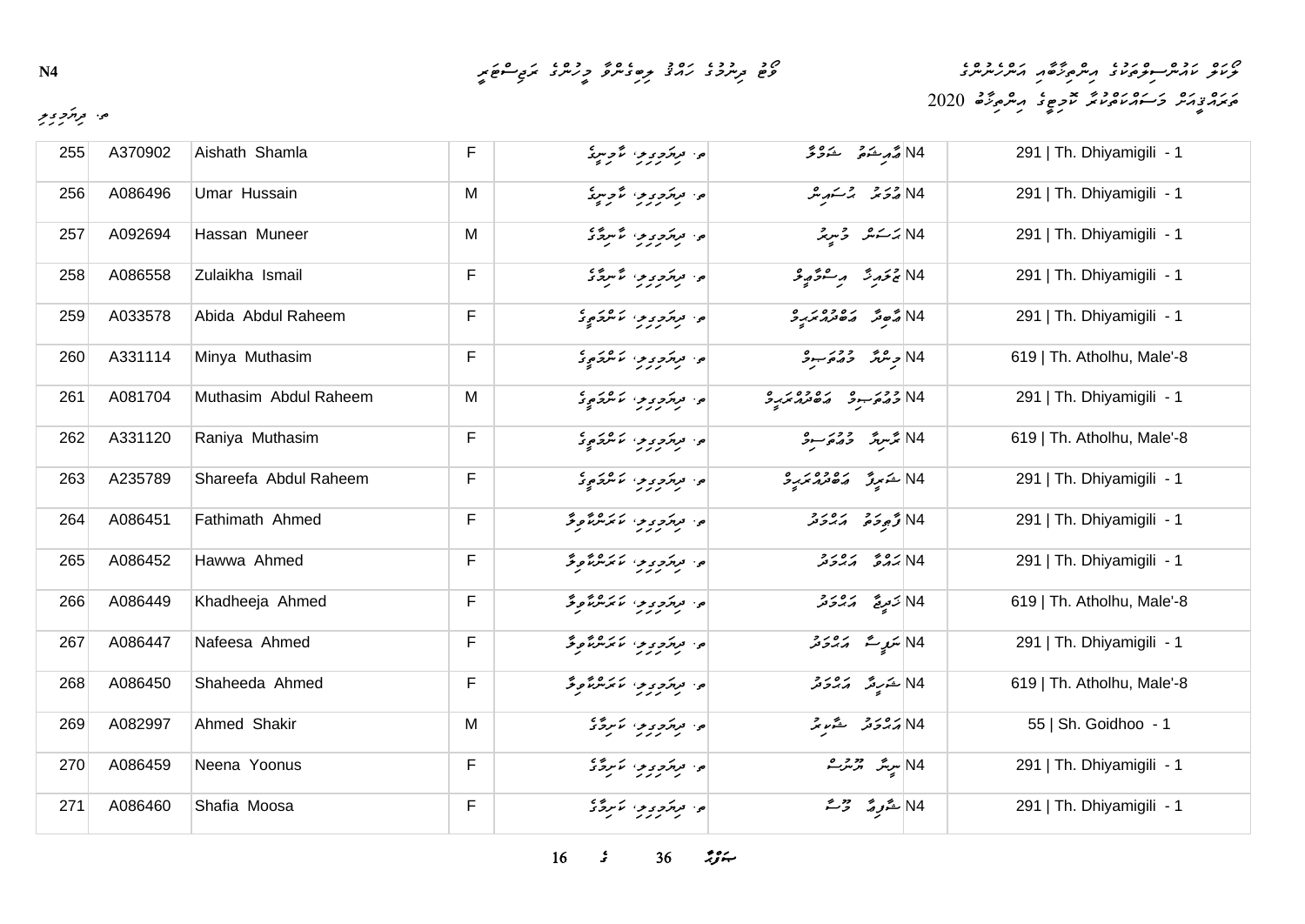*sCw7q7s5w7m< o<n9nOoAw7o< sCq;mAwBoEw7q<m; wBm;vB* م من المرة المرة المرة المرجع المرجع في المركبة 2020<br>مجم*د المريض المربوط المربع المرجع في المراجع المركبة* 

| 272 | A075804 | Ahmed Aslam                  | M |                             | N4 كەبروتىر كەسىر <i>ە</i>                          | 291   Th. Dhiyamigili - 1     |
|-----|---------|------------------------------|---|-----------------------------|-----------------------------------------------------|-------------------------------|
| 273 | A039589 | Ahmed Hassan                 | M | ه ورکوری که عم              | N4 كەبرى كە ئەسكەنلە                                | 291   Th. Dhiyamigili - 1     |
| 274 | A329665 | Fathmath Reesha              | F | و · مرکز در از مکشور مگر    | N4 وَمُودَمَّة مَرِيشَّة                            | 291   Th. Dhiyamigili - 1     |
| 275 | A237605 | Hussain Areesh               | M | ه مرکزد د اسکوچر            | N4 پرڪ <i>مبرنگ ڪيونن</i> گو                        | 115   B. Kamadhoo - 1         |
| 276 | A237607 | Ibrahim Fareesh              | M | وسور در الأكلوبة            | N4 م <i>وڭ ئۇم</i> رىشى كەرىپىش                     | 291   Th. Dhiyamigili - 1     |
| 277 | A237603 | Mohamed Areef                | M | ه ورکوری نکشوپر             | N4 322.2 قرير ت                                     | 291   Th. Dhiyamigili - 1     |
| 278 | A237557 | Latheefa Ali                 | F | و· مرکز کردید ، مانگریزی    | N4 كَهِ <i>وَدَّ سَ</i> جِ                          | 291   Th. Dhiyamigili - 1     |
| 279 | A336919 | Ahmed Niyaaz                 | M | و • مرمز د دور و محمد د د ک | N4 كەبرى ئور سرى <i>گى</i> تە                       | 619   Th. Atholhu, Male'-8    |
| 280 | A086502 | Aishath Fazeela              | F | و ورکرد و عبود کا           | N4 مَگرِمِسْتَمْ تَرَسِعَّ                          | 291   Th. Dhiyamigili - 1     |
| 281 | A039576 | Ilyas Ismail                 | M | و و مرکز دی از محمد دی      | N4 مۇنگە مەش <i>ۇم</i> ۇ                            | 619   Th. Atholhu, Male'-8    |
| 282 | A157383 | Mahaarath Mohamed Ismail     | F | و ۰ مرمزد و و ۱۰ مردگی      | N4  كارتمىقى ئەبەر ئەرگە بەسىۋە يونى                | 568   Villimale' Ehenihen - 3 |
| 283 | A249104 | Minha Mohamed Ismail         | F | و ۰ مرکز درو ۷ مرگز د       | N4 وِ م <i>ُرْبَّہ وَ بَہُ وَ وَ وَ وَ وَ وَ</i> وَ | 568   Villimale' Ehenihen - 3 |
| 284 | A072073 | Mohamed Niyaz                | M | و ورکرد و عموده             | N4ج <i>کرم کا جو مرمگن</i> ج                        | 619   Th. Atholhu, Male'-8    |
| 285 | A392060 | <b>Mufrih Mohamed Ismail</b> | M | و و مرکز دی از مرگز د       | N4 وو ره د دره د مرتفور و در د                      | 568   Villimale' Ehenihen - 3 |
| 286 | A148606 | Muneera Ismail               | F | و و مرکز دی از مرگز د       | N4 دُسِرَةَ مِرْ مُرْدَّمَةٍ وَ                     | 291   Th. Dhiyamigili - 1     |
| 287 | A362834 | Munjih Mohamed Ismail        | M | و • مرکز درو به مقرره د     | N4 وُسْمِهِ رُ وَبَرُودَ تَرَ مِ صُوَّمِهِ وَ       | 568   Villimale' Ehenihen - 3 |
| 288 | A249103 | Munsih Mohamed Ismail        | M | و ۰ مرمز د دور ۴ مرمز د     | N4   جند بن و برور به رسمو مربو به د                | 568   Villimale' Ehenihen - 3 |

 $17$  *s* 36  $23$   $\div$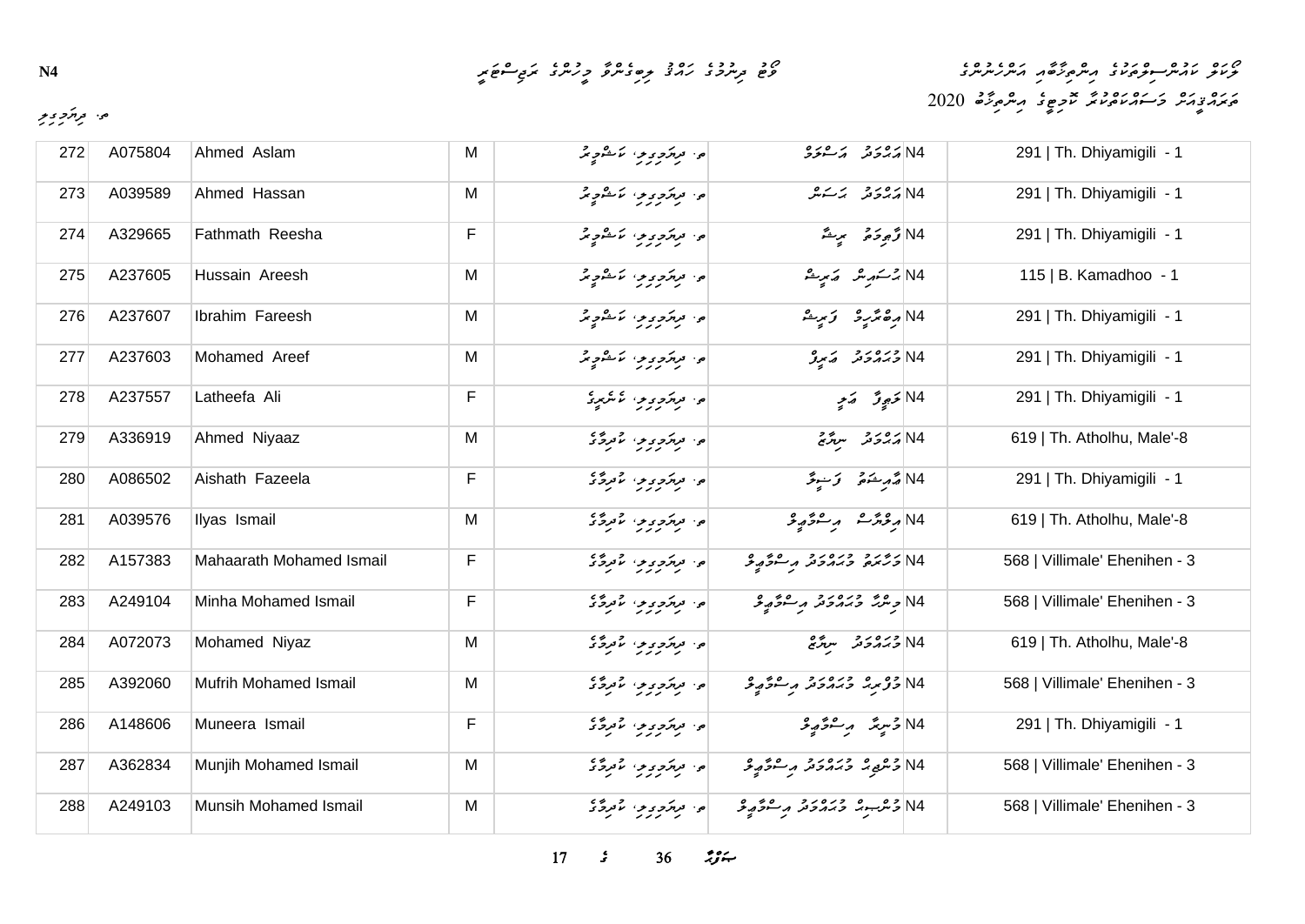*sCw7q7s5w7m< o<n9nOoAw7o< sCq;mAwBoEw7q<m; wBm;vB* م من المرة المرة المرة المرجع المرجع في المركبة 2020<br>مجم*د المريض المربوط المربع المرجع في المراجع المركبة* 

| 289 | A066250 | Ahmed Fayaz        | M           | ه و مرکزد و انگریزی                                                                                                                                      | N4 كەبردىر زېڭرىشە                      | 155   K. Hinmafushi - 2    |
|-----|---------|--------------------|-------------|----------------------------------------------------------------------------------------------------------------------------------------------------------|-----------------------------------------|----------------------------|
| 290 | A239131 | Aishath Zeena      | $\mathsf F$ | ه مرکزد دیا میبانی                                                                                                                                       | N4 مُرْمَة مِ سِمَّ                     | 291   Th. Dhiyamigili - 1  |
| 291 | A239135 | Ali Fuaz           | M           | ه مرکزد دا میبرد                                                                                                                                         | N4 كەير تەرگى<br>14                     | 291   Th. Dhiyamigili - 1  |
| 292 | A397581 | Fathimath Shaan    | F           | ه مرکزد و تمریک                                                                                                                                          | N4 رَّج <i>وحَمَّ</i> شَدَسَّر          | 619   Th. Atholhu, Male'-8 |
| 293 | A239148 | Hussain Fauzee     | M           | ه مرکزد دا میبرد                                                                                                                                         | N4 برسەر مىر ئەرىپى<br>***              | 291   Th. Dhiyamigili - 1  |
| 294 | A039254 | Hussain Habeeb     | M           | ه و مرکزد و انگریز که                                                                                                                                    | N4 بر مسر مرکب کر ہے گا۔<br>ا           | 291   Th. Dhiyamigili - 1  |
| 295 | A149973 | Mohamed Faiz       | M           | ه مرکزدر میتوان                                                                                                                                          | N4ج برو ديمر و تو ديم                   | 291   Th. Dhiyamigili - 1  |
| 296 | A150730 | Sanfa Ismail       | $\mathsf F$ | ه مرکزد دا میباد                                                                                                                                         | N4 سَمَّنْدَ مِ سُنَّحَم <i>ُّهِ وَ</i> | 291   Th. Dhiyamigili - 1  |
| 297 | A086871 | <b>Abdul Nasir</b> | M           | ه مرکزد و می ده بدد ه<br>مستورگرفت می مورد                                                                                                               | N4 مەھ <i>قىرم شىب</i> ىرىمە            | 291   Th. Dhiyamigili - 1  |
| 298 | A037975 | Ahmed Hussain      | M           |                                                                                                                                                          | N4 كەبرى بىر بىر ئىسكەر بىر             | 291   Th. Dhiyamigili - 1  |
| 299 | A418646 | Hassan Nasir       | M           |                                                                                                                                                          | N4 كەسكەش مىگرىبومگر                    | 291   Th. Dhiyamigili - 1  |
| 300 | A239603 | Hussain Nasir      | M           | ه مرکزد و د کار ۱۶۵۵<br>مسرکزد و د کار مترکزد                                                                                                            | N4 بڑے پہ مگر ہے۔<br>***                | 291   Th. Dhiyamigili - 1  |
| 301 | A148201 | Ibrahim Nasir      | M           | په درمرد ويو ، د کار مود و ،<br>  په درمرد ويو ، د کار مودر د د                                                                                          | N4 مەھم <i>گىي</i> ھەسىمىتى بىر         | 291   Th. Dhiyamigili - 1  |
| 302 | A418647 | Layaan Ahmed       | M           | ه به درگرد در مورد در در در در باشد و با<br>مورد برگرد در مورد باشد در باشد و باشد و باشد و باشد و باشد و باشد و باشد و باشد و باشد و باشد و باشد و باشد | N4 كَرْتَرْسْ كْرَبْرْدْتْرْ            | 291   Th. Dhiyamigili - 1  |
| 303 | A239611 | Mariyam Shithaa    | $\mathsf F$ | ه مرکزدی و محکمت معدد و به<br>مستقرم در محکمت معدد در                                                                                                    | N4ج <i>جهزی خومی</i>                    | 619   Th. Atholhu, Male'-8 |
| 304 | A086872 | Shareefa Mohamed   | F           | ه ۱۶۶۰ و در در ۲۶۵ و در ۲۶<br>در مرد در در استان                                                                                                         | N4 خەمرى <sup>ت</sup> ە ئەرەر ئە        | 291   Th. Dhiyamigili - 1  |
| 305 | A370359 | Aishath Nuhaa      | F           | ه مرکز دی دُوکرونگ                                                                                                                                       | N4 م <i>ەمبىشى ھەش</i>                  | 291   Th. Dhiyamigili - 1  |

 $18$  *s* 36  $23$   $\div$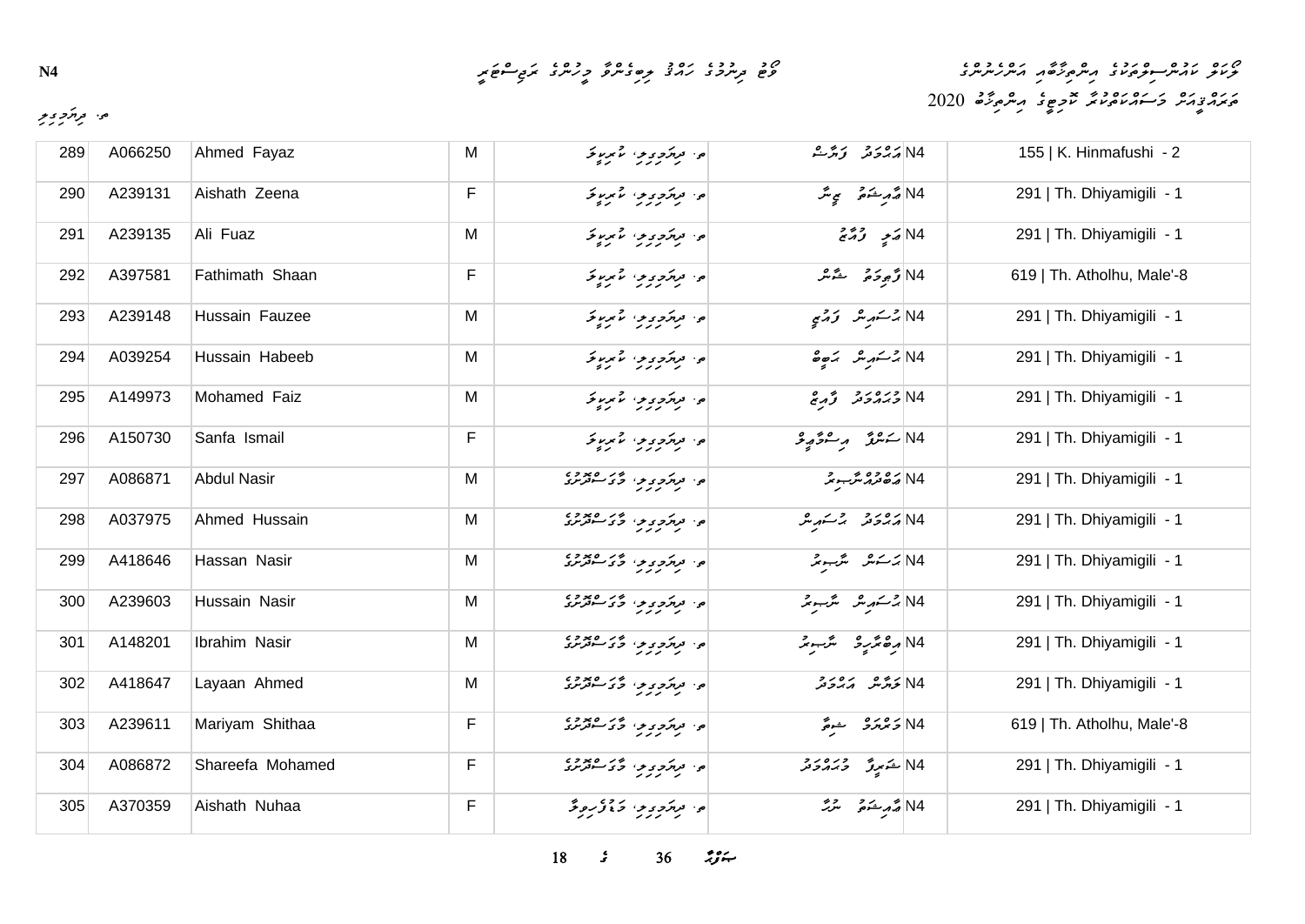*sCw7q7s5w7m< o<n9nOoAw7o< sCq;mAwBoEw7q<m; wBm;vB* م من المرة المرة المرة المرجع المرجع في المركبة 2020<br>مجم*د المريض المربوط المربع المرجع في المراجع المركبة* 

| 306 | A162708 | Aminath Rasheedha | F | اء مريكردبو كالمؤربون                         | N4 مَّ حِ سَمَّ مَ سَمِيعًر                                              | 291   Th. Dhiyamigili - 1  |
|-----|---------|-------------------|---|-----------------------------------------------|--------------------------------------------------------------------------|----------------------------|
| 307 | A057676 | Hassan Muaaviyath | M | ه ويركوبون كالمحاويدة                         | N4 ئەسەنلە ئەھمە <i>مۇم</i> ۇ                                            | 291   Th. Dhiyamigili - 1  |
| 308 | A095696 | Hussain Muaviath  | M | ه ويركوبون كالأروق                            |                                                                          | 291   Th. Dhiyamigili - 1  |
| 309 | A237642 | Hussain Razzan    | M | و مرکز دی کی گرمونگ                           | N4 جُڪمبريش پر جو مُحَ مُش                                               | 335   GDh. Thinadhoo - 1   |
| 310 | A404235 | Ismail Nihaan     | M | ء <sub>َ</sub> مِن <i>زُوءِ وَ</i> 'وَ 'وَروڤ | N4 <sub>م</sub> رعو <i>ڈ پو</i> ڈ سر <i>ڈ</i> شر                         | 619   Th. Atholhu, Male'-8 |
| 311 | A086534 | Jameela Ali       | F | ه مرکزدری کی ژنوژ                             | N4 تح وٍ تَرَ مِي L                                                      | 291   Th. Dhiyamigili - 1  |
| 312 | A086536 | Mariyam Muaviyath | F | ه مەدەرە ئاقرىدۇ.                             | N4ج بر پر وي و بر د محمد شرحه<br>۱۹۹۳ - محمد الله محمد شرحه در محمد شرحه | 291   Th. Dhiyamigili - 1  |
| 313 | A237643 | Mohamed Hassaan   | M | والرمزدوجة الكاثور وق                         | N4 دېره ده بره شهر                                                       | 619   Th. Atholhu, Male'-8 |
| 314 | A086535 | Yoosuf Muaviyath  | M | وا فرمزور والمعجم وتوريد و تح                 | N4 جز قسم و محمد محرکته ترجمو                                            | 291   Th. Dhiyamigili - 1  |
| 315 | A086566 | Adam Shafeeq      | M | ه مرکزد و کرده و                              | N4 مُرْتَرَدٌ شَمَوِرٌ                                                   | 291   Th. Dhiyamigili - 1  |
| 316 | A086565 | Ahmed Riyaz       | M | ه مرکز د د کاکوکا                             | N4 كەبرى ئەرەمەت بىرگە بىر                                               | 291   Th. Dhiyamigili - 1  |
| 317 | A238650 | Hussain Fahumee   | M | ه مرکزدی د دوره                               | N4 پر <i>شهر مگر ت</i> وجي                                               | 291   Th. Dhiyamigili - 1  |
| 318 | A238641 | Ibrahim Naseem    | M | ه مرکزد و دوده و                              | N4 <sub>م</sub> ەمگرى <sub>د</sub> ۇ س <i>رس</i> وۋ                      | 291   Th. Dhiyamigili - 1  |
| 319 | A084548 | Mohamed Zuhuree   | M | ه ويرکوري کړونه                               | N4 <i>32,252 ج</i> رير                                                   | 619   Th. Atholhu, Male'-8 |
| 320 | A085466 | Moosa Ahmed       | M | ه مرکزد و کرده و                              | N4 حيث بر بروتر                                                          | 291   Th. Dhiyamigili - 1  |
| 321 | A048121 | Anwar Zakariyya   | M | ه مرکزد د کرک                                 | N4 كەشھەتمە ئىم <i>كىرىدى</i> گە                                         | 291   Th. Dhiyamigili - 1  |
| 322 | A146283 | Fazaal Ibrahim    | M | ه پرتروپر دورد                                | N4 زَیَّ و مِرْہ مَرْرِدْ                                                | 291   Th. Dhiyamigili - 1  |

*19 s* 36 *i*<sub>S</sub> $\approx$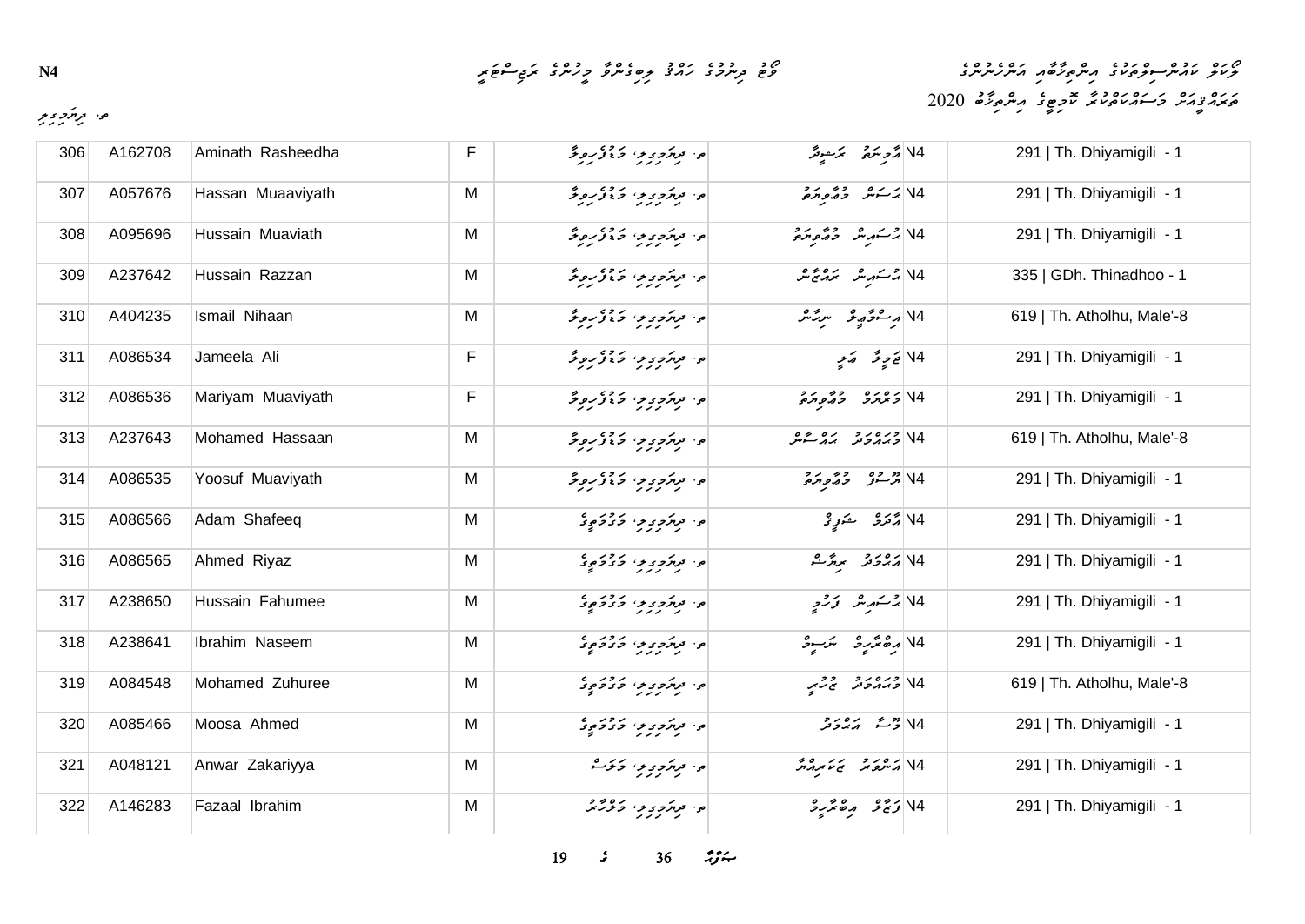*sCw7q7s5w7m< o<n9nOoAw7o< sCq;mAwBoEw7q<m; wBm;vB* م من المرة المرة المرة المرجع المرجع في المركبة 2020<br>مجم*د المريض المربوط المربع المرجع في المراجع المركبة* 

| 323 | A146339 | Fazna Ibrahim       | F           |                                                                                                                                                                                                                               | N4 زَءٌ مَّر مِنْ مَحَرِ وَ                     | 291   Th. Dhiyamigili - 1  |
|-----|---------|---------------------|-------------|-------------------------------------------------------------------------------------------------------------------------------------------------------------------------------------------------------------------------------|-------------------------------------------------|----------------------------|
| 324 | A238000 | Hashim Ibrahim      | M           | و· ويركوبو وكالمرتجمة                                                                                                                                                                                                         | N4 جەھىر ب <i>ەھ ئەي</i> رى                     | 291   Th. Dhiyamigili - 1  |
| 325 | A237996 | Ibrahim Yoosuf      | M           | والمتعرضي والمحاملين                                                                                                                                                                                                          | N4 مەھەرىپە قىزىسىز                             | 291   Th. Dhiyamigili - 1  |
| 326 | A237997 | Sajidha Ahmed       | $\mathsf F$ | ه مرکزد د کوره                                                                                                                                                                                                                | N4 سَمَّمِ مَدْ 12 دَمَّرَ مَدْ                 | 291   Th. Dhiyamigili - 1  |
| 327 | A103114 | Shahid Ibrahim      | M           | ء • مِرْمَدِينِ وَوَرْمَهْ                                                                                                                                                                                                    | N4 ڪريز م <i>چ مڙپ</i> و                        | 291   Th. Dhiyamigili - 1  |
| 328 | A237999 | Zalif Ibrahim       | M           | ه مرکزد و دورند                                                                                                                                                                                                               | N4 تج مِروْ مَصَمَّدِ فِي الْمَسْتَخَفَّةِ مِنْ | 291   Th. Dhiyamigili - 1  |
| 329 | A373545 | Ali Rameez          | M           | ه مرکزدی که موسیق                                                                                                                                                                                                             | N4 <i>ڇَ ڇِ جَرَج</i>                           | 619   Th. Atholhu, Male'-8 |
| 330 | A374952 | Fathimath Rifshaana | $\mathsf F$ | و · مرکزدر و · د می در و ،<br>  و · مرکز را در استحوالای                                                                                                                                                                      | N4 <i>وَّجودَة بروْ</i> شَةَ مَّر               | 291   Th. Dhiyamigili - 1  |
| 331 | A331109 | Mohamed Rameez      | M           | د مرکزدرو، کامونده                                                                                                                                                                                                            | N4 <i>\$ بَدُوْدَ تَدَّدِ</i> بِمَ              | 619   Th. Atholhu, Male'-8 |
| 332 | A343124 | Moosa Hussain Fulhu | M           | په مرکزد و د کار وي.<br>  په مرکز کرد کرد کار وي.                                                                                                                                                                             | N4 جيءُ جيءَ مير مير جي ح                       | 291   Th. Dhiyamigili - 1  |
| 333 | A235764 | Raziyya Mohamed     | $\mathsf F$ | د مرکزد و محمد ده د                                                                                                                                                                                                           | N4 ترىنى <i>مەڭ مەتەمەد</i>                     | 291   Th. Dhiyamigili - 1  |
| 334 | A235755 | Wafiyya Mohamed     | F           | د مرکزدرو، کامونای                                                                                                                                                                                                            | N4 <i>قۇمىگە جەم</i> ردىر                       | 291   Th. Dhiyamigili - 1  |
| 335 | A237455 | Abdulla Hameed      | M           | ه مرکزد و دره ۲۶۵                                                                                                                                                                                                             | N4 رَصْحْراللّه بَرْحِ مَرْ                     | 619   Th. Atholhu, Male'-8 |
| 336 | A237469 | Ahmed Hameed        | M           | ه مرکزدی در در دور                                                                                                                                                                                                            | N4 كەش <sup>ى</sup> قىر كەچ قىر                 | 619   Th. Atholhu, Male'-8 |
| 337 | A237452 | Aishath Ina         | $\mathsf F$ | و · مرکزدی و از در عاده و در عاده در ایران و ایران و ایران و ایران و ایران و ایران و ایران و ایران و ایران و<br>ایران و ایران و ایران و ایران و ایران و ایران و ایران و ایران و ایران و ایران و ایران و ایران و ایران و ایران | N4 مَەمبەق مەمىر                                | 291   Th. Dhiyamigili - 1  |
| 338 | A384778 | Fathimath Zidhunaa  | $\mathsf F$ | و • مرمزد و و ، د و ، و ، و ،                                                                                                                                                                                                 | N4 رَّج <i>وحَة</i> بِمِعْتَد                   | 277   F. Nilandhoo - 2     |
| 339 | A086521 | Ibrahim Zakariyya   | M           | ه مرکزدی ده کرد و ده                                                                                                                                                                                                          |                                                 | 291   Th. Dhiyamigili - 1  |

 $20$  *s* 36 *n***<sub>3</sub>** $\div$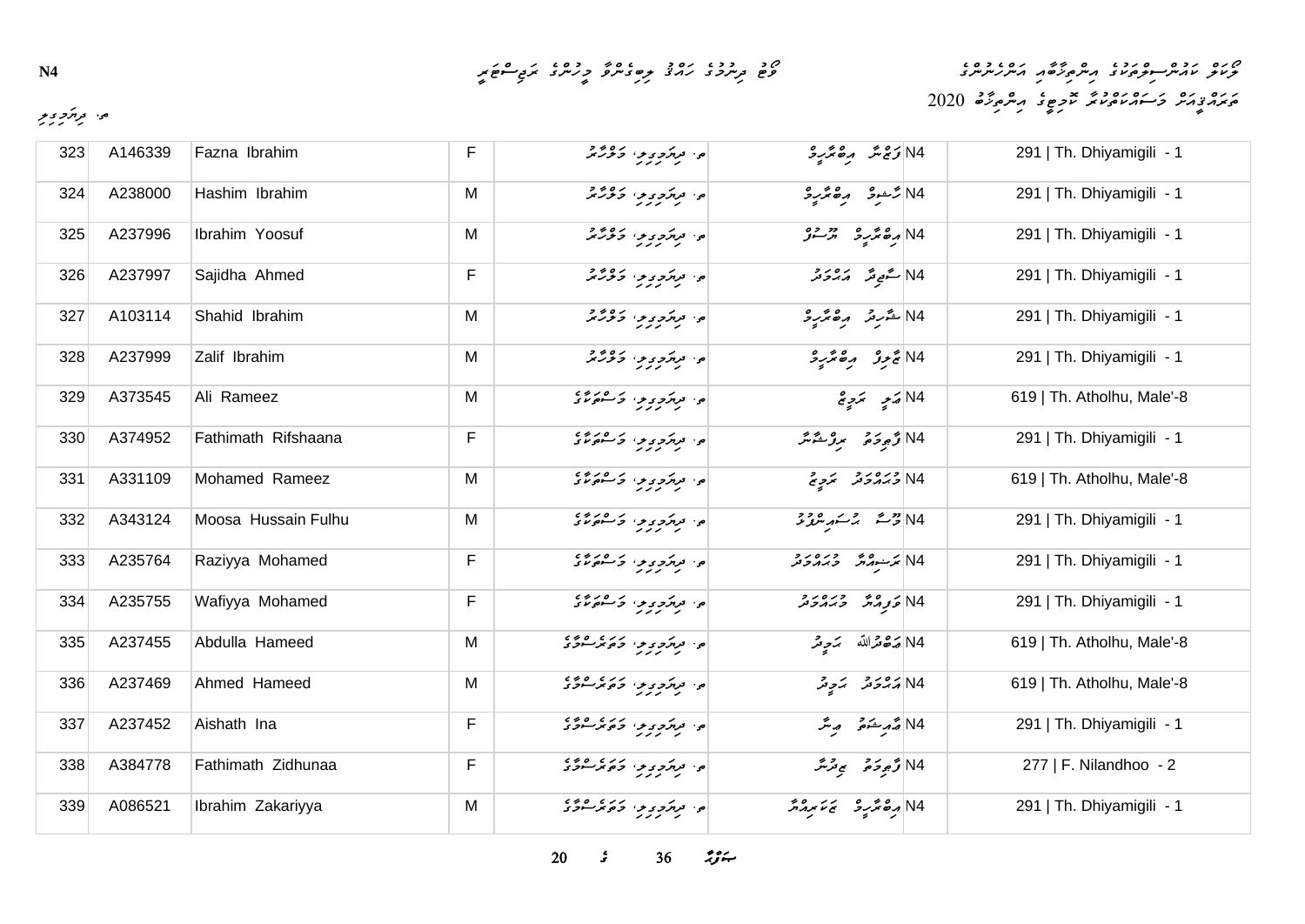*sCw7q7s5w7m< o<n9nOoAw7o< sCq;mAwBoEw7q<m; wBm;vB* م من المرة المرة المرة المرجع المرجع في المركبة 2020<br>مجم*د المريض المربوط المربع المرجع في المراجع المركبة* 

| 340 | A237447 | Mohamed Ibrahim        | M | په مرمزد د ده د د د د د د د د                             | N4 دُبَرْدَدَ مِـ صُنَّرِدْ                                                                                                                                                                                                    | 619   Th. Atholhu, Male'-8 |
|-----|---------|------------------------|---|-----------------------------------------------------------|--------------------------------------------------------------------------------------------------------------------------------------------------------------------------------------------------------------------------------|----------------------------|
| 341 | A086522 | Sanfa Hassan           | F | ه مرکزدی و مرکز ده د                                      | N4 كەشرى ئەسەشر                                                                                                                                                                                                                | 291   Th. Dhiyamigili - 1  |
| 342 | A237464 | Shamsiyya Mohamed      | F | و • ترمزد و در و و و و و و و                              | N4 خەۋسو <i>مەڭ دېم</i> ەر د                                                                                                                                                                                                   | 291   Th. Dhiyamigili - 1  |
| 343 | A055792 | Abdul Raheem Ahmed     | M | ه مرکزد و در مرکزه                                        | N4 ב <i>ב و در و محمد دو د</i>                                                                                                                                                                                                 | 291   Th. Dhiyamigili - 1  |
| 344 | A331128 | Lamhaa Abdul Raheem    | F | ه مرکزد د د د ده                                          | N4 تَرَوْبُرُ مَصْعَمْ مِعْدَ مِرْدِ                                                                                                                                                                                           | 619   Th. Atholhu, Male'-8 |
| 345 | A111423 | Adam Manik             | M | ه · مرکز در و سره سمه در مند                              | N4 مَرْتَرَدْ دَ سِرْتَهُ                                                                                                                                                                                                      | 291   Th. Dhiyamigili - 1  |
| 346 | A086539 | Aishath Rasheedha      | F | ه · مرکز در و سره شمه داشتمبر                             | N4 م <i>ەُمەشقى مەخبەند</i>                                                                                                                                                                                                    | 291   Th. Dhiyamigili - 1  |
| 347 | A249128 | Aminath Suha           | F | و مرکزد و دستگر می کند.                                   | N4 مُج سَمَعُ مُسْتَمَثَّ                                                                                                                                                                                                      | 291   Th. Dhiyamigili - 1  |
| 348 | A086538 | Fathimath Saeedha      | F | ه · مرکز در و سره شمه در مناسر                            | N4 رَّجِ دَمَرَ مَــَ مِرِ مَّرَ                                                                                                                                                                                               | 291   Th. Dhiyamigili - 1  |
| 349 | A086540 | Mariyam Manike         | F | ه · مرکز در و سره سره دره عدم                             | N4 كەبە <i>كەنگەنىڭ بىرىت</i>                                                                                                                                                                                                  | 289   Th. Vilufushi - 2    |
| 350 | A064661 | <b>Mohamed Maniku</b>  | M | ه مرکزد و د مرکز مرکز میگر                                | N4ج <i>كەنگە كەنگەنگە</i> ر                                                                                                                                                                                                    | 291   Th. Dhiyamigili - 1  |
| 351 | A086541 | Sanfa Adam             | F | اء · مرکز در در در در در در در در استان                   | N4 سەنىدۇ گەنىز <i>ى</i>                                                                                                                                                                                                       | 291   Th. Dhiyamigili - 1  |
| 352 | A249131 | Shahfa Shiuth          | F | ه مرکزده و مرکز مرکز به                                   | N4 شەرق <sub>ى</sub> ھەمەم                                                                                                                                                                                                     | 291   Th. Dhiyamigili - 1  |
| 353 | A086543 | Sharuma Shiuth         | F | ه مرکزد و مرکز میگرد میگر<br>مستقر بر در مرکز میگرد میگرد | N4 شەمرى <del>گە ھەم</del> رىمى                                                                                                                                                                                                | 291   Th. Dhiyamigili - 1  |
| 354 | A374266 | Shavin Muhammadh Manik | M | ه مرکزد و مرکز مرکز میگرد میگیر                           | N4 څو شر و <i>ده د و</i> کرمر <i>ه</i>                                                                                                                                                                                         | 291   Th. Dhiyamigili - 1  |
| 355 | A086542 | Shiuth Sulaiman        | M | ه مرکزد د د مرکز شهر من                                   | N4 خورة مشتركرد محمد                                                                                                                                                                                                           | 291   Th. Dhiyamigili - 1  |
| 356 | A239413 | Ahmed Shiyaam          | M | ه مرکزد و سره شده                                         | N4 كەبۇ ئەرگە ئىستىدىگە ئىستىدىكى ئىستەت ئىستەت ئىستەت ئىستەت ئىستان ئىستان ئىستان ئىستان ئىستان ئىستان ئىستا<br>ئىستان ئىستان ئىستان ئىستان ئىستان ئىستان ئىستان ئىستان ئىستان ئىستان ئىستان ئىستان ئىستان ئىستان ئىستان ئىست | 99   R. Dhuvaafaru - 1     |

*oBoCo>mIo@ .A*

 $21$  *s* 36  $23$   $\div$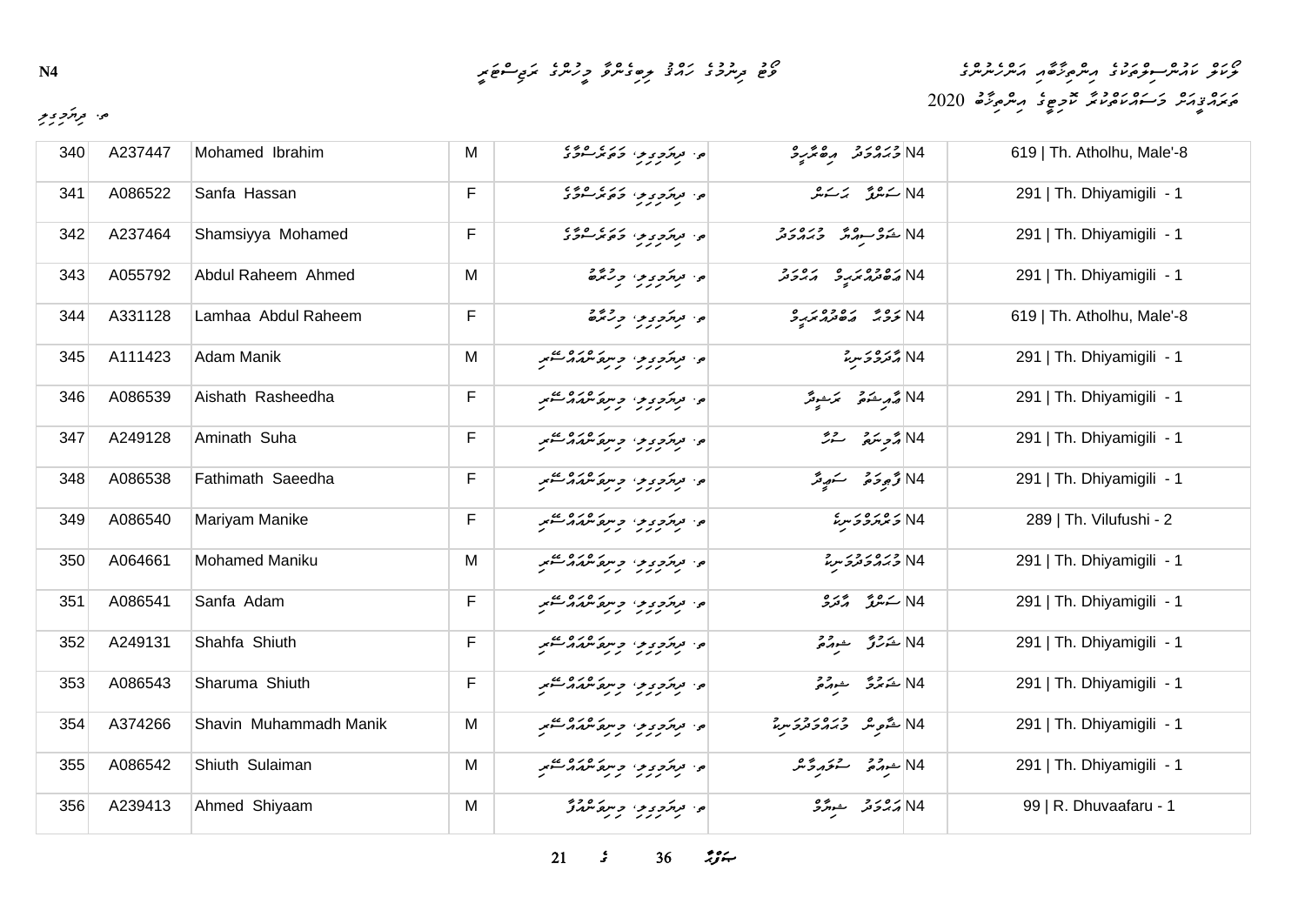*sCw7q7s5w7m< o<n9nOoAw7o< sCq;mAwBoEw7q<m; wBm;vB* م من المرة المرة المرة المرجع المرجع في المركبة 2020<br>مجم*د المريض المربوط المربع المرجع في المراجع المركبة* 

| 357 | A079733 | Hassan Sulaiman       | M | و· مرکزدری و سرگرمدگر                   | N4 كەسكەر سىمخەر دىمىر                      | 291   Th. Dhiyamigili - 1      |
|-----|---------|-----------------------|---|-----------------------------------------|---------------------------------------------|--------------------------------|
| 358 | A331183 | Hussain Shiyam        | M | و مرکز دی و سرگاه دی                    | N4 پرڪ <i>مبر هه جو پڙ</i> و                | 127   B. Hithaadhoo - 1        |
| 359 | A086866 | Ibrahim Shiyam        | M | و مرکز دو و موکندو                      | N4 م <i>وھ مگرچ</i> شو <i>مگ</i> و          | 291   Th. Dhiyamigili - 1      |
| 360 | A126017 | Abdul Majeed Mohamed  | M | و· مرکزدی و په مرکز مربو و              | N4 كەھىرى <i>جەھەر دەر د</i>                | 291   Th. Dhiyamigili - 1      |
| 361 | A331122 | Ahmed Mahfooz         | M | و مرکز دی دیگر محمد محمد از م           | N4 كەبرو بەمدىق                             | 619   Th. Atholhu, Male'-8     |
| 362 | A157319 | Aishath Mizna         | F |                                         | N4 مَگرمِشَہُ ویح مَّرَ                     | 291   Th. Dhiyamigili - 1      |
| 363 | A239666 | Hussain Mazleen       | M | ه مرکزده ده ترکنگر                      | N4 يُرْسَمَّرِ شُرَ وَجَ وِ شُر             | 619   Th. Atholhu, Male'-8     |
| 364 | A157318 | Mohamed Mizuhan       | M | و· مرکز دیرو دیگر محمد محمد محمد الله د | N4ج بره بر ح بح بر مر                       | 619   Th. Atholhu, Male'-8     |
| 365 | A113957 | Moonisa Muaviyath     | F | و· ويتردون ولم يتمكنكونى                | N4 وَسِرِتَهُ وَصَوِمَرَمَو                 | 291   Th. Dhiyamigili - 1      |
| 366 | A086470 | Hassan Samid Hussain  | M | و مرکز در و مرکز کوهر                   | N4 بَرَسَمْرٌ سُدَّرِ قُدْ بُرْسَمَهِ مَّرْ | 291   Th. Dhiyamigili - 1      |
| 367 | A377034 | Abdulla Rasheed       | M | و · مرکزو و و ، و و د گ                 | N4 كَەھْتْراللە كَرَسْوِتْرْ                | 291   Th. Dhiyamigili - 1      |
| 368 | A377035 | Fathimath Uneyza      | F | ه ويروروا ودر                           | N4 وَّجِوحَمْ مُسَّمَّةً                    | 291   Th. Dhiyamigili - 1      |
| 369 | A377036 | Mohamed Uneyz         | M | ه ويروء والمحوش                         | N4 وبروبر و و و و پر                        | 291   Th. Dhiyamigili - 1      |
| 370 | A086503 | Naeema                | F | و • مرمزور و • و و ژ                    | N4 سَمِيرً                                  | 291   Th. Dhiyamigili - 1      |
| 371 | A236709 | Ahmed Farushaan       | M | ه ويركوبو ويرسو                         | N4 كەبروتر كۆتىرىشىر                        | 561   Hulhumale', Ehenihen - 9 |
| 372 | A383020 | Ahmed Hamdhan         | M | و· ويركزون ومرسو                        | N4 كەبرو بەر ئەرگەر                         | 463   Srilanka / Colombo - 4   |
| 373 | A372518 | Aishath Fazly Fathuhy | F | و • مرمرکو دی و مرسد                    | N4 مُرِحْدَة وَتَجْعٍ وَجْرٍ.               | 291   Th. Dhiyamigili - 1      |

 $22$  *s* 36  $23$   $\div$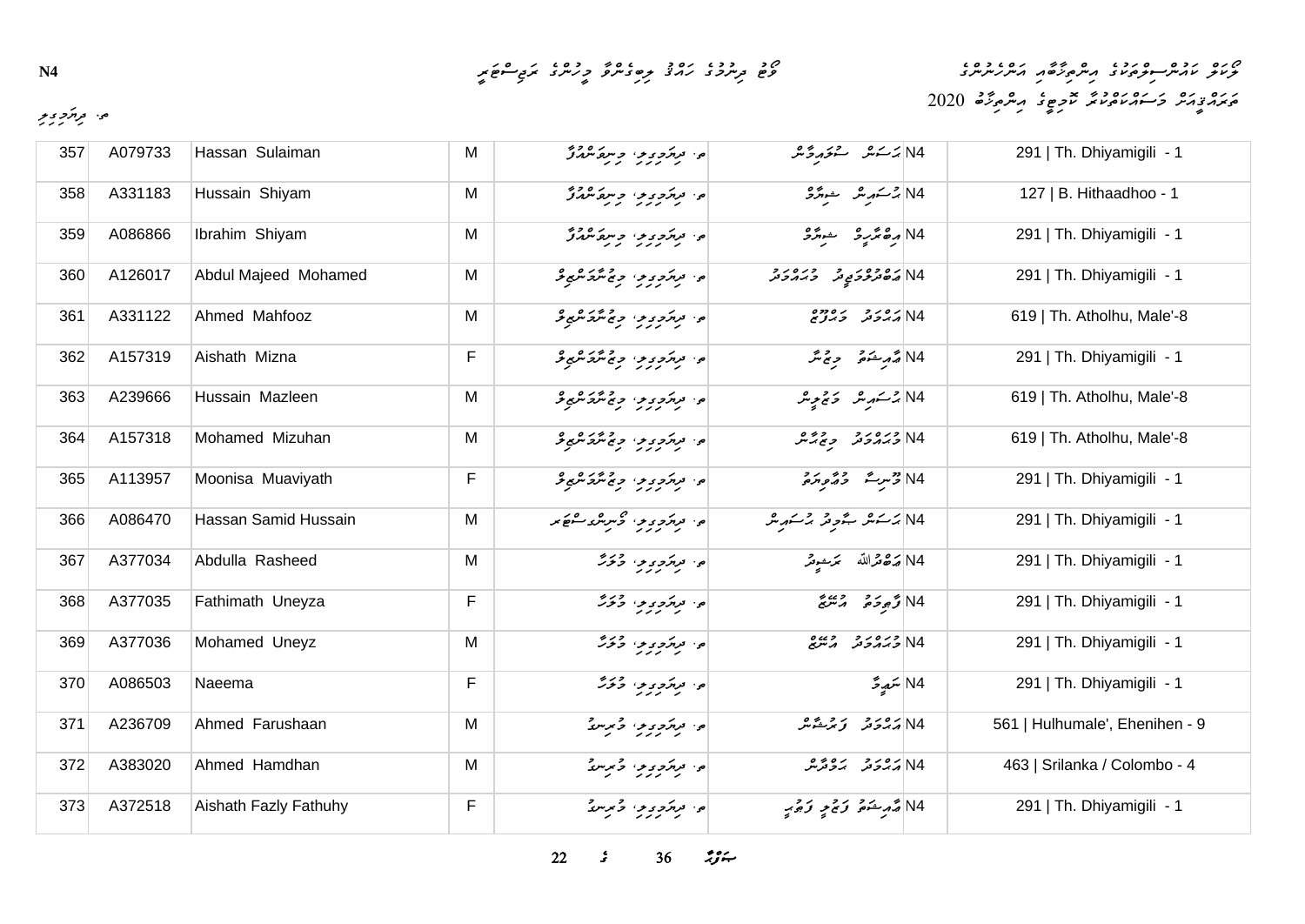*sCw7q7s5w7m< o<n9nOoAw7o< sCq;mAwBoEw7q<m; wBm;vB* م من المرة المرة المرة المرجع المرجع في المركبة 2020<br>مجم*د المريض المربوط المربع المرجع في المراجع المركبة* 

| A085448 | Azeema Ahmed Didi            | F           | او به مروکو دیگر در محمد مردمی | N4 كەنىپ <i>قەركىمىتى</i> ئەرگىرىدىنى بول         | 291   Th. Dhiyamigili - 1  |
|---------|------------------------------|-------------|--------------------------------|---------------------------------------------------|----------------------------|
| A236699 | Fathimath Virasha            | $\mathsf F$ | ه مرکزد و فرسه                 | N4 <i>وَّجِوَدَة</i> مِعَهُّ                      | 619   Th. Atholhu, Male'-8 |
| A390918 | Ibrahim Hamdhy               | M           | و· ويكوبونو، وحميدة            | N4 ب <i>ر&amp;ټرپر\$ بر§نړ</i>                    | 291   Th. Dhiyamigili - 1  |
| A236693 | Mohamed Hamdhoon             | M           | ه مرکزد دی کمیسه               | N4ج ره بر د برودو چر                              | 619   Th. Atholhu, Male'-8 |
| A061715 | Moosa Fathuhee               | M           | و· ويركوبون وحميسة             | N4ج محمد ترتمربي                                  | 291   Th. Dhiyamigili - 1  |
| A236691 | Saadha Ahmed Didi            | $\mathsf F$ | و· ورکړو دو، وګرسو             | N4 كەرگە ئەركە ئىرتى <sub>ر</sub> ىي <sub>ر</sub> | 291   Th. Dhiyamigili - 1  |
| A086464 | Nasreena Sulaiman            | F           | و ورکرد و د و مشو بر د         | N4 ىترىشمېرى <i>گە سىمۇم</i> ېرگىر                | 619   Th. Atholhu, Male'-8 |
| A065314 | Adam Athif                   | M           | ه مرکزدری و چ                  | N4 مُرْمَرْد مُحْجِوْ                             | 619   Th. Atholhu, Male'-8 |
| A238169 | Fathmath Warudha             | $\mathsf F$ | ه مرکزد د ده                   | N4 وَّجِرَة مَعْ مَرْمَّد                         | 291   Th. Dhiyamigili - 1  |
| A238170 | Humaidh Mohamed              | M           | ه مرکزدری و چ                  | N4 يُحَم <i>ِينْ وُيُ</i> مُحَمَّد                | 619   Th. Atholhu, Male'-8 |
| A078597 | Mohamed Ali                  | M           | ه مرکزدری دهی                  | N4ج <i>برو بحق م</i> َعٍ                          | 291   Th. Dhiyamigili - 1  |
| A372341 | Ahmed Nafiu                  | M           | ه ويرورو انگريم                | N4 كەش <sup>ى</sup> رىقى سى <i>گى</i> رى          | 619   Th. Atholhu, Male'-8 |
| A239379 | Aishath Shifa                | $\mathsf F$ | و وركوبو سكرٍ مشكر شركتها و    | N4 مُذہب شورٌ                                     | 291   Th. Dhiyamigili - 1  |
| A239180 | Fathimath Waseema            | F           | و- مرکز در دان سرو گرگران و    | N4 رَّج <i>وحَة</i> وَسِعَّ                       | 291   Th. Dhiyamigili - 1  |
| A331139 | <b>Mohamed Shifaz Naseer</b> | M           | و مرکزد د سکړے گرمرو و         | N4ج بروبر و محروم مرسوبر                          | 137   Lh. Naifaru - 2      |
| A086594 | Nafeesa Naseer               | F           | و- مرکز دارو و- سکوپستوکسی و   | N4 سَمَعِي مَشَرَ مَسَرِيْتِرَ                    | 291   Th. Dhiyamigili - 1  |
| A052815 | Naseer Mohamed               | M           | و· وركزو و و سكو سكركر مربو و  | N4 يَرَسِوِيْرُ - 25,25 كَرْ                      | 291   Th. Dhiyamigili - 1  |
|         |                              |             |                                |                                                   |                            |

**23** *s* **36** *z***<sub>***s***</sub>**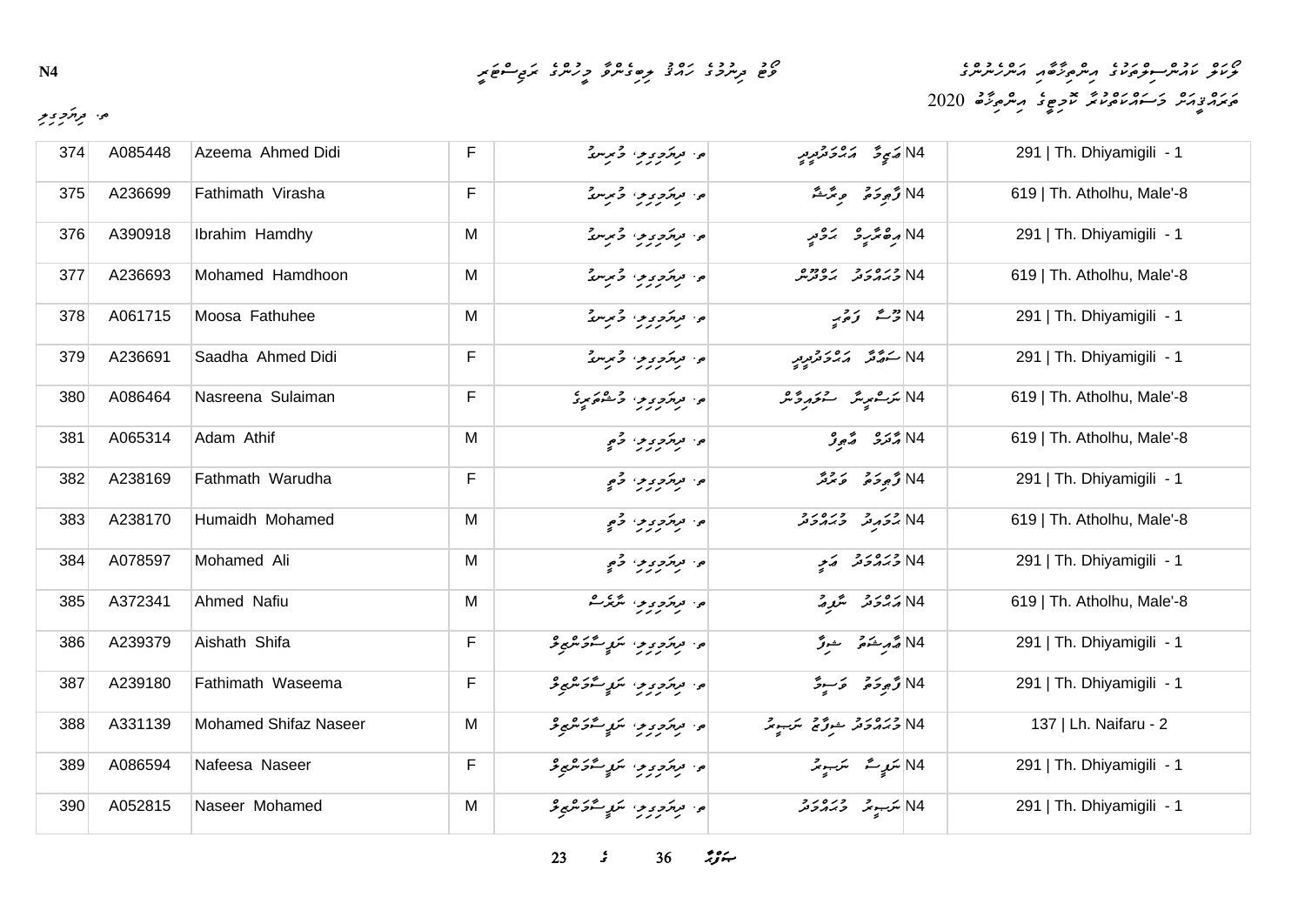*sCw7q7s5w7m< o<n9nOoAw7o< sCq;mAwBoEw7q<m; wBm;vB* م من المرة المرة المرة المرجع المرجع في المركبة 2020<br>مجم*د المريض المربوط المربع المرجع في المراجع المركبة* 

| 391 | A086593 | Nazeeha Naseer        | $\mathsf{F}$ | ە بەركەرى ئەرىپ ئەرە             | N4 سَرِمٍ مَّ سَرَسٍ مِرَّ                        | 291   Th. Dhiyamigili - 1  |
|-----|---------|-----------------------|--------------|----------------------------------|---------------------------------------------------|----------------------------|
| 392 | A086592 | Ramiza Ali            | F            | أەر بەركەت ئىگە ئىگەن ئىگەنچ     | N4 بَرْدِيَّ   رَمِ                               | 291   Th. Dhiyamigili - 1  |
| 393 | A086511 | Asim Yoosuf           | M            | والترمز والترامز مريد مريد و د   | N4 گەسىر <i>ە مەردە</i>                           | 619   Th. Atholhu, Male'-8 |
| 394 | A086514 | Asima Yoosuf          | $\mathsf F$  | ه مرکزده و شرکرموت               | N4 گەسىرى تۈرگۈ                                   | 291   Th. Dhiyamigili - 1  |
| 395 | A086510 | Mariyam Khaleela      | $\mathsf{F}$ | ه مرکزد و اسکرای و کا            | N4 ى پەيز ئىي ئىلىنى ئىل                          | 291   Th. Dhiyamigili - 1  |
| 396 | A097590 | Mohamed Yoosuf        | M            | و مرکزد و شکر م                  | N4ج بره د حر مرتبر و حرم                          | 619   Th. Atholhu, Male'-8 |
| 397 | A086512 | Moosa Ilham           | M            | و مرکز در برانگریز وی            | N4 چرمح په پوري                                   | 619   Th. Atholhu, Male'-8 |
| 398 | A086515 | Sanfa Moosa           | $\mathsf F$  | ه مرکزد و اسکرای و کا            | $23$ $22$ $\sim$ N4                               | 619   Th. Atholhu, Male'-8 |
| 399 | A151548 | Thoyyiba Yoosuf       | $\mathsf{F}$ | ه مرکزد و اسکرده                 | N4ج مرمرة معن من                                  | 291   Th. Dhiyamigili - 1  |
| 400 | A086513 | Zubaira Yoosuf        | $\mathsf F$  | م مرکزدر منگر میگر               | N4ج <i>قہر مگر</i> مرکز دو                        | 619   Th. Atholhu, Male'-8 |
| 401 | A072271 | Abdul Latheef Abdulla | M            | ه ورکوری شریده و                 | N4 <i>مَـُـهُ مَرْمَـوَّجِوْ مَـهُ مَ</i> رْاللّه | 619   Th. Atholhu, Male'-8 |
| 402 | A236472 | Mohamed Afsah         | M            | ه مرکزد د کرده د                 | N4ج بره برو برو برو                               | 619   Th. Atholhu, Male'-8 |
| 403 | A236031 | Aminath Maaziya       | $\mathsf F$  | ه ويروروا شر                     | N4 مَّ حِ سَمَّة _ حَ مِ مَّرَ                    | 619   Th. Atholhu, Male'-8 |
| 404 | A080735 | Nadiya Abdulla Didi   | $\mathsf{F}$ | و·     مرکز و یو     سرگر        | N4 سَّرَمِرِيَّز 500 مِرْاللَّهِ مِرِمِرِ         | 291   Th. Dhiyamigili - 1  |
| 405 | A125078 | Ahmed Shifaz          | M            | ه مرکزد و شروعه                  |                                                   | 619   Th. Atholhu, Male'-8 |
| 406 | A331137 | Aishath Shirufath Ali | F            | وسيركر ويروسكر على المحمد المحمد | N4 مُرمِسَمَة سُومِرْزَة مَرْمٍ                   | 619   Th. Atholhu, Male'-8 |
| 407 | A239158 | Fathimath Shizna      | $\mathsf F$  | ه مرکزد و شرکه م                 | N4 تَرْجُوحَ <sup>م</sup> َّةَ شَبِّحْ مَدَّرَ    | 619   Th. Atholhu, Male'-8 |

 $24$  *s* 36  $23$   $\div$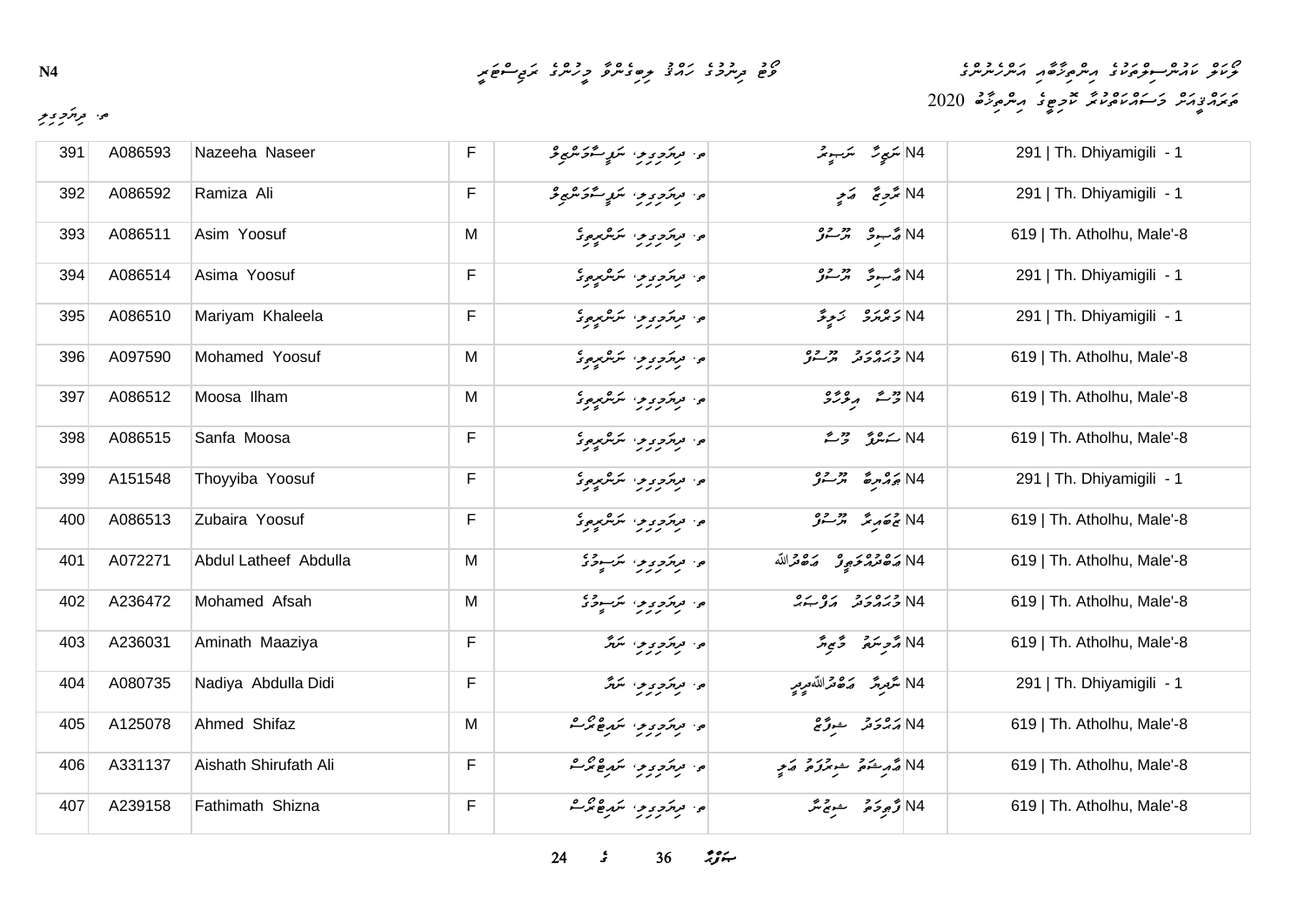*sCw7q7s5w7m< o<n9nOoAw7o< sCq;mAwBoEw7q<m; wBm;vB* م من المرة المرة المرة المرجع المرجع في المركبة 2020<br>مجم*د المريض المربوط المربع المرجع في المراجع المركبة* 

| 408 | A061552 | Shinaz Ali            | M | ء <sub>َ</sub> مرک <i>ز دو م</i> کره مگر ش                   | N4 شومَ <i>نَّ</i> کَمَ مِرَ                     | 619   Th. Atholhu, Male'-8     |
|-----|---------|-----------------------|---|--------------------------------------------------------------|--------------------------------------------------|--------------------------------|
| 409 | A157024 | Yoosuf Shiraz         | M | ه مرکزد و شروع ک                                             | N4 پر شور شویژی                                  | 619   Th. Atholhu, Male'-8     |
| 410 | A152566 | Ahmed Fazeel Hassan   | M | و مرکز در سکر همونځ                                          | N4 كەردى كى ئىس كى سەنگە                         | 619   Th. Atholhu, Male'-8     |
| 411 | A086578 | Aishath Fazeena       | F | ه مرکزدرم سکرهونگر                                           | N4 م <i>ەرخىمۇ ت</i> وپتر                        | 561   Hulhumale', Ehenihen - 9 |
| 412 | A239028 | Ali Fauzan            | M | والمتراد ولا الكراه وقر                                      | N4 كەير     تەرىج ش                              | 619   Th. Atholhu, Male'-8     |
| 413 | A239030 | Hussain Hassan Waheed | M | ه مرکزد و سکرهونگر                                           | N4 پرکسر پر کر کے پر قریباتی کر ایک ا            | 291   Th. Dhiyamigili - 1      |
| 414 | A086579 | Khalida Hassan        | F | ه مرکزد و سکرهونگر                                           | N4 رَّحِيَّر - بَرَسَ رَسُ                       | 561   Hulhumale', Ehenihen - 9 |
| 415 | A239025 | Mohamed Razeen        | M | ه مرکزد و سکرهونگر                                           | N4 <i>3285 ترېم تر</i><br>په ۱۹۹                 | 619   Th. Atholhu, Male'-8     |
| 416 | A235768 | Fathimath Sulaiman    | F |                                                              | N4 <i>وَّجوحَمْ سُمْحَهُ وَ</i> سُّرَ            | 291   Th. Dhiyamigili - 1      |
| 417 | A334329 | Haleemath Moosa       | F | ه ۰ تر تر تر بر به برنده و ۰<br>برابر تر بر بر برند برند و ۶ | N4 بَر <i>ُوِدَة</i> وَ"ـَ                       | 291   Th. Dhiyamigili - 1      |
| 418 | A343167 | Mariyam Rasheedha     | F | ه مرکزدی میکردد .<br>مسیر برد م                              | N4 ك <i>و ترورى - مَرْ</i> شِي <sup>و</sup> َّرَ | 291   Th. Dhiyamigili - 1      |
| 419 | A157320 | Nazima Moosa          | F | ه مرکزد و سرگرمرد .                                          | N4 سَّهْرِ حَ حَ مَّـَ                           | 291   Th. Dhiyamigili - 1      |
| 420 | A091174 | Thollath Moosa        | M | ه مرکزد و سرگردد .<br>مسرکز برای مرکزدگ                      | $23 - 226$ N4                                    | 619   Th. Atholhu, Male'-8     |
| 421 | A235958 | Abdul Wahaab Hussain  | M | د· مرکزدرو، سرع مرمزری                                       | N4 كەھەرمەم بەر بەر بىر بىر                      | 7   HA. Ihavandhoo - 1         |
| 422 | A082092 | Raeefa Hussain        | F | ه مرکزدی سره مرکز                                            | N4 بَرَرٍوَّ بِرَكْسَرِيْر                       | 619   Th. Atholhu, Male'-8     |
| 423 | A061190 | Zareena Hussain       | F | ه مرکزد و سره مرکز                                           | N4 بچ مرینگر کے سک <i>ور</i> یٹر                 | 291   Th. Dhiyamigili - 1      |
| 424 | A239006 | Ahmed Hameed          | M | و· مرم <i>زد و دو مینگیرد</i> ید                             | N4 كەبۇ <i>كەنتى كەچ</i> ىر                      | 291   Th. Dhiyamigili - 1      |

 $25$  *s*  $36$  *n***<sub>3</sub>** *n*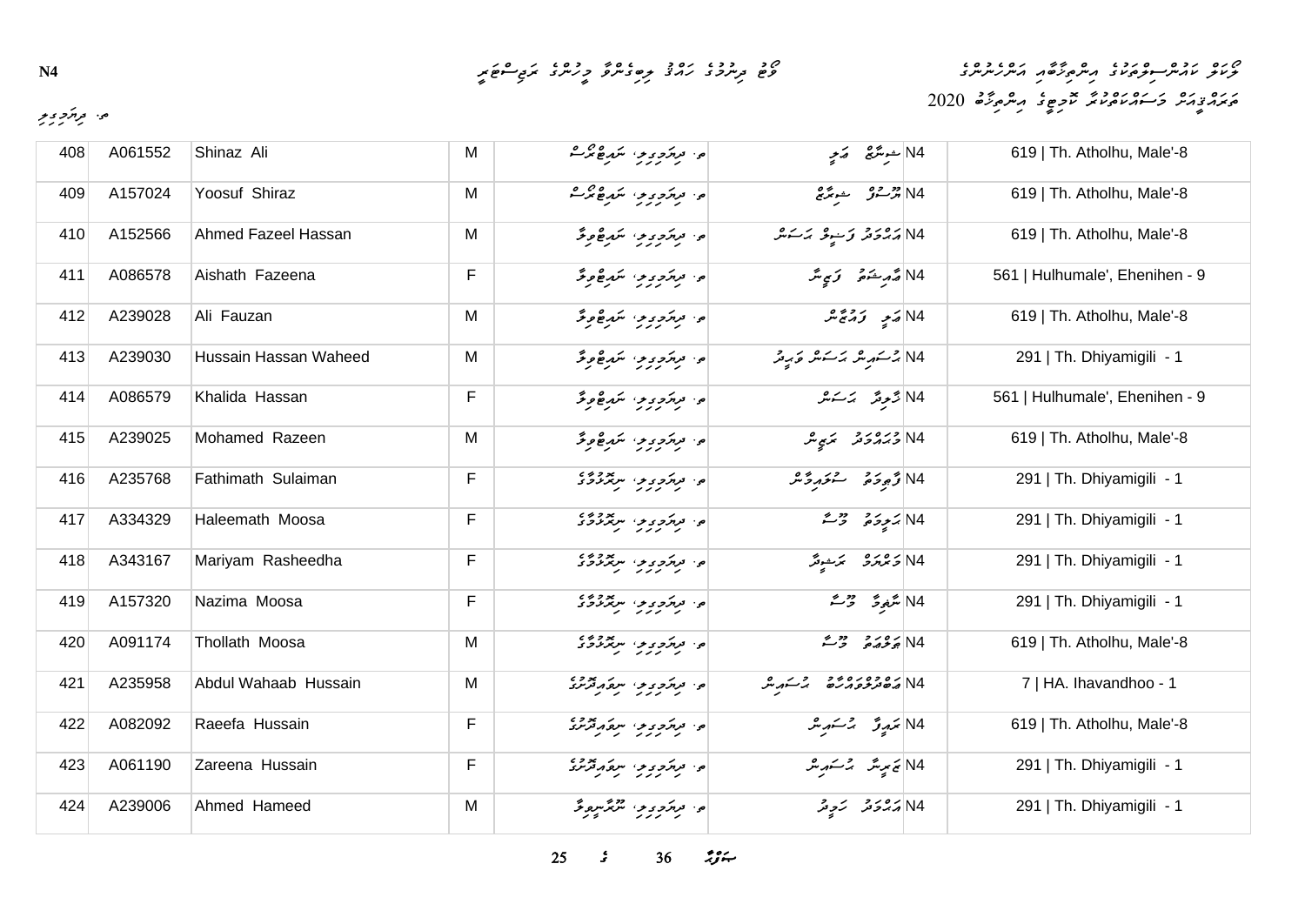*sCw7q7s5w7m< o<n9nOoAw7o< sCq;mAwBoEw7q<m; wBm;vB* م من المرة المرة المرة المرجع المرجع في المركبة 2020<br>مجم*د المريض المربوط المربع المرجع في المراجع المركبة* 

| 425 | A239005 | Ameen Faisal            | M           | اء <sub>ُ</sub> مِهْرَدِ <sub>م</sub> ِنْ مِنْ مِنْ مِنْ مِنْ مِنْ | N4 كەچ بىر   تەرىبتەتر                    | 291   Th. Dhiyamigili - 1      |
|-----|---------|-------------------------|-------------|--------------------------------------------------------------------|-------------------------------------------|--------------------------------|
| 426 | A239008 | Aminath Rameeza         | F           | ه مرکزده شرکتبروگ                                                  | N4 مُتَّحِسَّعَ مَرَحِيَّةَ               | 619   Th. Atholhu, Male'-8     |
| 427 | A041650 | Ibrahim Salah           | M           | ء مەردە دە ئىمگىرە ئ                                               | N4 مەمگەر ئەسىمگەر                        | 291   Th. Dhiyamigili - 1      |
| 428 | A377853 | Inaan Ibrahim Solah     | M           | و مرکزد و میگیروگ                                                  | N4 مِتَرَسَّر مِرْحَتَّرِةِ جَنَّجَةِ     | 137   Lh. Naifaru - 2          |
| 429 | A086574 | Ismail Rasheed          | M           | و مرکزدرو میگیروگ                                                  | N4 <sub>مر</sub> سىمۇ م <sub>ەشھ</sub> ەر | 561   Hulhumale', Ehenihen - 9 |
| 430 | A406475 | Nasrulla Faisal         | M           | ه مرکزده و شمرگیره د                                               | N4 ىتربىقىتى الله      ترم ب تكو          | 619   Th. Atholhu, Male'-8     |
| 431 | A086573 | Siruza Ibrahim          | F           | و· مرکزدرو، میگیرودگر                                              | N4 – يريح م <i>ت هن</i> گريز              | 291   Th. Dhiyamigili - 1      |
| 432 | A042925 | Mohamed Ahmed           | M           | و· مرمزد و در مرمد مربع                                            | N4 <i>32023 م</i> روبر                    | 291   Th. Dhiyamigili - 1      |
| 433 | A075898 | Muna Moosa              | $\mathsf F$ | ه مرکزد و معمومی                                                   | N4 دُنگ تۇش                               | 291   Th. Dhiyamigili - 1      |
| 434 | A085391 | Abdul Raheem Ahmed Didi | M           | وسور در وساء و د                                                   | N4 كەھەترە <i>كەن ئەرە دىرى</i> ر         | 291   Th. Dhiyamigili - 1      |
| 435 | A160912 | Abdulla Abdul Raheem    | M           | ه مرکزدرو اکرایونج                                                 | N4 كەھىراللە كەھ <i>ىرمەترىر ۋ</i>        | 561   Hulhumale', Ehenihen - 9 |
| 436 | A097118 | Yoosuf Zuhuree          | M           | ء مرکزد و مرکز و گر                                                | N4 پر متعمر ہے مت <sub>ا</sub> میر        | 619   Th. Atholhu, Male'-8     |
| 437 | A131292 | Ahmed Siraj             | M           | ه مرکزده نمسکر                                                     | N4 كەبرى كىرىمىسى ئىس بىرى ئىن ئى         | 291   Th. Dhiyamigili - 1      |
| 438 | A239170 | Aishath Humaira         | F           | ه مرکزد و نمکند                                                    | N4 مەم شىم مەدىمە                         | 291   Th. Dhiyamigili - 1      |
| 439 | A131294 | Asiya Siraj             | $\mathsf F$ | ه مرکزد و نمکند                                                    | N4 مُرْسِعَ <i>رٌ</i> سِعِمَّةٍ           | 291   Th. Dhiyamigili - 1      |
| 440 | A096869 | Rasheedha Ali           | F           | ه مرکزد و نمکند                                                    | N4 <del>مَ</del> رْحِوْمَ - صَرِّ         | 291   Th. Dhiyamigili - 1      |
| 441 | A131255 | Yooseena Siraj          | F           | ه مرکزد و نمکند                                                    | N4 پژسویٹر سوئٹرف <sub>ٹ</sub>            | 291   Th. Dhiyamigili - 1      |

 $26$  *s*  $36$  *z*  $25$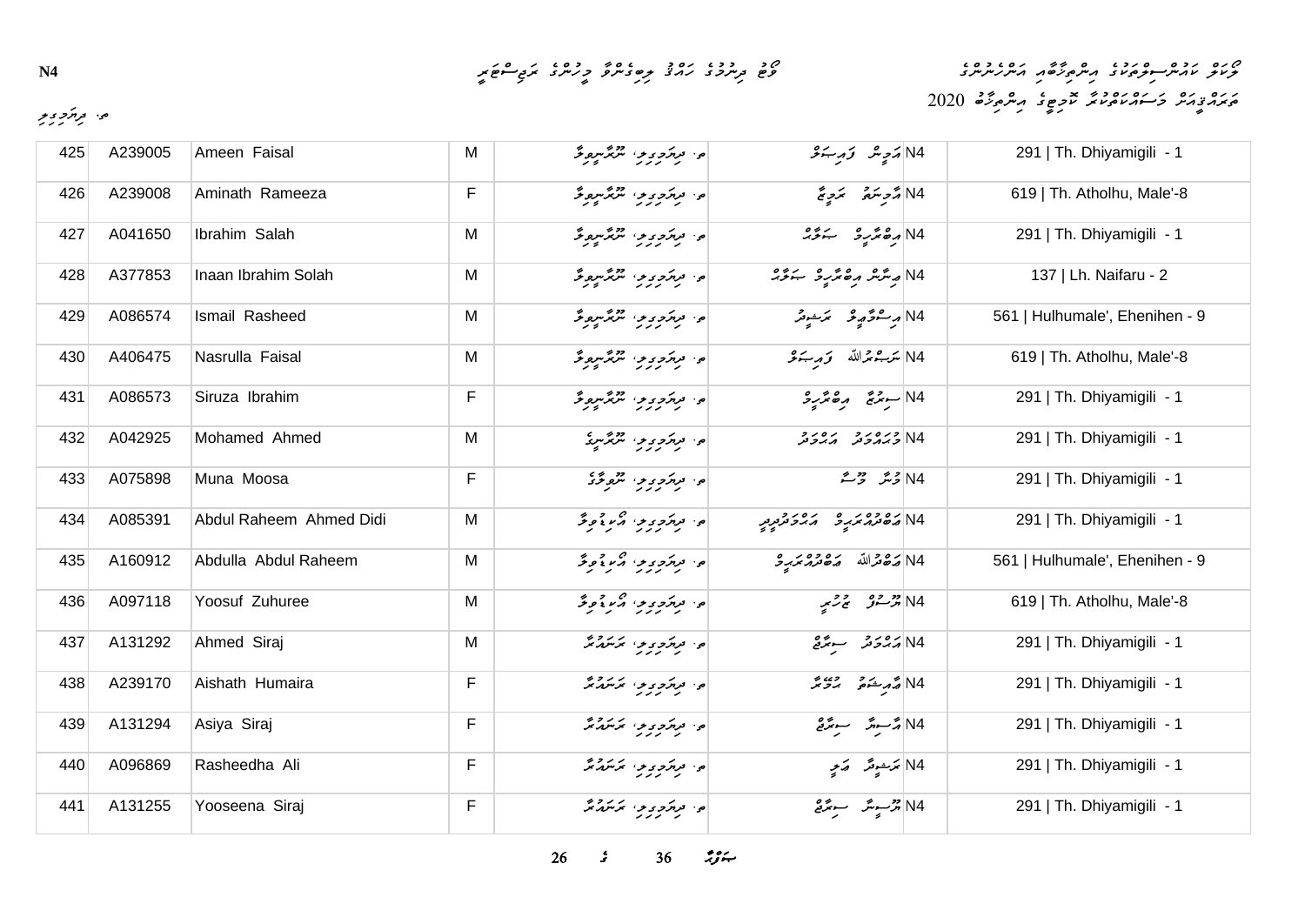*sCw7q7s5w7m< o<n9nOoAw7o< sCq;mAwBoEw7q<m; wBm;vB* م من المرة المرة المرة المرجع المرجع في المركبة 2020<br>مجم*د المريض المربوط المربع المرجع في المراجع المركبة* 

| 442 | A131322 | Yumna Siraj        | F           | و · مرکز در در مرکز گر                                                                                                                                                                                                           | N4 مركز مگر محمد محمد الم                  | 291   Th. Dhiyamigili - 1  |
|-----|---------|--------------------|-------------|----------------------------------------------------------------------------------------------------------------------------------------------------------------------------------------------------------------------------------|--------------------------------------------|----------------------------|
| 443 | A074942 | Ibrahim Rasheed    | M           | ه مرکزد و مرکز میکند و به این محمد و به این محمد این محمد این محمد این محمد این محمد این محمد این محمد این محم<br>محمد این محمد این محمد این محمد این محمد این محمد این محمد این محمد این محمد این محمد این محمد این محمد این مح | N4 مِر <i>ە مُدَّرٍ \$سَمَ مَرْسُوم</i> ْر | 619   Th. Atholhu, Male'-8 |
| 444 | A237954 | Majida Hussain     | F           | د· مرکزدر و· نمکردن                                                                                                                                                                                                              | N4 دَّى مَدْ كَرْسَمبر مْرْ                | 619   Th. Atholhu, Male'-8 |
| 445 | A086550 | Rashida Ali        | $\mathsf F$ | د مرکزدر د کردن ده.<br>  د مرکزدر کردن                                                                                                                                                                                           | N4 مَگْرْشُوشٌ     مَگْرِ بِرِ             | 291   Th. Dhiyamigili - 1  |
| 446 | A086548 | Sameera Ibrahim    | $\mathsf F$ | ه مرکزد و بر مرکز                                                                                                                                                                                                                | N4 سَمَّحٍ بَمَّ مِنْ مَحْرَبِ 3           | 619   Th. Atholhu, Male'-8 |
| 447 | A086549 | Waheedha Ali       | $\mathsf F$ | ه مرکزد و نرگیرین                                                                                                                                                                                                                | N4 حَ بِيمَد صَعِي                         | 619   Th. Atholhu, Male'-8 |
| 448 | A419191 | Shaihan Khaalid    | M           | و · مرکز در و اسکار شده ک                                                                                                                                                                                                        | N4 خەر ئەگە ئىلىقىسى ئىل                   | 291   Th. Dhiyamigili - 1  |
| 449 | A239567 | Ahmed Husham       | M           | ه معرض و معدود المعدد المعد                                                                                                                                                                                                      | N4 كەبرى بىر ئەستەن                        | 149   K. Dhiffushi - 2     |
| 450 | A239571 | Aishath Ihsana     | $\mathsf F$ | و مرکزد و مرد و و و در                                                                                                                                                                                                           | N4 مَەرىسَىمْ    رېژىستىتر                 | 291   Th. Dhiyamigili - 1  |
| 451 | A239570 | Ali Ihusan         | M           | د ا درگردی د استان د وگرمد<br>  د استان د روزان مرد و گرگرمد                                                                                                                                                                     | N4 پر پر میگش                              | 619   Th. Atholhu, Male'-8 |
| 452 | A330294 | Aminath Gisama     | F           | ه • مرکزد د و استان و به در                                                                                                                                                                                                      | N4 مَّ حِ سَمَعَ تَ سَمَّعَتَ              | 291   Th. Dhiyamigili - 1  |
| 453 | A330295 | Fathmath Nishama   | F           | د مرکزدی د عود د د د د د د                                                                                                                                                                                                       | N4 <i>وَّجِ دَمَّ</i> سِتَّمَرَّ           | 619   Th. Atholhu, Male'-8 |
| 454 | A026220 | Gasim Hassan       | M           | ه و مرکز د د و و د د کار                                                                                                                                                                                                         | N4 تخ-بى - ئەسەنلە                         | 619   Th. Atholhu, Male'-8 |
| 455 | A086869 | Husna              | F           | ه مرکزدی می دود در م                                                                                                                                                                                                             | N4 پر هر پر                                | 619   Th. Atholhu, Male'-8 |
| 456 | A330293 | Mohamed Haisham    | M           | ه مهرود و عود و و در                                                                                                                                                                                                             | N4ج يەرە بەر ئەر شەر                       | 619   Th. Atholhu, Male'-8 |
| 457 | A327520 | Aminath Afafa      | F           | وسورکرویو، سرهمو                                                                                                                                                                                                                 | N4 مَّحِسَمَةً صَوَّرَّ                    | 291   Th. Dhiyamigili - 1  |
| 458 | A055770 | Ibrahim Ahmed Didi | M           | ه ويردون بره و                                                                                                                                                                                                                   | N4 مەھەرىپ ھەركە ئىرىدىر                   | 291   Th. Dhiyamigili - 1  |

*27 sC 36 nNw?mS*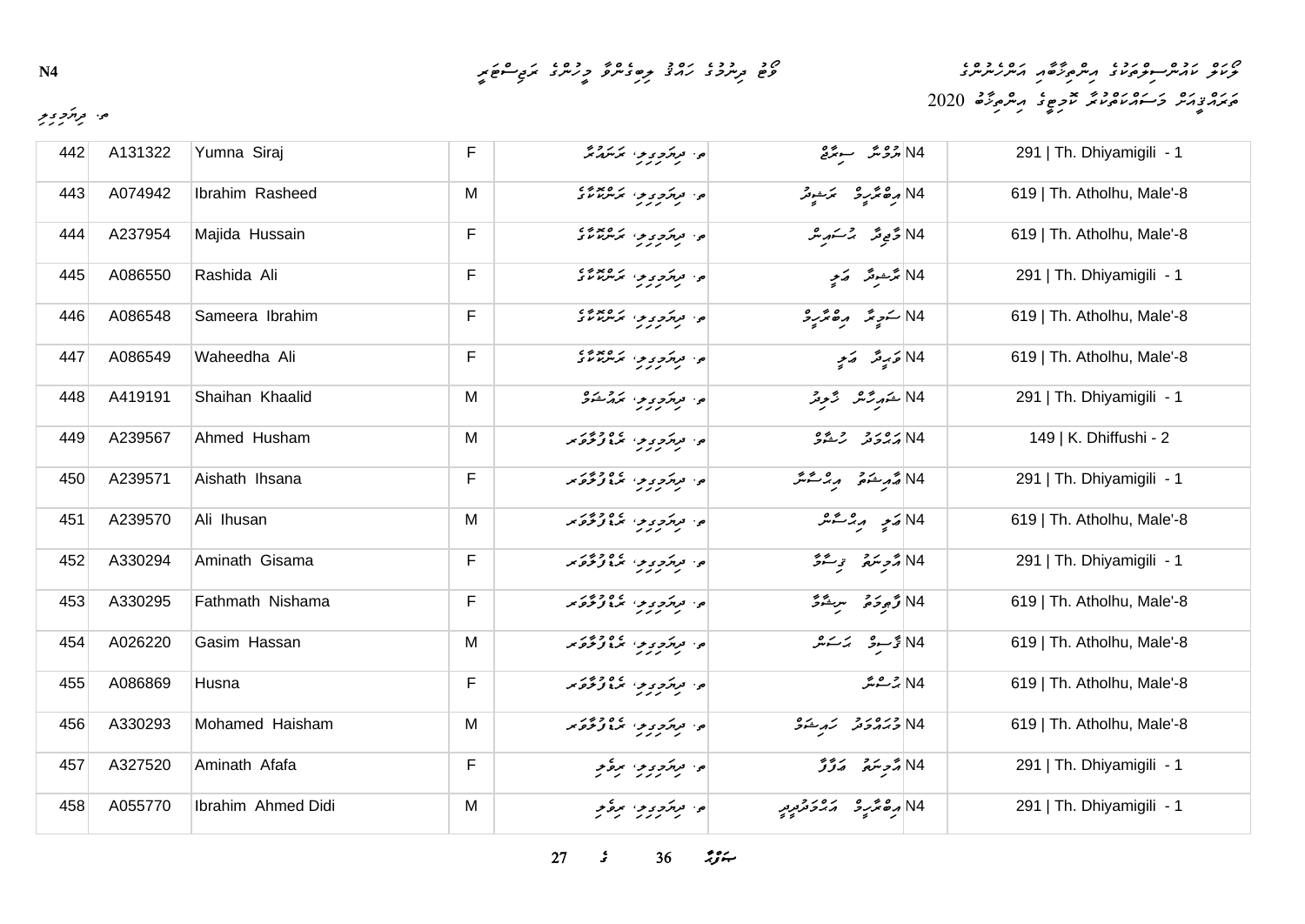*sCw7q7s5w7m< o<n9nOoAw7o< sCq;mAwBoEw7q<m; wBm;vB* م من المرة المرة المرة المرجع المرجع في المركبة 2020<br>مجم*د المريض المربوط المربع المرجع في المراجع المركبة* 

| 459 | A331132 | Maryam Afa                | F | ه و مرکزد و استفاد                                           | $52.25 \times 14$                                                                                              | 619   Th. Atholhu, Male'-8   |
|-----|---------|---------------------------|---|--------------------------------------------------------------|----------------------------------------------------------------------------------------------------------------|------------------------------|
| 460 | A035152 | Abdul Raoof Hassan        | M | و · مرکز در در مرکز میرنگ                                    | N4 كەھ <i>قرە بردە بىر س</i> ەشر                                                                               | 619   Th. Atholhu, Male'-8   |
| 461 | A235931 | Aneesa Hassan             | F | و · مرکز در در انگریشکاریدگا                                 | N4  كەسىرىسى    كەسكەنلىر                                                                                      | 619   Th. Atholhu, Male'-8   |
| 462 | A235973 | Abdulla Leeman            | M | ه ۰ مرمزد و در دوره در در با                                 | N4 كەھەراللە م <sub>و</sub> گە                                                                                 | 619   Th. Atholhu, Male'-8   |
| 463 | A236029 | Ahmed Liushaan            | M | ه مرکزد و مرکز ده<br>مسرکز و مرکز                            | N4 كەبرى بورگىشەر                                                                                              | 619   Th. Atholhu, Male'-8   |
| 464 | A407455 | Athoofa Mohamed Ismail    | F | د ورکړو د مرکزمرد<br>  د ورکړو مرکز                          | N4   مجوز بر مردم مرکب میگردید کلید به این مردم استان میتواند کلید به این مردم استان میتواند به مردم استان می  | 291   Th. Dhiyamigili - 1    |
| 465 | A061714 | Ibrahim Ismail            | M | ه ۱۰ مرکز در در ۲۶ مرد و در د<br>  د ۱۰ مرکز در در مرکز مرکز | N4 مەمگەپى مەسىئەم پىلىكىنى ئىل                                                                                | 619   Th. Atholhu, Male'-8   |
| 466 | A024245 | Mohamed Ismail            | M | ه ۰ مرکز در و ۶ مرکز در و ۶<br>  د ۱ مرکز در مرکز مرکز مرکز  | N4 <i>32023 م شۇم</i> ۇ                                                                                        | 291   Th. Dhiyamigili - 1    |
| 467 | A062202 | Moosa Ismail              | M | ه ۰ مرکز در و ۵ و ۵ و د و<br>  د ۰ مرکز در در مرکز مرکز      | N4 جيءُ په شوگويو ه                                                                                            | 291   Th. Dhiyamigili - 1    |
| 468 | A086468 | Samiya Ismail             | F | ص مرکز در ده برد دره<br>  ص مرکز در مرکز مرکز در             | N4 گجرم <i>د و محمو</i> مح                                                                                     | 291   Th. Dhiyamigili - 1    |
| 469 | A404786 | Abaan Abdul Hannan        | M | ه ويركوبون بوگ                                               | N4 كەڭ شەھەر ئەر ئارلىرىگە ئارلىرىگە ئارلىرىگە ئارلىك ئارلىك ئارلىك ئارلىك ئارلىك ئارلىك ئارلىك ئارلىك ئارلىك  | 619   Th. Atholhu, Male'-8   |
| 470 | A065125 | Abdul Hannan Abdul Razzag | M | أوس مركز ويوس محرق                                           | N4 كەھ تەرجەم ئەرەر تەرەپ دە بەرە ئەرەپ تەرەپ تەرەپ تەرەپ تەرەپ تەرەپ تەرەپ تەرەپ تەرەپ كەرەپ كەرەپ كەرەپ كەرە | 291   Th. Dhiyamigili - 1    |
| 471 | A371677 | Easa Junah                | M | ه مرکزدرو، سوشگا                                             | N4 موتحہ قے <i>مثر</i> 2                                                                                       | 463   Srilanka / Colombo - 4 |
| 472 | A074691 | Guraisha Ali Didi         | F | د ورکرد د و سومره                                            | N4 تۇتترىرىش كەمەيدىر                                                                                          | 619   Th. Atholhu, Male'-8   |
| 473 | A041641 | Ibrahim Ali Didi          | M | ه مرکزد د سوشد                                               | N4 مرھ مَّرْرِ 2 - مَرْمِرِمْرِ                                                                                | 619   Th. Atholhu, Male'-8   |
| 474 | A236501 | Khadheeja Ibrahim Didi    | F | ه مرکزد د سوش                                                | N4 دَمِيعً مِنْ مُحْرَبِ وَمِيعٍ                                                                               | 256   ADh. Maamigili - 2     |
| 475 | A086493 | Zulfa Hassan Didi         | F | ه مرکزد د سرگ                                                | N4 ج ترو تر شر مرمر مر                                                                                         | 291   Th. Dhiyamigili - 1    |

**28** *s* **36** *z z*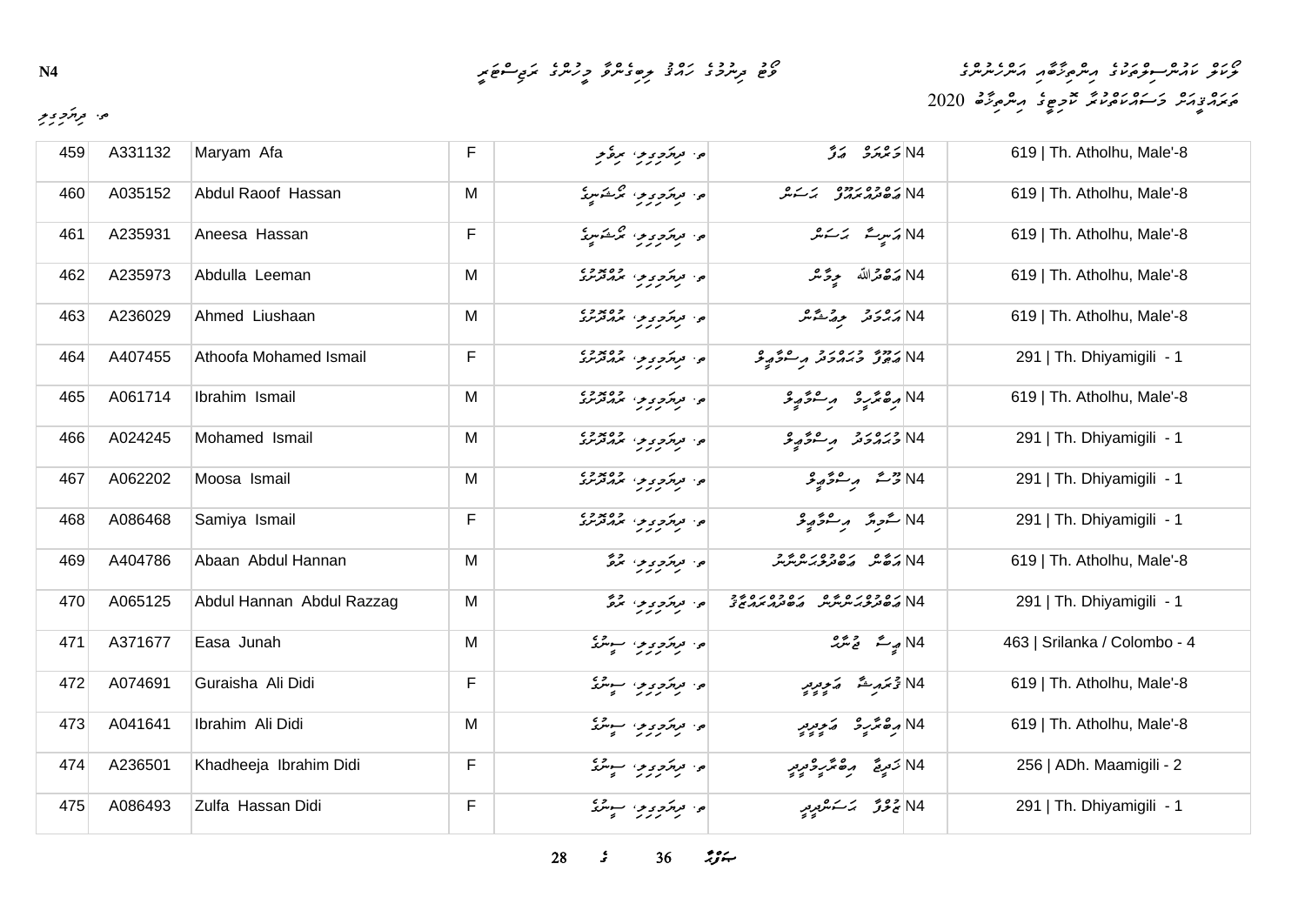*sCw7q7s5w7m< o<n9nOoAw7o< sCq;mAwBoEw7q<m; wBm;vB* م من المرة المرة المرة المرجع المرجع في المركبة 2020<br>مجم*د المريض المربوط المربع المرجع في المراجع المركبة* 

| 476 | A065052 | Abdul Rasheed Ali    | M |                                                                                                                                                                                                                                | N4 كەھە <i>تەم كەنچە</i> ھەمچ          | 619   Th. Atholhu, Male'-8     |  |
|-----|---------|----------------------|---|--------------------------------------------------------------------------------------------------------------------------------------------------------------------------------------------------------------------------------|----------------------------------------|--------------------------------|--|
| 477 | A125388 | Abdulla Rasheed      | M | ه مەكرى بەسىستەندى.<br>بەر بەيرىيە                                                                                                                                                                                             | N4 كەھەراللە كەن يوتر                  | 619   Th. Atholhu, Male'-8     |  |
| 478 | A236669 | Ahmed Ali            | M | ه مرکزده سوسکندگی                                                                                                                                                                                                              | N4  پَ <i>.25ش پ</i> َ یو              | 291   Th. Dhiyamigili - 1      |  |
| 479 | A236676 | Aishath Shamra       | F | ه مەركەرى سوسىمىتىگە                                                                                                                                                                                                           | N4 مَّەرِ مَنَّمَّةٌ مَّتَوَكَّرٌ      | 619   Th. Atholhu, Male'-8     |  |
| 480 | A105249 | Dhiyana Ali          | F | ه مرکزدری سوسکندگی<br>راه در در                                                                                                                                                                                                | N4 مرتزمتر کرم پ                       | 291   Th. Dhiyamigili - 1      |  |
| 481 | A146333 | Fazira Ali           | F | ە بەركىرى سوسەھىي                                                                                                                                                                                                              | N4 وَم <sub>ُ</sub> مِرَّ - رَمِ       | 291   Th. Dhiyamigili - 1      |  |
| 482 | A236675 | Hussain Wifash       | M | ء <sub>`</sub> مرکز در در سوسک <sup>ر</sup> شد که م                                                                                                                                                                            | N4 بڑے پر موگ <sup>م</sup> ے           | 291   Th. Dhiyamigili - 1      |  |
| 483 | A236674 | Mohamed Wisham       | M | ه مرکزده سوسکرده<br>د روز و                                                                                                                                                                                                    | N4 <i>5 برو 5 قر</i> م مش <sup>و</sup> | 291   Th. Dhiyamigili - 1      |  |
| 484 | A236668 | Safiyya Moosa Didi   | F | په مرکزې د په موسمونه کليکو کليکو کليکو کليکو کليکو کليکو کليکو کليکو کليکو کليکو کليکو کليکو کليکو کليکو کل<br>استاد کليکو کليکو کليکو کليکو کليکو کليکو کليکو کليکو کليکو کليکو کليکو کليکو کليکو کليکو کليکو کليکو کليکو کل | N4 ج <i>نو ۾ پڻ جي گ</i> مومي          | 619   Th. Atholhu, Male'-8     |  |
| 485 | A324084 | Aishath Leenaz       | F | په مرکز <sub>کر ک</sub> ره شوه کرد کړه کل                                                                                                                                                                                      | N4 مەرخىق م <sub>و</sub> شق            | 561   Hulhumale', Ehenihen - 9 |  |
| 486 | A235747 | Ali Rasheed          | M | ه مرکزدی شکه کرد ؟<br>ام                                                                                                                                                                                                       | N4 كەمچە كەشپەتر                       | 291   Th. Dhiyamigili - 1      |  |
| 487 | A235726 | Saara Moosa Didi     | F | ه مرکزد و استمام دی                                                                                                                                                                                                            | N4 گەنگە قۇستەمبەير                    | 561   Hulhumale', Ehenihen - 9 |  |
| 488 | A239089 | Abdul Gayyoom Ahmed  | M | ه مرکزد و گنج دمی                                                                                                                                                                                                              | N4 ره وه بره ووه مر بر د و             | 291   Th. Dhiyamigili - 1      |  |
| 489 | A331131 | <b>Abdul Shakoor</b> | M | په مرکز در دو، کشي وجه در کل                                                                                                                                                                                                   | N4 كەھ <i>قرار شەھ تىر</i>             | 291   Th. Dhiyamigili - 1      |  |
| 490 | A239093 | Abdulla Sadhig       | M | و . مرکز در دو . هند و محمد .                                                                                                                                                                                                  | N4 كەھەراللە سەمىرتى                   | 619   Th. Atholhu, Male'-8     |  |
| 491 | A086589 | Hassan Azmeel        | M | ه مرکزدی که دهم                                                                                                                                                                                                                | N4   پرسترېن کا پرېڅ <i>چ</i> ر تحر    | 291   Th. Dhiyamigili - 1      |  |
| 492 | A239090 | Mohamed Zahir        | M | و· مرکز در دو، گنگو و مرکز                                                                                                                                                                                                     | N4 <i>3222 كارىتى</i>                  | 278   Dh. Meedhoo - 1          |  |

**29** *s* 36 *z*  $\frac{2}{3}$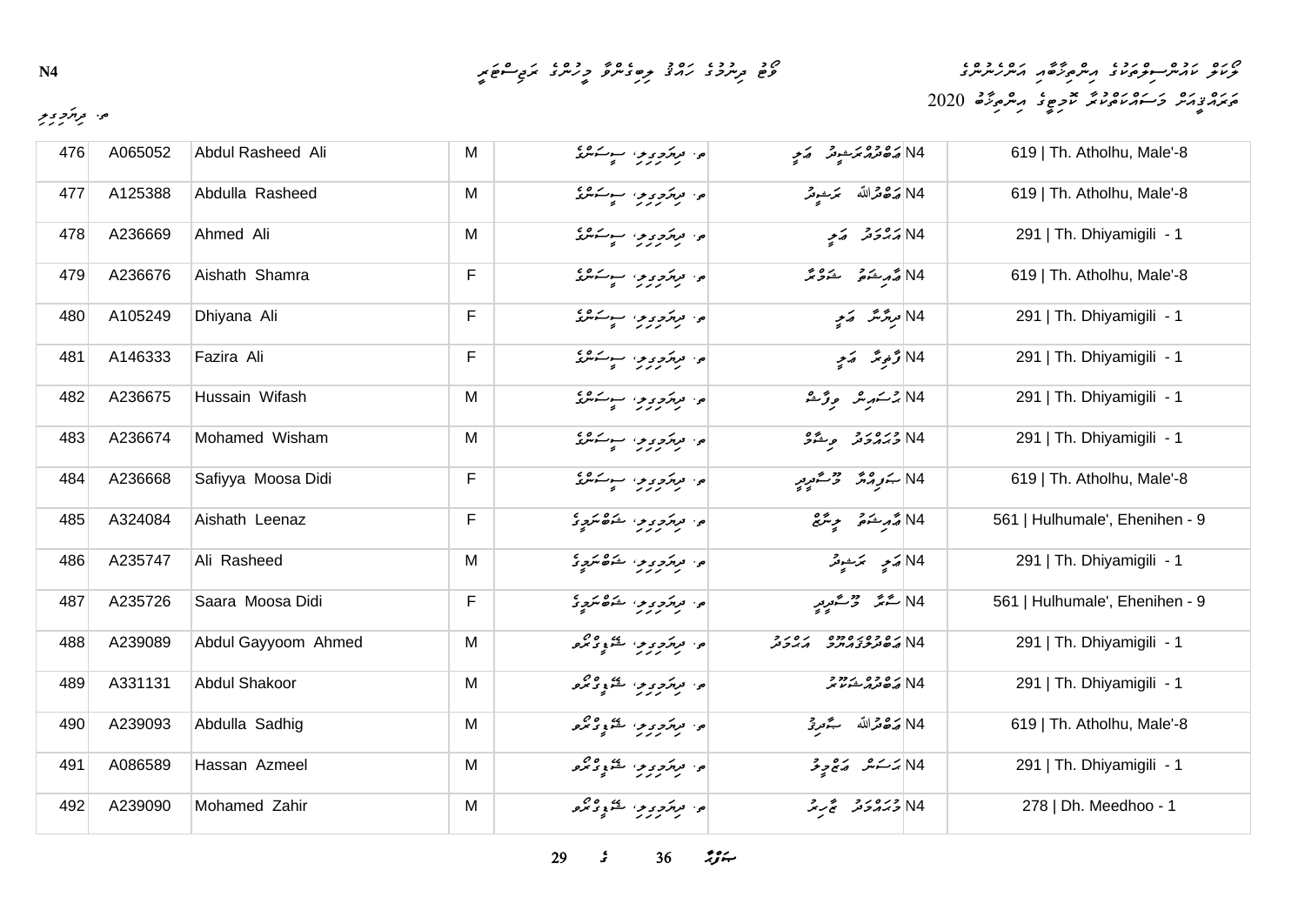*sCw7q7s5w7m< o<n9nOoAw7o< sCq;mAwBoEw7q<m; wBm;vB* م من المرة المرة المرة المرجع المراجع المراجع المراجع المراجع المراجع المراجع المراجع المراجع المراجع المراجع<br>مرين المراجع المراجع المرجع المراجع المراجع المراجع المراجع المراجع المراجع المراجع المراجع المراجع المراجع ال

| 493 | A113361 | Akram Saud            | M           | ە بەردىرى سىسكىرۇ                                                                                  | N4 پر متعرف سکھ سکھ                        | 291   Th. Dhiyamigili - 1  |
|-----|---------|-----------------------|-------------|----------------------------------------------------------------------------------------------------|--------------------------------------------|----------------------------|
| 494 | A085316 | Badhoora Saudh        | F           | ه مرکز دی گے مگرومگر                                                                               | N4 ڪقريمُر سن <i>ھ</i> تر                  | 291   Th. Dhiyamigili - 1  |
| 495 | A120173 | Ikram Saud            | M           | ه مرکزد و مشکورهٔ                                                                                  | N4 مِرْمَتَّرَّدُّ سَمَ <i>مَ</i> ةَ مِ    | 291   Th. Dhiyamigili - 1  |
| 496 | A086500 | Saud Ibrahim          | M           | ه مەدەرى سىستىرۇ                                                                                   |                                            | 291   Th. Dhiyamigili - 1  |
| 497 | A086499 | Sithura Saud          | F           | و مرمزور و اسکسی و گ                                                                               | N4 سو <i>ھ پڻھ سندھ</i> تر                 | 291   Th. Dhiyamigili - 1  |
| 498 | A086552 | Sofoora Saud          | $\mathsf F$ | ە مەردە دە سىستىرۇ                                                                                 | N4 بەدە بىر بەرە بەر                       | 619   Th. Atholhu, Male'-8 |
| 499 | A360733 | Maahil Moosa          | M           | ه مرکزد و استطاعه و به ده<br>استرو در استطاعه و من                                                 | N4 وَرِوْ وَمْتَدْ                         | 291   Th. Dhiyamigili - 1  |
| 500 | A086875 | Maimoona Ibrahim      | $\mathsf F$ | و · مرمزد و د ع الله عند و الله عند و الله عند و الله عند الله عند الله عند الله عند الله عند الله | N4 كەرىخ ئىر مەھ ئىرىكى                    | 291   Th. Dhiyamigili - 1  |
| 501 | A066238 | Abdulla Naseem        | M           | ه مرکزد و استوکسی                                                                                  | N4 كَەھْتَراللە مَرَسِوتَر                 | 619   Th. Atholhu, Male'-8 |
| 502 | A238992 | Aishath Shaheena      | F           | ه مرکزد و به دوره داده<br>در درور                                                                  | N4 مَرْمِرْ مُحَمَّدٍ مُحَمَّرِ مَّرَ      | 270   M. Dhiggaru - 1      |
| 503 | A066251 | Ameena Mohamed        | F           | د مرکزدر د استفراد د                                                                               | N4 كەچ ئىگە ئەمگە ئەرەپىر                  | 291   Th. Dhiyamigili - 1  |
| 504 | A238993 | Ismail Naseem         | M           | ه مەردى مەشقى                                                                                      | N4 <sub>م</sub> رےدو چوٹ سرگور             | 619   Th. Atholhu, Male'-8 |
| 505 | A151745 | Mohamed Thuththu Didi | M           | ه مەردى مەشقى                                                                                      | N4ج د مرود و و و و ديد د                   | 291   Th. Dhiyamigili - 1  |
| 506 | A086569 | Shaheela Mohamed      | F           | و • مرکز درو به سوه سوه                                                                            | N4 خَرَرٍ عَنْ رَحْمَةً مِنْ مَسْرَوْمَتْر | 291   Th. Dhiyamigili - 1  |
| 507 | A086568 | Zahidha Mohamed       | $\mathsf F$ | ه درگردد و متوسق                                                                                   | N4 تج برمد محمد 1945 مر                    | 291   Th. Dhiyamigili - 1  |
| 508 | A046527 | Nahidha Mohamed       | $\mathsf F$ | و· مرمزدرو و محمومثر                                                                               | N4 مَّر <i>ْبِ</i> مَدَّ دَيَرَ مَرَ مَرَّ | 291   Th. Dhiyamigili - 1  |
| 509 | A372527 | Aishath Hudha         | F           | ه مرکزدی و عرومی                                                                                   | N4 مُگهرِ شَمَعٌ گَمَّرٌ                   | 291   Th. Dhiyamigili - 1  |

**30** *s* 36 *n***<sub>s</sub>** $\rightarrow$  36 *n* $\rightarrow$  36 *n* $\rightarrow$  36 *n* $\rightarrow$  36 *n* $\rightarrow$  36 *n* $\rightarrow$  36 *n* $\rightarrow$  36 *n* $\rightarrow$  36 *n* $\rightarrow$  36 *n* $\rightarrow$  36 *n* $\rightarrow$  36 *n* $\rightarrow$  36 *n* $\rightarrow$  36 *n* $\rightarrow$  36 *n* $\rightarrow$  36 *n* $\rightarrow$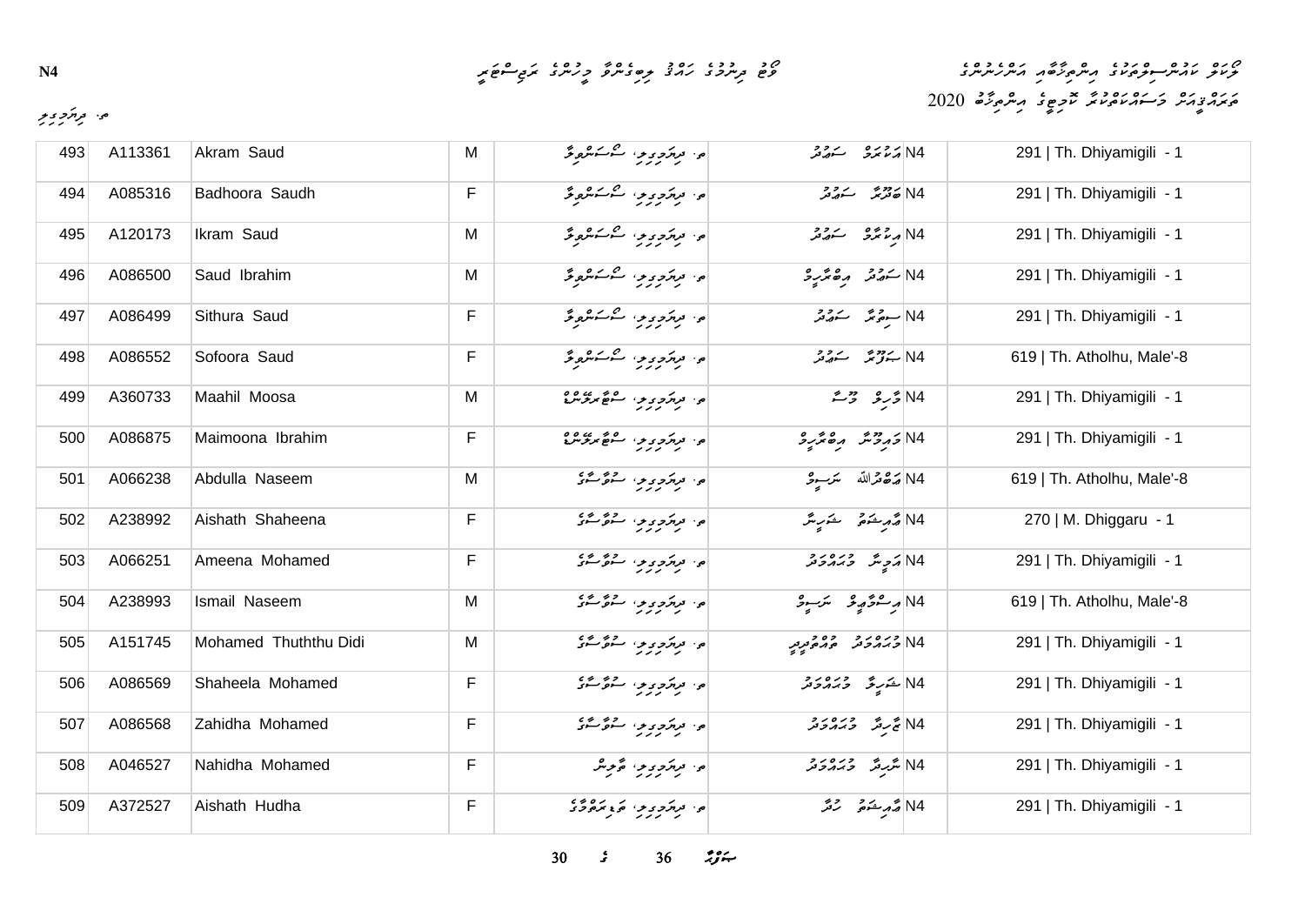*sCw7q7s5w7m< o<n9nOoAw7o< sCq;mAwBoEw7q<m; wBm;vB* م من المرة المرة المرة المرجع المراجع المراجع المراجع المراجع المراجع المراجع المراجع المراجع المراجع المراجع<br>مرين المراجع المراجع المرجع المراجع المراجع المراجع المراجع المراجع المراجع المراجع المراجع المراجع المراجع ال

| 510 | A236819 | Aishath Nuzuha            | F           | ه مرکزدی و عمده ده                       | N4 مەم ئىسىم ئىس ئىرىم ئى                 | 291   Th. Dhiyamigili - 1      |
|-----|---------|---------------------------|-------------|------------------------------------------|-------------------------------------------|--------------------------------|
| 511 | A078141 | Farooq Zakariyya          | M           | ه مرکزدی و عمومی                         | N4 ۇچ <sub>مىق</sub> ئە <i>مەمەمە</i>     | 561   Hulhumale', Ehenihen - 9 |
| 512 | A374953 | Fathimath Zaraana         | $\mathsf F$ | ه · مرکزدی و انگروه و انگروه دارد.<br>ام | N4 زَّەب <i>ە دَەڭ</i> ئەنگەنگر           | 619   Th. Atholhu, Male'-8     |
| 513 | A074067 | Ibrahim Zakariyya         | M           | و · مرکز در دو و و برو دی                | N4 مەھەرىپە ئەسىمە ئىرىدىكە               | 291   Th. Dhiyamigili - 1      |
| 514 | A374954 | Mariyam Firusha Farooq    | $\mathsf F$ | ه مرکزدی که ده ده                        | N4 كەمكەر ئومرىشە كەمدى                   | 291   Th. Dhiyamigili - 1      |
| 515 | A407453 | Mohamed Najiu             | M           | ه مرکزد و عمومی ده ده                    | N4 وبرور و سگھ <sub>ر</sub> و             | 619   Th. Atholhu, Male'-8     |
| 516 | A086507 | Zeeniya Zakariyya         | F           | و · مرکز در دوره و برده در و             | N4 پې سرم <i>گە ئەندى</i> رە مگ           | 291   Th. Dhiyamigili - 1      |
| 517 | A086509 | Ziyadha Zakariyya         | F           | و · مرکز در دوره و برده در و             | N4 ىبەتزىتر سىم <i>ئىرەر ق</i> ر          | 291   Th. Dhiyamigili - 1      |
| 518 | A239071 | Aminath Shazra            | $\mathsf F$ | ه مرکزد و نمبروترد                       | N4 مَرْحِ سَرَى جَمْعَ مَدْ               | 291   Th. Dhiyamigili - 1      |
| 519 | A086583 | Fathimath Shiara          | F           |                                          | N4 زَّجِرحَة صَرْمَةٌ مَّدَ               | 291   Th. Dhiyamigili - 1      |
| 520 | A239069 | Ibrahim Shamir            | M           | و · مرکز در و ان کارو مرد ک              | N4 مەھم <i>گرى</i> ھەرىمە                 | 291   Th. Dhiyamigili - 1      |
| 521 | A086584 | Mariyam Shaira            | F           | ه مرکزد د کارونده                        | N4ج بمبر <i>د بحمي شهر برگ</i>            | 291   Th. Dhiyamigili - 1      |
| 522 | A086582 | Zulaikha Ali Didi         | $\mathsf F$ | ه مرکزد و نمبروند                        | N4 تح تزمر <sup>ی</sup> – تر ویرور        | 291   Th. Dhiyamigili - 1      |
| 523 | A086448 | Shihama Ahmed             | F           | من مرکز در در مرکز<br>  من مرکز را مرکز  | N4 حو <i>ثرًى مەدەن</i> ر                 | 291   Th. Dhiyamigili - 1      |
| 524 | A237921 | Ahmed Rimshan             | M           | و· مرمزد و در موره برج و د گ             | N4 كەبرى تىر بىرى ئىگەنگر                 | 619   Th. Atholhu, Male'-8     |
| 525 | A237922 | Amaal Abdul Wahid         | F           | و مرکزد و موه مرکز و د                   | N4 دَّرَّتْرَ دَەمْمَر <i>ْوَةٌ ب</i> ەرْ | 291   Th. Dhiyamigili - 1      |
| 526 | A237926 | <b>Ikleel Abdul Wahid</b> | M           | و مرکزدر و موه نده و د                   | N4 مەنزىقى ئەھەر ئۇن <i>تى</i> بەر        | 291   Th. Dhiyamigili - 1      |

 $31$  *s*  $36$  *n***<sub>y</sub>**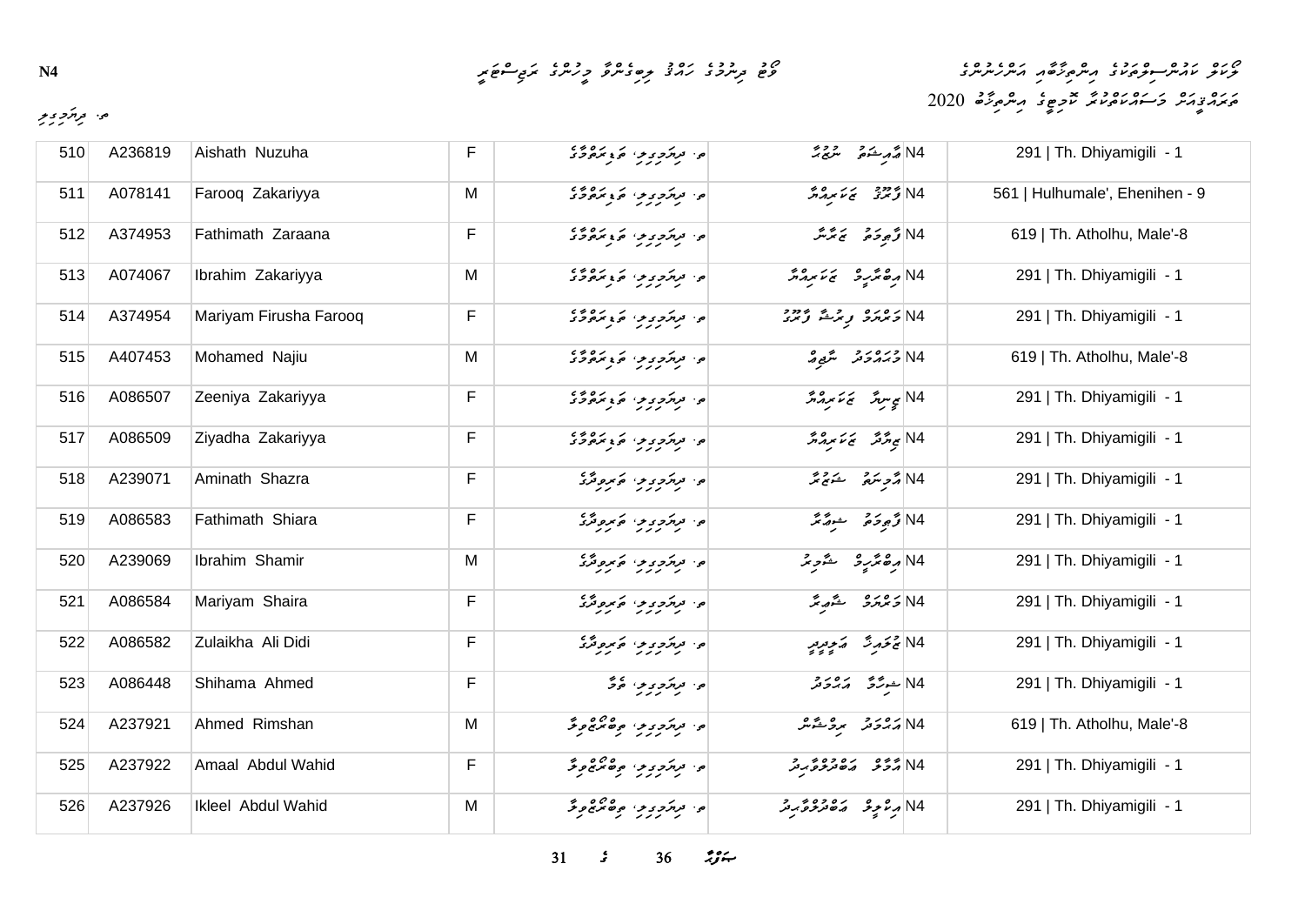*sCw7q7s5w7m< o<n9nOoAw7o< sCq;mAwBoEw7q<m; wBm;vB* م من المرة المرة المرة المرجع المراجع المراجع المراجع المراجع المراجع المراجع المراجع المراجع المراجع المراجع<br>مرين المراجع المراجع المرجع المراجع المراجع المراجع المراجع المراجع المراجع المراجع المراجع المراجع المراجع ال

| 527 | A237916 | Ishaag Abdull Wahidh   | M | و · مرمزد و در موضع و د                                     | N4 مر ش <i>مرگی ماه فروغ ب</i> اتر            | 619   Th. Atholhu, Male'-8   |
|-----|---------|------------------------|---|-------------------------------------------------------------|-----------------------------------------------|------------------------------|
| 528 | A237920 | Mohamed Imran          | M | و مرکزد و موه مرکز و د                                      | N4 <i>ڈبزوجو پروبڑ</i> ئر                     | 619   Th. Atholhu, Male'-8   |
| 529 | A086544 | Suweidha Abdul Wahid   | F | و مرکز در و همگر و د                                        | N4 شۇم <i>ونۇ مەھەردە ئ</i> ور                | 291   Th. Dhiyamigili - 1    |
| 530 | A151695 | Aishath Ifasha         | F | ه مرکزد د و همس                                             | N4 مَّەمِسْدَمَّى مِتَرَّسَّةَ                | 463   Srilanka / Colombo - 4 |
| 531 | A086537 | Hamida Hussain Manik   | F | ه مرکزد دو همس                                              | N4 تُرجعٌ بِرْسَم مِعْرَ مِنْ مِنْ            | 619   Th. Atholhu, Male'-8   |
| 532 | A151696 | Mariyam Shifa          | F | ه ويركزون محسن                                              | N4ج <i>بح</i> پڻر گر شوگر                     | 291   Th. Dhiyamigili - 1    |
| 533 | A086446 | Sanfa Ahmed Didi       | F | ه مرکزدری که س                                              |                                               | 291   Th. Dhiyamigili - 1    |
| 534 | A113199 | Ahmed Muaviyath        | M | ه مرکزدرو، وسرهٔ د                                          | N4 <i>הُגُכ</i> َى دَرُّہِ دَرَّمَ            | 291   Th. Dhiyamigili - 1    |
| 535 | A238660 | Bunyameen Zahir        | M | ه ويرودون فرس                                               | N4 <i>ھىترو چىر چې بو</i>                     | 291   Th. Dhiyamigili - 1    |
| 536 | A238662 | Sofwan Zahir           | M | ه ويرورو المحمد                                             | N4 بەر <i>وم شەرىتى</i>                       | 291   Th. Dhiyamigili - 1    |
| 537 | A033514 | Adnan Ali              | M | ه مرکز در مورد و ده م                                       | N4 كەنگرىگرىش كەي                             | 619   Th. Atholhu, Male'-8   |
| 538 | A331173 | Ahmed Iyaaz            | M | ه مرکزدر و مورد و ده م                                      | N4 كەبرى قىر مەمگەنتى                         | 619   Th. Atholhu, Male'-8   |
| 539 | A239459 | Aishath Inaza          | F | ه مرکزد د و ده ده می د                                      | N4 صَّمِيشَة صِمَّتَهَ                        | 619   Th. Atholhu, Male'-8   |
| 540 | A157314 | Ali Inaz               | M | م مرکزد و موسیق می ده می داد.<br>مستقر در موسیق می می موسیق | N4 <i>ھَ جِه م</i> ِسَّمَّة                   | 237   AA. Rasdhoo - 2        |
| 541 | A331177 | Fathimath Iyaaza       | F | م مرکزد و موسیق می                                          | N4 وَّجِوحَةُ مِتَّمَّةٌ                      | 291   Th. Dhiyamigili - 1    |
| 542 | A042588 | Abdul Majeed Zakariyya | M | و · مرکز در و از مرکز ک                                     | N4 كەھىر <i>3 كىمى ئىم بىر مەنگە</i>          | 291   Th. Dhiyamigili - 1    |
| 543 | A239527 | Aishath Nazudha        | F | ه مرکزد د ارتز ک                                            | N4 مَ <i>مْ مِ</i> شَمَعْ مَرْ مَرْتَهُ مَّرْ | 291   Th. Dhiyamigili - 1    |

**32** *s* **36** *z s*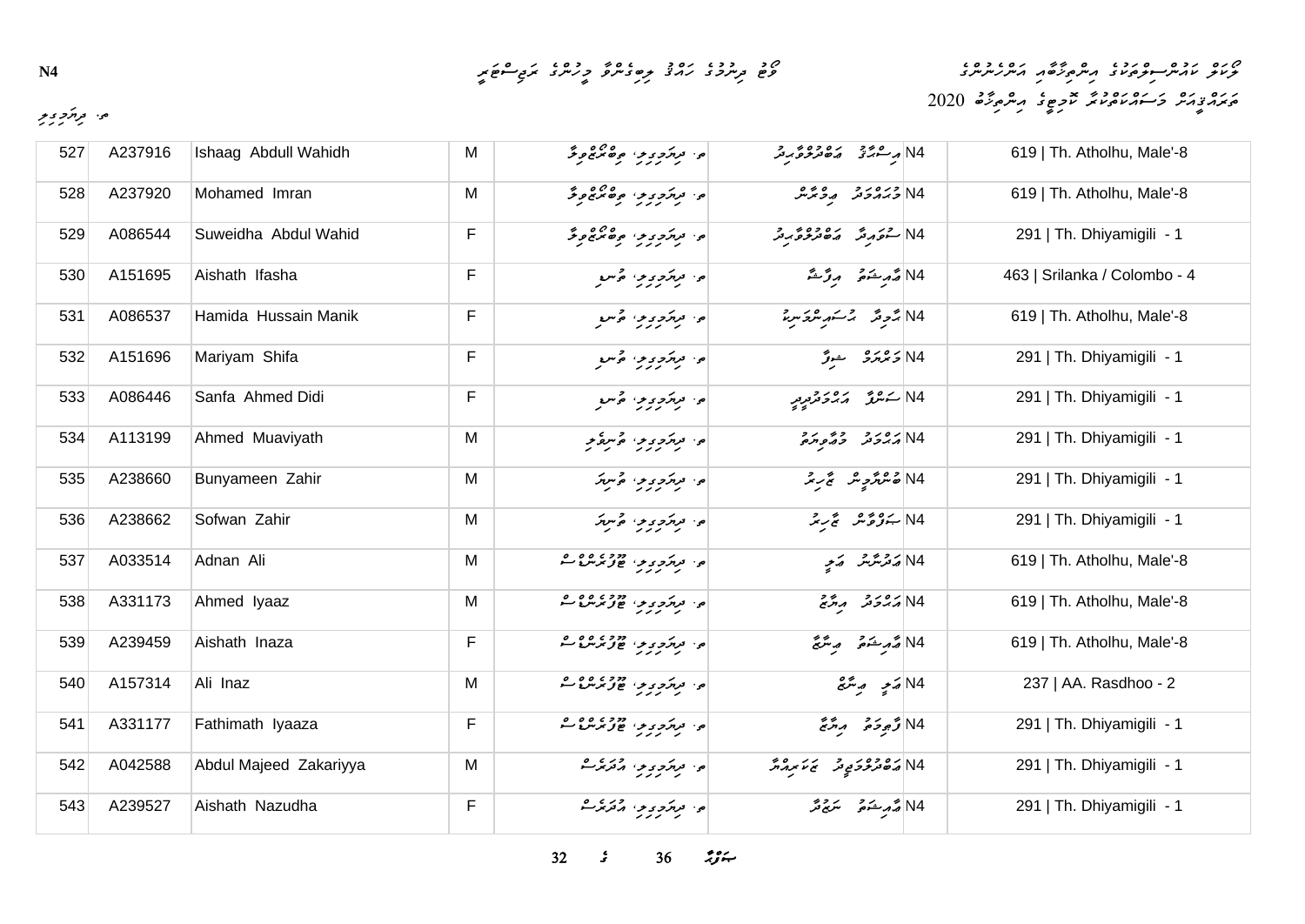*sCw7q7s5w7m< o<n9nOoAw7o< sCq;mAwBoEw7q<m; wBm;vB* م من المرة المرة المرة المرجع المراجع المراجع المراجع المراجع المراجع المراجع المراجع المراجع المراجع المراجع<br>مرين المراجع المراجع المرجع المراجع المراجع المراجع المراجع المراجع المراجع المراجع المراجع المراجع المراجع ال

| 544 | A086867 | Aminath Sheeza          | F           | ه مرکزدی میگر                                                                                                                                                                                                                    | N4 مُرْحِبَتِهُ شِيمٌ                                                                                | 291   Th. Dhiyamigili - 1      |
|-----|---------|-------------------------|-------------|----------------------------------------------------------------------------------------------------------------------------------------------------------------------------------------------------------------------------------|------------------------------------------------------------------------------------------------------|--------------------------------|
| 545 | A239530 | Fathimath Nazee         | $\mathsf F$ | ه مرکزد د میکرد.                                                                                                                                                                                                                 | N4 <i>وَّجوحَ</i> هُمَ مَّتَبِي                                                                      | 291   Th. Dhiyamigili - 1      |
| 546 | A331180 | Raashidh Abdhul Majeedh | M           | و و مرکز دی از مرکز ک                                                                                                                                                                                                            | N4 بَرْجون <i>ز – مەھەرى دې</i> تر                                                                   | 291   Th. Dhiyamigili - 1      |
| 547 | A086868 | Rasheeda Hussain        | $\mathsf F$ | ه ويردون مورث                                                                                                                                                                                                                    | N4 بَرَسْوِمَّر کُرْکَمَ مِرْ                                                                        | 291   Th. Dhiyamigili - 1      |
| 548 | A403421 | Shifza Abdul Majeedh    | F           | و ورکرد و د کارگرگ                                                                                                                                                                                                               | N4 خوتونج مەھەر <i>ۋە ئې</i> تر                                                                      | 291   Th. Dhiyamigili - 1      |
| 549 | A237872 | Abdulla Yoosuf          | M           | ه مرکزد و مهموند                                                                                                                                                                                                                 | N4 مَهْ قَدَاللَّهُ مَرْتَّقَوْ                                                                      | 291   Th. Dhiyamigili - 1      |
| 550 | A342015 | Ahmed Salim             | M           | ء · مرکز در در مرکز میگر<br> - در مرکز در مرکز می                                                                                                                                                                                | N4 كەبرى قىر ئىستىمبورى                                                                              | 291   Th. Dhiyamigili - 1      |
| 551 | A374951 | Ali Shahil              | M           | ه مرکزد و مهموند                                                                                                                                                                                                                 | N4 كەمچە ھە <i>مب</i> ىر                                                                             | 291   Th. Dhiyamigili - 1      |
| 552 | A237863 | Aminath Yoosuf          | F           | ه مرکزد و مهموند                                                                                                                                                                                                                 | N4 مَرْحِ مَرَمْ مَرْ سُوْرٌ                                                                         | 619   Th. Atholhu, Male'-8     |
| 553 | A237876 | Khadheeja Yoosuf        | F           | ه مرکزد و مهموند                                                                                                                                                                                                                 | N4 كَتَمْرِيعٌ مَرْتَشْمَرٌ                                                                          | 561   Hulhumale', Ehenihen - 9 |
| 554 | A374905 | Mohamed Shamiz          | M           | ه مرکزد و مهموند                                                                                                                                                                                                                 | N4 <i>32828 سگ</i> ويج                                                                               | 291   Th. Dhiyamigili - 1      |
| 555 | A237853 | Mueena Yoosuf           | $\mathsf F$ | ء • مرکز دی مرکز مقر                                                                                                                                                                                                             | N4 څوپه په مرحومو                                                                                    | 291   Th. Dhiyamigili - 1      |
| 556 | A061650 | Salih Yoosuf            | M           | ه مرکز دی مهرد ته                                                                                                                                                                                                                | N4 جُمعِ بِرْ مِرْ مِنْ الْمُرْ مِنْ الْمُرْ مِنْ مِنْ الْمُرْ مِنْ مِنْ الْمُرْكَّبَةِ مِنْ الْمُرْ | 291   Th. Dhiyamigili - 1      |
| 557 | A157306 | Sanfa Yoosuf            | $\mathsf F$ | ه مرکزد و مهموند                                                                                                                                                                                                                 | N4 سەھدىق تېرسىزى                                                                                    | 291   Th. Dhiyamigili - 1      |
| 558 | A151571 | Zaidh Yoosuf            | M           | ء مرکز دی مهموند                                                                                                                                                                                                                 | N4ج مرمر میں شروع                                                                                    | 291   Th. Dhiyamigili - 1      |
| 559 | A159750 | Abdulla Shahid          | M           | ه · مرکزد و ان عمره من                                                                                                                                                                                                           | N4 كَرْهُ قْرَاللَّهُ ۚ شَّرَتْرُ                                                                    | 619   Th. Atholhu, Male'-8     |
| 560 | A078592 | Ahmed Haidar            | M           | ه · مرکز در و مرکز و در در در استان و به استان و به استان و به استان و به استان و با استان و با استان و با است<br>براسم استان و با استان و با استان و با استان و با استان و با استان و با استان و با استان و با استان و با استان | N4 كەبرى <i>بىر كەبىرى</i> گە                                                                        | 619   Th. Atholhu, Male'-8     |

**33** *s* **36** *z s*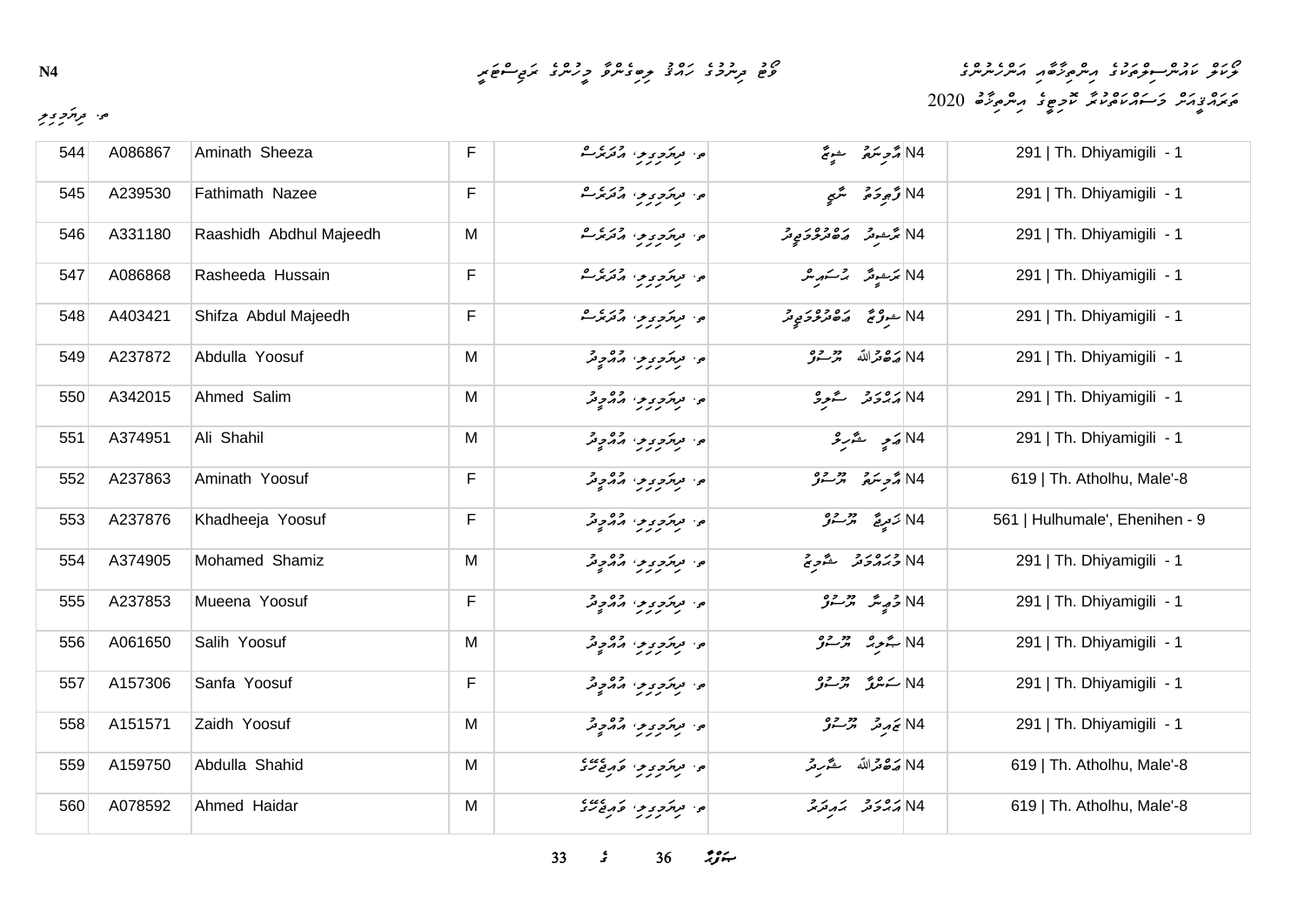*sCw7q7s5w7m< o<n9nOoAw7o< sCq;mAwBoEw7q<m; wBm;vB* م من المرة المرة المرة المرجع المراجع المراجع المراجع المراجع المراجع المراجع المراجع المراجع المراجع المراجع<br>مرين المراجع المراجع المرجع المراجع المراجع المراجع المراجع المراجع المراجع المراجع المراجع المراجع المراجع ال

| 561 | A372519 | Ali Majidh            | M           | ه مرکزد و که ده ده د         | N4 كەمچە گەي <sub>م</sub> ۇر                 | 115   B. Kamadhoo - 1          |
|-----|---------|-----------------------|-------------|------------------------------|----------------------------------------------|--------------------------------|
| 562 | A086471 | Aminath Zeedha        | F           | ه مرکزد و که ده د            | N4 مَّحِسَمَ مَعِ مِّ                        | 619   Th. Atholhu, Male'-8     |
| 563 | A058310 | Hussain Hassan Manik  | M           | په مرکز در و کاروند و        | N4 يُرْسَمْ مِنْ بَرْسَة مَنْ يَوْمِنْ       | 619   Th. Atholhu, Male'-8     |
| 564 | A387427 | Ibrahim Haleem        | M           | ه · مرکزد و ان عمره من       | N4 <sub>مر</sub> ھ <i>مُرْرِیْ۔ بَہ</i> وِیْ | 84   N. Holhudhoo - 2          |
| 565 | A090003 | Zuhudha Hussain Manik | F           | ه · مرکزد و ان عمره من       | N4ج ترتگر گرسکور تکریکرینز                   | 619   Th. Atholhu, Male'-8     |
| 566 | A236119 | Aishath Shahuma       | $\mathsf F$ | ه مرکزد د و کم               | N4 مُجمِّدَة مُحَمَّدة مُحَمَّدة             | 619   Th. Atholhu, Male'-8     |
| 567 | A236120 | Misbaah Mohamed       | M           | ه مرکزد د وقتر               | N4 وجوه وره دو                               | 619   Th. Atholhu, Male'-8     |
| 568 | A065060 | Mohamed Musthafa      | M           | ه مرکزد د و کم               | N4ج د د د د و د و د و                        | 291   Th. Dhiyamigili - 1      |
| 569 | A044063 | Ahmed Athif           | M           | ه مرکزدر و ترکه و د          | N4 كەشكەتتى گەچ <sub>ى</sub> تى              | 291   Th. Dhiyamigili - 1      |
| 570 | A096202 | Amira Ismail          | F           | ء • مرکزدرو ، ویتر شورمح     | N4 مَّ حِبَّد مِ سُؤَمِرُ مَحَ               | 561   Hulhumale', Ehenihen - 9 |
| 571 | A125594 | Areefa Ismail         | $\mathsf F$ | ه ويردون ويركونج             | N4 سَمِيرَ مِ سُءَّمِيدُ                     | 291   Th. Dhiyamigili - 1      |
| 572 | A238486 | Athifa Ismail         | F           | و الرکرد و الله و مرکز و محر | N4 مَّب <i>وِدٌ م</i> ِ حُرَّم <i>وٍ وُ</i>  | 619   Th. Atholhu, Male'-8     |
| 573 | A068744 | Fathimath Ali         | F           | ه مرکزدر په پرکرون           | N4 وَّجِرَة حَرَمٍ                           | 291   Th. Dhiyamigili - 1      |
| 574 | A112845 | Ibrahim Ismail        | M           | و مرکز دید ، و مکر شور مح    | N4 رەئزىرى بەسىۋە پى                         | 619   Th. Atholhu, Male'-8     |
| 575 | A367824 | Aishath Shaanee       | $\mathsf F$ | ه مرکزد و و نام بر           | N4 مَدْمِرْ مُحَمَّدٍ مُحَمَّسٍ              | 619   Th. Atholhu, Male'-8     |
| 576 | A331107 | Amaan Ibrahim         | M           | ه ورکوری وراځې               | N4 كەۋىر مەھ <i>ترى</i> رى                   | 291   Th. Dhiyamigili - 1      |
| 577 | A158144 | Aman Ibrahim          | M           | ه مرکزد و و نظیر             | N4 كەۋىر م <i>ەھتىپ</i> ۇ                    | 291   Th. Dhiyamigili - 1      |

**34** *s* 36 *z*  $f$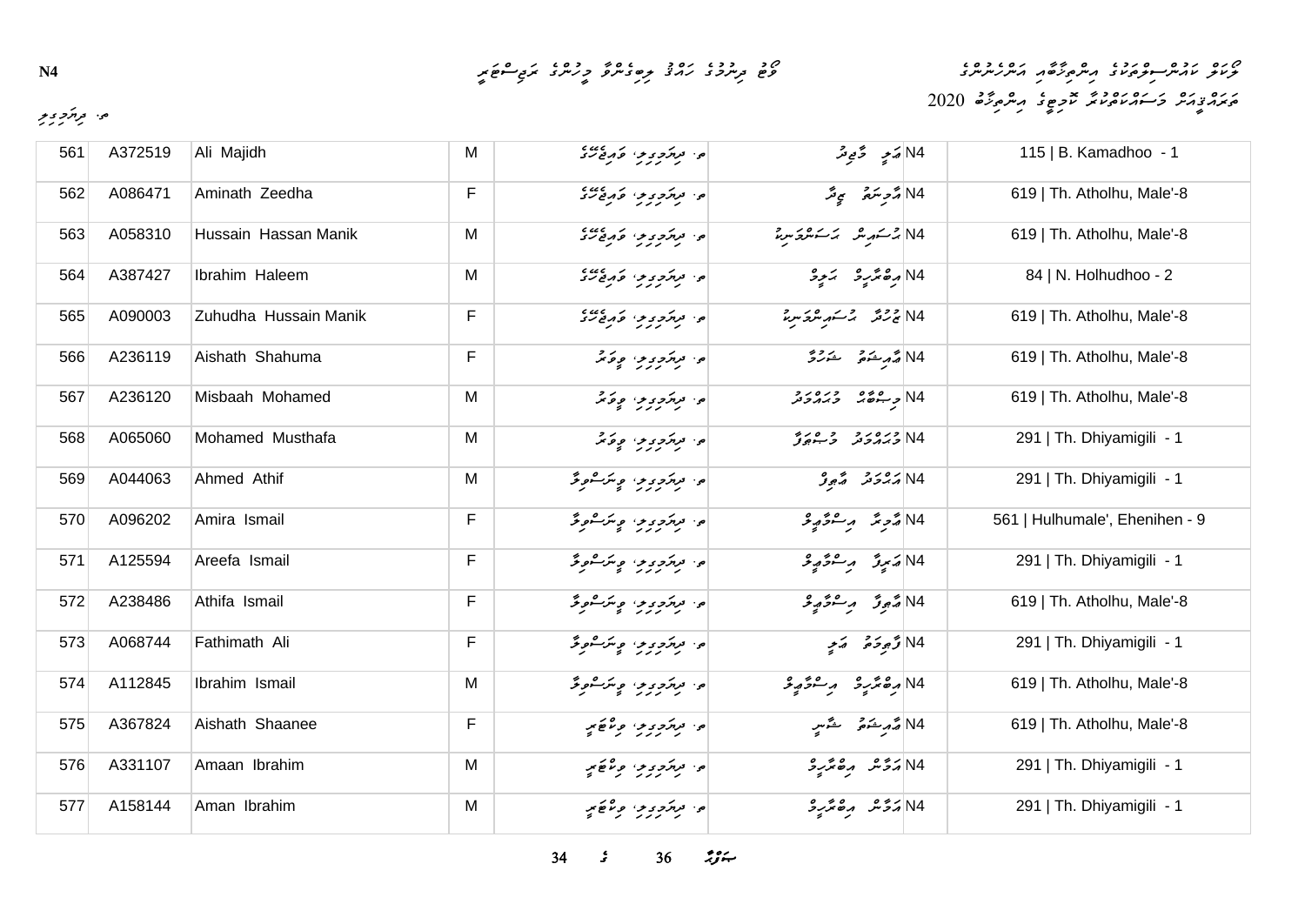*sCw7q7s5w7m< o<n9nOoAw7o< sCq;mAwBoEw7q<m; wBm;vB* م من المرة المرة المرة المرجع المراجع المراجع المراجع المراجع المراجع المراجع المراجع المراجع المراجع المراجع<br>مرين المراجع المراجع المرجع المراجع المراجع المراجع المراجع المراجع المراجع المراجع المراجع المراجع المراجع ال

| 578 | A043076 | Ibrahim Hassan       | M           | ه ورکرد د ورگاند                   | N4  م <i>ەھەتگىي</i> ى    ئەسەئىر                                          | 291   Th. Dhiyamigili - 1     |
|-----|---------|----------------------|-------------|------------------------------------|----------------------------------------------------------------------------|-------------------------------|
| 579 | A239034 | Abdul Latheef Adam   | M           | و· مرکزدرو، ویترنگ                 | N4 בֿיפּינג <del>ֿ צ</del> יפּ ג <i>'ינ</i> ב                              | 619   Th. Atholhu, Male'-8    |
| 580 | A099608 | Adam Ismail          | M           | و· مرکز در و ترکد ه                | N4 مَرْمَرْدَ مِرْمُدَّمْ مِرْدَ                                           | 291   Th. Dhiyamigili - 1     |
| 581 | A122820 | Ahmed Farooq         | M           | ه مهرد دو و مرکب                   | N4 كەبەد قەرەپە                                                            | 306   L. Maabaidhoo - 1       |
| 582 | A202111 | Fathimath Shahula    | F           | و· مرکز دیر ویترنگ                 | N4 وَّجِرَةٌ شَرْرَةٌ                                                      | 291   Th. Dhiyamigili - 1     |
| 583 | A331189 | Iraasha Adam         | $\mathsf F$ | ه مرکزدی و ترکمب                   | N4 مِتَّرْتَّہُ مَرْتَزَدُّ                                                | 244   ADh. Hangnaameedhoo - 1 |
| 584 | A086498 | Mariyam Hussain      | $\mathsf F$ | و· مرکزدرو، ویژنگرگ                | N4 كانترىزى بەستى <i>ر بىر</i>                                             | 291   Th. Dhiyamigili - 1     |
| 585 | A086580 | Naila Adam           | $\mathsf F$ | ه مرکزد و عبدالله                  | N4 سَمَدِ مَثَّ مَنْ دَرَدَ الله عَنْ الله عَنْ الله عَنْ الله عَنْ السَّا | 291   Th. Dhiyamigili - 1     |
| 586 | A331190 | Rishfaa Adam         | F           | ء مەكردىم وتىگە                    | N4 مرشروٌ گ <sup>و</sup> ترو                                               | 291   Th. Dhiyamigili - 1     |
| 587 | A086581 | Shiuth Adam          | M           | ء مرکز دی ویتگر                    | $\mathbb{R}^3$ $\mathbb{R}^5$ $\mathbb{R}^3$ $\mathbb{R}^2$                | 291   Th. Dhiyamigili - 1     |
| 588 | A061593 | Abdul Raheem Yoosuf  | M           | ه مرکزد و کارمانی                  | N4 كەھەركە بىر مەرج مەرجى<br>N4 كەھەركە <i>بىر بىر بىر بىر</i>             | 291   Th. Dhiyamigili - 1     |
| 589 | A237571 | Hawwa Zahira         | F           | و ۰ مرمز د دو ۷ م گیرید کا         | N4 بَرْدْةَ گَ <sup>7</sup> ر بَّز                                         | 291   Th. Dhiyamigili - 1     |
| 590 | A237576 | Ibrahim Thaufeeq     | M           | و • مرکزد و د • م گیریده که        | N4 مەھمگىيە ھەممۇ تى                                                       | 291   Th. Dhiyamigili - 1     |
| 591 | A086533 | Mariyam Abdul Rahman | F           | و· وركزو و بالمحسن و المحمد المحمد | N4 د برمره بره د و بره د و بر                                              | 291   Th. Dhiyamigili - 1     |
| 592 | A086532 | Raheema Yoosuf       | $\mathsf F$ | و • مرکز در دو ، نماد میره د       | N4 بَرَبِيرَةَ بَرْسَةَ وَ                                                 | 619   Th. Atholhu, Male'-8    |
| 593 | A033580 | Abbas Adam           | M           | ه · مرکزد و د ، نم د مرد           | N4 شەھ شەرە                                                                | 291   Th. Dhiyamigili - 1     |
| 594 | A086587 | Ahmed Naushad        | M           | ه مرکز در نموشد                    | N4 كەبەر بىر ئىكەن ئىقى                                                    | 619   Th. Atholhu, Male'-8    |

**35** *s* 36 *n***<sub>y</sub>** $\rightarrow$